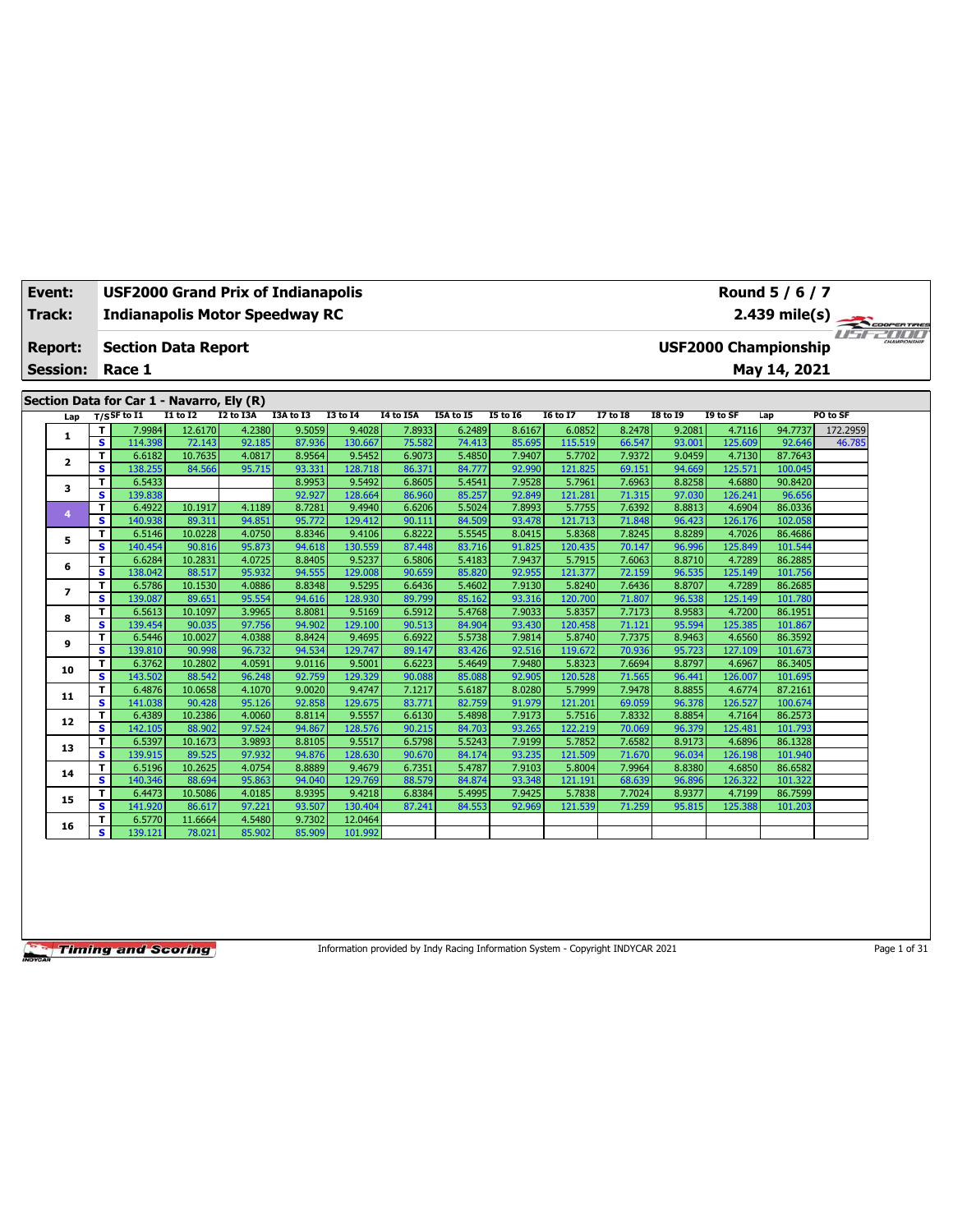| Event:                            |                         | <b>USF2000 Grand Prix of Indianapolis</b> |                   |                  |                  |                   |                  |                  |                  |                   |                  |                  |                   | Round 5 / 6 / 7                             |          |            |
|-----------------------------------|-------------------------|-------------------------------------------|-------------------|------------------|------------------|-------------------|------------------|------------------|------------------|-------------------|------------------|------------------|-------------------|---------------------------------------------|----------|------------|
| <b>Track:</b>                     |                         | <b>Indianapolis Motor Speedway RC</b>     |                   |                  |                  |                   |                  |                  |                  |                   |                  |                  |                   | $2.439$ mile(s)                             |          | COOPERTIRE |
| <b>Report:</b><br><b>Session:</b> |                         | <b>Section Data Report</b><br>Race 1      |                   |                  |                  |                   |                  |                  |                  |                   |                  |                  |                   | <b>USF2000 Championship</b><br>May 14, 2021 |          |            |
|                                   |                         |                                           |                   |                  |                  |                   |                  |                  |                  |                   |                  |                  |                   |                                             |          |            |
|                                   |                         | Section Data for Car 10 - Siegel, Nolan   |                   |                  |                  |                   |                  |                  |                  |                   |                  |                  |                   |                                             |          |            |
| Lap                               |                         | $T/S$ SF to $I1$                          | <b>I1 to I2</b>   | I2 to I3A        | I3A to I3        | <b>I3 to 14</b>   | I4 to I5A        | I5A to I5        | <b>I5 to 16</b>  | <b>I6 to I7</b>   | <b>I7 to I8</b>  | <b>I8 to 19</b>  | I9 to SF          | Lap                                         | PI to PO | PO to SF   |
| 1                                 | T                       | 8.2515                                    | 11.6653           | 4.1361           | 9.5007           | 9.5845            | 7.1122           | 5.8491           | 8.1668           | 5.7969            | 8.0822           | 9.1456           | 4.6500            | 91.9409                                     |          | 183.6937   |
|                                   | $\overline{\mathbf{s}}$ | 110.889                                   | 78.029            | 94.457           | 87.984           | 128.190           | 83.883           | 79.499           | 90.416           | 121.264           | 67.910           | 93.637           | 127.273           | 95.500                                      |          | 43.882     |
| $\mathbf{2}$                      | T                       | 6.4643                                    | 10.8114           | 4.2345           | 8.9697           | 9.3796            | 6.9447           | 5.8733           | 7.9923           | 5.7433            | 11.2408          | 9.5176           | 4.7085            | 91.8800                                     |          |            |
|                                   | s                       | 141.547                                   | 84.191            | 92.262           | 93.193           | 130.990           | 85.906           | 79.172           | 92.390           | 122.396           | 48.828           | 89.977           | 125.691           | 95.564                                      |          |            |
| 3                                 | T                       | 6.4667                                    | 10.2414           | 4.1085           | 8.7944           | 9.4842            | 6.9108           | 5.6081           | 8.0419           | 5.8549            | 7.8025           | 8.8739           | 4.7000            | 86.8873                                     |          |            |
|                                   | s.                      | 141.494                                   | 88,877            | 95.091           | 95.050           | 129.546           | 86.327           | 82.916           | 91.820           | 120.063           | 70.345           | 96.504           | 125.919           | 101.055                                     |          |            |
| 4                                 | т<br>s                  | 6.5237                                    | 10.2523           | 4.0649           | 8.8725           | 9.2886            | 6.9537           | 5.8075           | 7.9974           | 5.8093            | 7.9116           | 8.8658           | 4.6641            | 87.0114                                     |          |            |
|                                   |                         | 140.258                                   | 88.783            | 96.111           | 94.213           | 132.274           | 85.795           | 80.069           | 92.331           | 121.005           | 69.375           | 96.592           | 126.888           | 100.911                                     |          |            |
| 5                                 | т<br>s.                 | 6.4528<br>141.799                         | 10.1855<br>89.365 | 4.0011<br>97.644 | 8.8670<br>94.272 | 9.5060<br>129.249 | 7.0029<br>85.192 | 5.4834<br>84.801 | 7.9283<br>93.136 | 5.8177<br>120.830 | 7.9846<br>68.740 | 8.9787<br>95.377 | 4.6595<br>127.013 | 86.8675<br>101.078                          |          |            |
|                                   | T                       | 6.4179                                    | 10.0999           | 4.0598           | 8.7507           | 9.4469            | 6.6129           | 5.4495           | 7.8932           | 5.7685            | 7.8314           | 8.8352           | 4.6683            | 85.8342                                     |          |            |
| 6                                 | s                       | 142.570                                   | 90.122            | 96.232           | 95.525           | 130.057           | 90.216           | 85.329           | 93.550           | 121.861           | 70.085           | 96.926           | 126,774           | 102.295                                     |          |            |
|                                   | T                       | 6.4407                                    | 10.1618           | 4.0082           | 8.8289           | 9.3843            | 6.7959           | 5.4950           | 7.8946           | 5.8400            | 7.9392           | 8.8464           | 4.6506            | 86.2856                                     |          |            |
| $\overline{ }$                    | s                       | 142.065                                   | 89.573            | 97.471           | 94.679           | 130.925           | 87.787           | 84.622           | 93.533           | 120.369           | 69.133           | 96.804           | 127.256           | 101.760                                     |          |            |
|                                   | T                       | 6.4309                                    | 10.1246           | 4.0045           | 9.0551           | 9.3773            | 7.0045           | 5.5234           | 7.9899           | 5.8080            | 7.7721           | 8.7904           | 4.6380            | 86.5187                                     |          |            |
| 8                                 | s.                      | 142.282                                   | 89.903            | 97.561           | 92.314           | 131.022           | 85.173           | 84.187           | 92.418           | 121.032           | 70.620           | 97.420           | 127.602           | 101.486                                     |          |            |
|                                   | т                       | 6.3998                                    | 10.4766           | 4.0150           | 9.2824           | 9.3319            | 7.0909           | 5.8210           | 8.0812           | 5.8447            | 7.7442           | 8.8801           | 4.6765            | 87.6443                                     |          |            |
| 9                                 | s.                      | 142.973                                   | 86.882            | 97.306           | 90.053           | 131.660           | 84.135           | 79.883           | 91.374           | 120.272           | 70.874           | 96.436           | 126.552           | 100.182                                     |          |            |
|                                   | т                       | 6.4629                                    | 10.3572           | 4.0387           | 8.9537           | 9.5200            | 6.7517           | 5.3519           | 7.8982           | 5.9011            |                  |                  |                   | 103.4082                                    | 130.4381 |            |
| 10                                | s                       | 141.577                                   | 87.884            | 96.735           | 93.359           | 129.058           | 88.362           | 86.885           | 93.491           | 119.123           |                  |                  |                   | 84.910                                      | 10.891   |            |
| 11                                | T                       |                                           |                   | 4.1597           | 9.1792           | 9.7048            | 7.3895           | 5.6385           | 8.0384           | 5.8849            | 7.6179           | 8.8333           | 4.7277            | 196.7881                                    |          | 86.5750    |
|                                   | s                       |                                           |                   | 93.921           | 91.066           | 126.601           | 80.735           | 82.469           | 91.860           | 119.451           | 72.049           | 96.947           | 125.181           | 44.619                                      |          | 93.108     |
| 12                                | T                       | 6.6208                                    | 10.0114           | 4.0173           | 8.5376           | 9.5637            | 6.6363           | 5.2690           | 7.7386           | 5.7787            | 7.4947           | 8.8173           | 4.7299            | 85.2153                                     |          |            |
|                                   | S                       | 138.201                                   | 90.919            | 97.250           | 97.909           | 128.469           | 89.898           | 88.252           | 95.419           | 121.646           | 73.234           | 97.123           | 125.123           | 103.038                                     |          |            |
| 13                                | T                       | 6.6127                                    | 9.8871            | 3.9869           | 8.6178           | 9.5956            | 6.6048           | 5.2736           | 7.7340           | 5.7741            | 7.5241           | 8.8350           | 4.7425            | 85.1882                                     |          |            |
|                                   | s                       | 138.370                                   | 92.062            | 97.991           | 96.998           | 128.042           | 90.327           | 88.175           | 95.476           | 121.743           | 72.947           | 96.929           | 124,790           | 103.071                                     |          |            |
| 14                                | T                       | 6.6272                                    | 9.8322            | 3.9883           | 8.6168           | 9.6181            | 6.5870           | 5.2699           | 7.7869           | 5.7958            | 7.5637           | 8.8671           | 4.7507            | 85.3037                                     |          |            |
|                                   | s                       | 138.067                                   | 92.576            | 97.957           | 97.009           | 127.742           | 90.571           | 88.237           | 94.827           | 121.287           | 72.565           | 96.578           | 124.575           | 102.931                                     |          |            |
| 15                                | т                       | 6.6470                                    |                   |                  |                  |                   |                  |                  |                  |                   |                  |                  |                   |                                             |          |            |
|                                   | s                       | 137.656                                   |                   |                  |                  |                   |                  |                  |                  |                   |                  |                  |                   |                                             |          |            |

Information provided by Indy Racing Information System - Copyright INDYCAR 2021 Page 2 of 31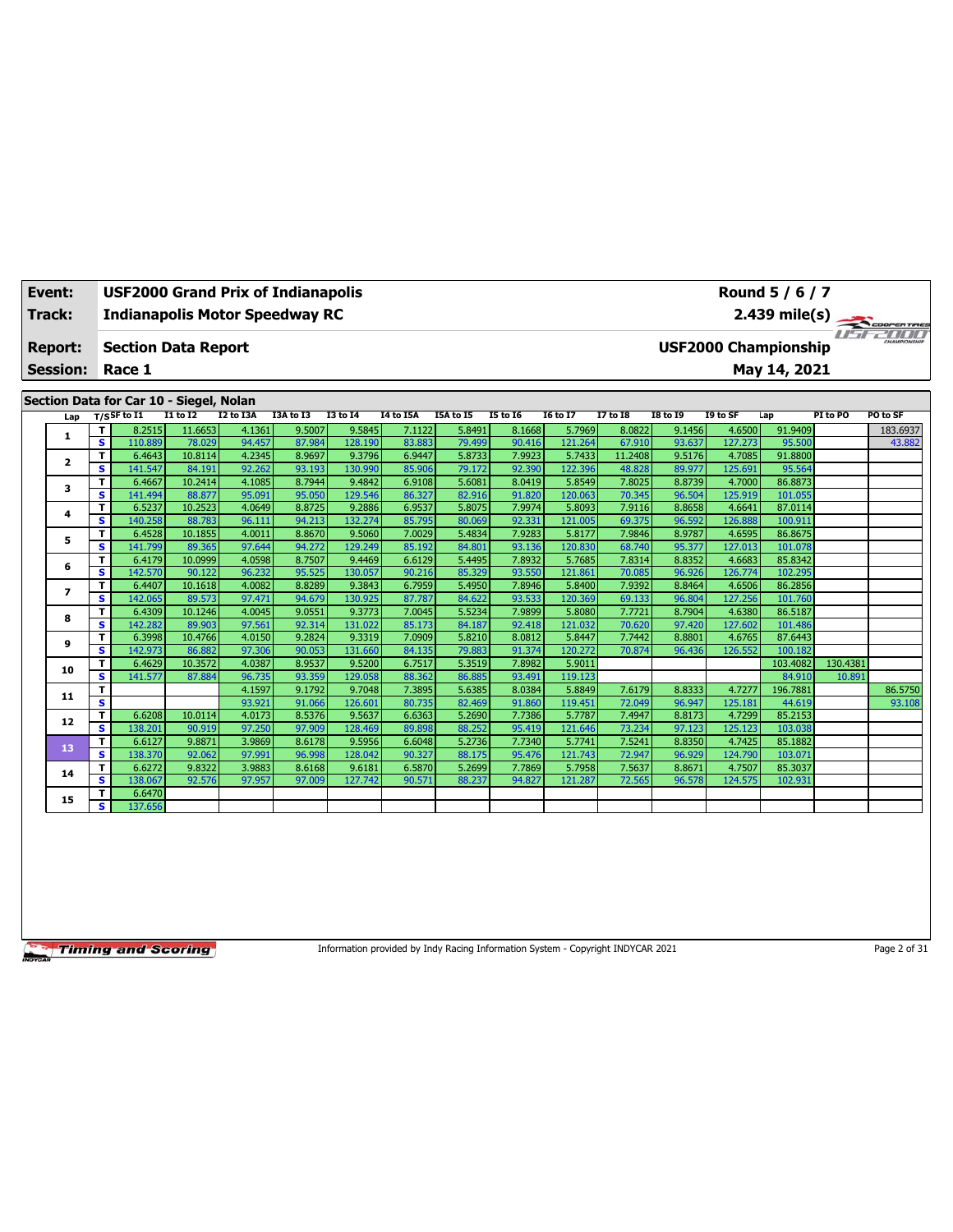| Event:                   | <b>USF2000 Grand Prix of Indianapolis</b>                    | Round 5 / 6 / 7                                                                 |              |
|--------------------------|--------------------------------------------------------------|---------------------------------------------------------------------------------|--------------|
| <b>Track:</b>            | <b>Indianapolis Motor Speedway RC</b>                        | $2.439$ mile(s)                                                                 |              |
| <b>Report:</b>           | <b>Section Data Report</b>                                   | <b>USF2000 Championship</b>                                                     | Cooren Tines |
| <b>Session:</b>          | Race 1                                                       | May 14, 2021                                                                    |              |
|                          | Section Data for Car 10 - Siegel, Nolan                      |                                                                                 |              |
| Lap                      | $T/S$ SF to PI                                               |                                                                                 |              |
| $\mathbf{1}$             | $\overline{\mathbf{I}}$<br>$\overline{\mathbf{s}}$           |                                                                                 |              |
| $\mathbf{2}$             | $\overline{\mathbf{r}}$<br>$\overline{\mathbf{s}}$           |                                                                                 |              |
| 3                        | T<br>$\overline{\mathbf{s}}$                                 |                                                                                 |              |
| $\overline{\mathbf{4}}$  | $\overline{\mathbf{r}}$                                      |                                                                                 |              |
| 5                        | $\overline{\mathbf{s}}$<br>$\overline{\mathbf{r}}$           |                                                                                 |              |
| 6                        | $\overline{\mathbf{s}}$<br>$\overline{\mathbf{r}}$           |                                                                                 |              |
| $\overline{\phantom{a}}$ | $\overline{\mathbf{s}}$<br>$\overline{\mathbf{r}}$           |                                                                                 |              |
| 8                        | $\overline{\mathbf{s}}$<br>$\overline{\mathbf{r}}$           |                                                                                 |              |
| 9                        | $\overline{\mathbf{s}}$<br>$\overline{\mathbf{r}}$           |                                                                                 |              |
| 10                       | $\overline{\mathbf{s}}$<br>83.1832<br>$\mathbf{T}$           |                                                                                 |              |
|                          | $\overline{\mathbf{s}}$<br>96.212<br>$\overline{\mathbf{r}}$ |                                                                                 |              |
| 11                       | $\overline{\mathbf{s}}$<br>$\overline{\mathbf{r}}$           |                                                                                 |              |
| 12                       | $\overline{\mathbf{s}}$<br>$\overline{\mathbf{r}}$           |                                                                                 |              |
| 13                       | $\overline{\mathbf{s}}$<br>$\overline{\mathbf{r}}$           |                                                                                 |              |
| 14                       | $\overline{\mathbf{s}}$<br>$\overline{\mathbf{r}}$           |                                                                                 |              |
| 15                       | $\overline{\mathbf{s}}$                                      |                                                                                 |              |
|                          |                                                              |                                                                                 |              |
|                          |                                                              |                                                                                 |              |
|                          |                                                              |                                                                                 |              |
|                          |                                                              |                                                                                 |              |
|                          | <b>Timing and Scoring</b>                                    | Information provided by Indy Racing Information System - Copyright INDYCAR 2021 | Page 3 of 31 |

mov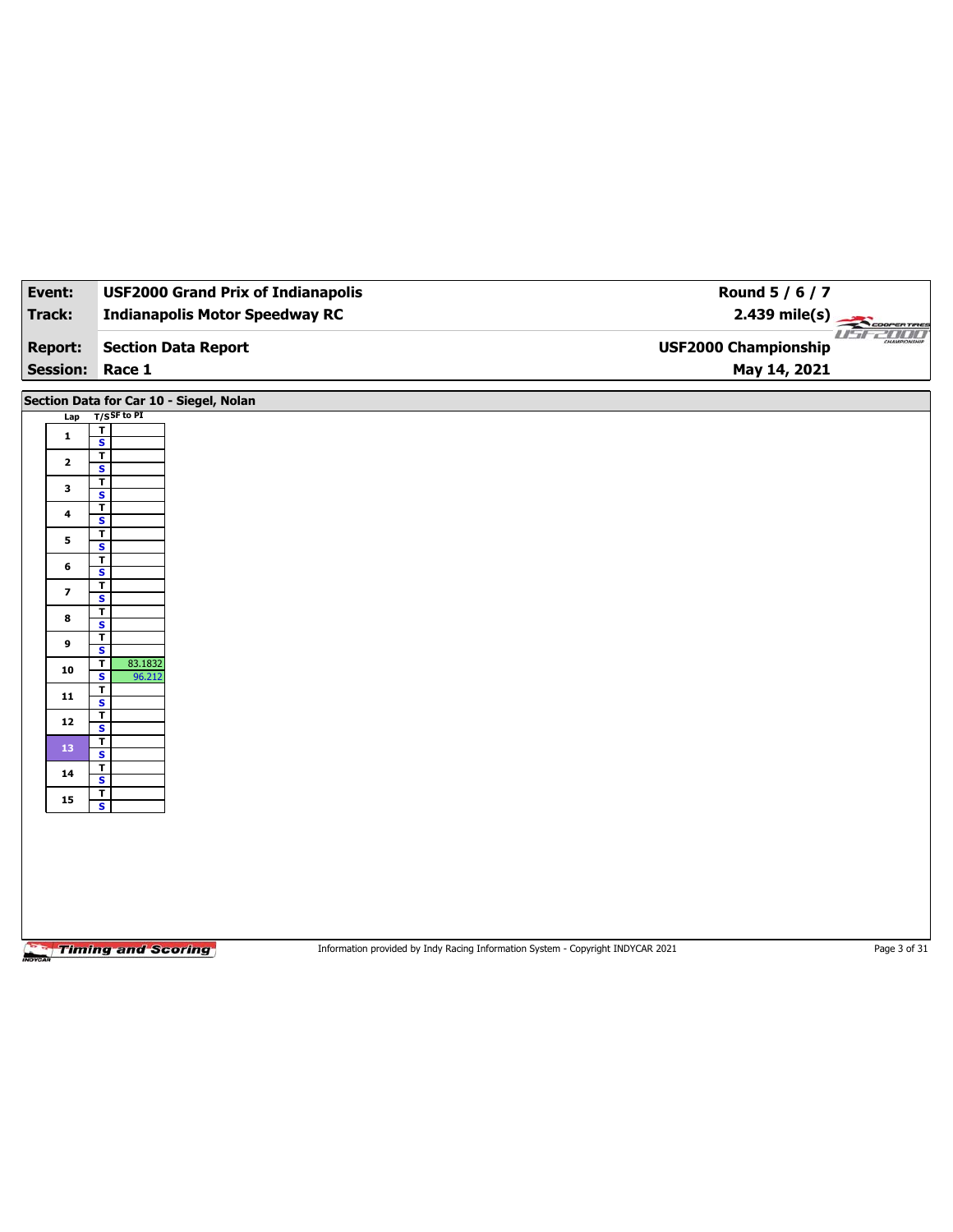| Event:          |         | <b>USF2000 Grand Prix of Indianapolis</b>                      |                  |                  |                  |                   |                  |                  |                  |                   |                  |                  |                   | Round 5 / 6 / 7             |          |            |
|-----------------|---------|----------------------------------------------------------------|------------------|------------------|------------------|-------------------|------------------|------------------|------------------|-------------------|------------------|------------------|-------------------|-----------------------------|----------|------------|
| <b>Track:</b>   |         | <b>Indianapolis Motor Speedway RC</b>                          |                  |                  |                  |                   |                  |                  |                  |                   |                  |                  |                   | $2.439$ mile(s)             |          | COOPERTIRE |
| <b>Report:</b>  |         | <b>Section Data Report</b>                                     |                  |                  |                  |                   |                  |                  |                  |                   |                  |                  |                   | <b>USF2000 Championship</b> |          |            |
| <b>Session:</b> |         | Race 1                                                         |                  |                  |                  |                   |                  |                  |                  |                   |                  |                  |                   | May 14, 2021                |          |            |
|                 |         |                                                                |                  |                  |                  |                   |                  |                  |                  |                   |                  |                  |                   |                             |          |            |
|                 |         | Section Data for Car 11 - Campbell, Prescott<br>$T/S$ SF to I1 | $I1$ to $I2$     | I2 to I3A        | I3A to I3        | <b>I3 to 14</b>   | <b>I4 to I5A</b> | I5A to I5        | <b>I5 to 16</b>  | <b>I6 to I7</b>   | <b>I7 to I8</b>  | <b>I8 to 19</b>  | I9 to SF          | Lap                         | PI to PO | PO to SF   |
| Lap             | T       | 8.0313                                                         | 214.6972         | 6.3693           | 11.6543          | 10.9675           | 8.4419           | 6.9236           | 9.2825           | 7.4522            | 15.3780          | 26.0395          | 14.4435           | 127.2641                    | 100.8255 | 177.7398   |
| 1               | s       | 113.929                                                        | 4.240            | 61.338           | 71.725           | 112.025           | 70.670           | 67.162           | 79.549           | 94.328            | 35.691           | 32.887           | 40.975            | 68.994                      | 14.089   | 45.352     |
|                 | T       |                                                                |                  | 4.0185           | 8.9429           | 9.5880            | 6.7960           | 5.3172           | 7.9041           | 5.7636            | 7.6414           | 8.8318           | 4.7095            | 164.9774                    |          | 84.8207    |
| $\mathbf{2}$    | s       |                                                                |                  | 97.221           | 93.472           | 128.143           | 87.786           | 87.452           | 93.421           | 121.964           | 71.828           | 96.964           | 125.665           | 53.222                      |          | 95.033     |
|                 | т       | 6.5878                                                         | 9.9057           | 4.0240           | 8.7059           | 9.5327            | 6.6834           | 5.3443           | 7.8592           | 5.7324            | 7.6207           | 8.8935           | 4.7132            | 85.6028                     |          |            |
| 3               | s.      | 138.893                                                        | 91.889           | 97.088           | 96.016           | 128.887           | 89.265           | 87.009           | 93.955           | 122.628           | 72.023           | 96.291           | 125.566           | 102.571                     |          |            |
| 4               | т       | 6.5850                                                         | 9.9046           | 4.0431           | 8.7227           | 9.5680            | 6.6770           | 5.2746           | 7.8452           | 5.7555            | 7.6913           | 8.8838           | 4.7165            | 85.6673                     |          |            |
|                 | s       | 138.952                                                        | 91.899           | 96.629           | 95.831           | 128.411           | 89.350           | 88.158           | 94.122           | 122.136           | 71.362           | 96.396           | 125.478           | 102.494                     |          |            |
| 5               | T       | 6.5914                                                         | 9.9841           | 4.0429           | 8.6814           | 9.5504            | 6.5936           | 5.3095           | 7.8637           | 5.7459            | 7.5947           | 8.8590           | 4.7216            | 85.5382                     |          |            |
|                 | s       | 138.817                                                        | 91.168           | 96.634           | 96.287           | 128.648           | 90.480           | 87.579           | 93.901           | 122.340           | 72.269           | 96.666           | 125.343           | 102.649                     |          |            |
| 6               | T       | 6.6506                                                         | 10.2641          | 4.0552           | 8.7295           | 9.5767            | 6.6167           | 5.3619           | 7.9036           | 5.7651            | 7.7997           | 8.8498           | 4.7260            | 86.2989                     |          |            |
|                 | s       | 137.582                                                        | 88.681           | 96.341           | 95.757           | 128.294           | 90.164           | 86.723           | 93.427           | 121.933           | 70.370           | 96.766           | 125.226           | 101.744                     |          |            |
| $\overline{ }$  | T       | 6.5917                                                         | 10.0062          | 4.0686           | 8.8179           | 9.6275            | 6.6603           | 5.4311           | 7.9093           | 5.7594            | 7.7261           | 8.9613           | 4.7491            | 86.3085                     |          |            |
|                 | s       | 138.811                                                        | 90.966           | 96.024           | 94.797           | 127.617           | 89.574           | 85.618           | 93.360           | 122.053           | 71.040           | 95.562           | 124.617           | 101.733                     |          |            |
| 8               | T       | 6.6129                                                         | 9.8956           | 4.0358           | 8.6944           | 9.5712            | 6.6697           | 5.3105           | 7.8551           | 5.7457            | 7.7879           | 8.8769           | 4.7376            | 85.7933                     |          |            |
|                 | s.      | 138.366                                                        | 91.983           | 96.804           | 96.143           | 128.368           | 89.448           | 87.562           | 94.004           | 122.344           | 70.476           | 96.471           | 124.919           | 102.344                     |          |            |
| 9               | т<br>s. | 6.6048<br>138.536                                              | 9.9947<br>91.071 | 4.0329<br>96.874 | 8.7387<br>95.656 | 9.5963<br>128.032 | 6.6904<br>89.171 | 5.3850<br>86.351 | 7.8793<br>93.715 | 5.7683<br>121.865 | 7.6580<br>71.672 | 8.9356<br>95.837 | 4.7363<br>124.954 | 86.0203<br>102.074          |          |            |
|                 | T       | 6.5922                                                         | 9.9321           | 4.0191           | 8.8034           | 9.6052            | 6.7104           | 5.3472           | 7.8745           | 5.7641            | 7.7305           | 8.9153           | 4.7354            | 86.0294                     |          |            |
| 10              | s       | 138.800                                                        | 91.645           | 97.206           | 94.953           | 127.914           | 88.905           | 86.961           | 93.772           | 121.954           | 71.000           | 96.056           | 124.977           | 102.063                     |          |            |
|                 | T       | 6.5759                                                         | 9.9449           | 4.0357           | 8.7534           | 9.5756            | 6.6832           | 5.3974           | 7.9191           | 5.7605            | 21.4773          | 9.3773           | 4.7668            | 100.2671                    |          |            |
| 11              | s       | 139.144                                                        | 91.527           | 96.806           | 95.495           | 128.309           | 89.267           | 86.153           | 93.244           | 122.030           | 25.556           | 91.323           | 124.154           | 87.570                      |          |            |
|                 | T       | 6.6136                                                         | 10.2468          | 4.0365           | 8.8637           | 9.6312            | 6.7958           | 5.3955           | 7.8887           | 5.7822            | 7.6579           | 8.9034           | 4.7397            | 86.5550                     |          |            |
| 12              | S       | 138.351                                                        | 88.830           | 96.787           | 94.307           | 127.568           | 87.788           | 86.183           | 93.603           | 121.572           | 71.673           | 96.184           | 124.864           | 101.443                     |          |            |
|                 | т       | 6.5874                                                         | 10.0675          | 4.0611           | 8.8588           | 9.6099            | 6.7556           | 5.4146           | 7.9717           | 5.8064            | 7.7310           | 8.8978           | 4.7429            | 86.5047                     |          |            |
| 13              | s       | 138,902                                                        | 90.412           | 96.201           | 94.359           | 127.851           | 88.311           | 85.879           | 92.629           | 121.065           | 70.995           | 96.244           | 124.780           | 101.502                     |          |            |
| 14              | T       | 6.6078                                                         | 10.1326          | 4.0463           | 8.7612           | 9.5985            | 6.7198           | 5.4120           | 7.9873           | 5.7773            | 7.7209           | 8.8754           | 4.7492            | 86.3883                     |          |            |
|                 | s       | 138.473                                                        | 89.832           | 96.553           | 95.410           | 128,003           | 88.781           | 85.920           | 92.448           | 121.675           | 71.088           | 96.487           | 124.614           | 101.639                     |          |            |
| 15              | т       | 6.7154                                                         |                  |                  |                  |                   |                  |                  |                  |                   |                  |                  |                   |                             |          |            |
|                 | s       | 136.254                                                        |                  |                  |                  |                   |                  |                  |                  |                   |                  |                  |                   |                             |          |            |

Information provided by Indy Racing Information System - Copyright INDYCAR 2021 Page 4 of 31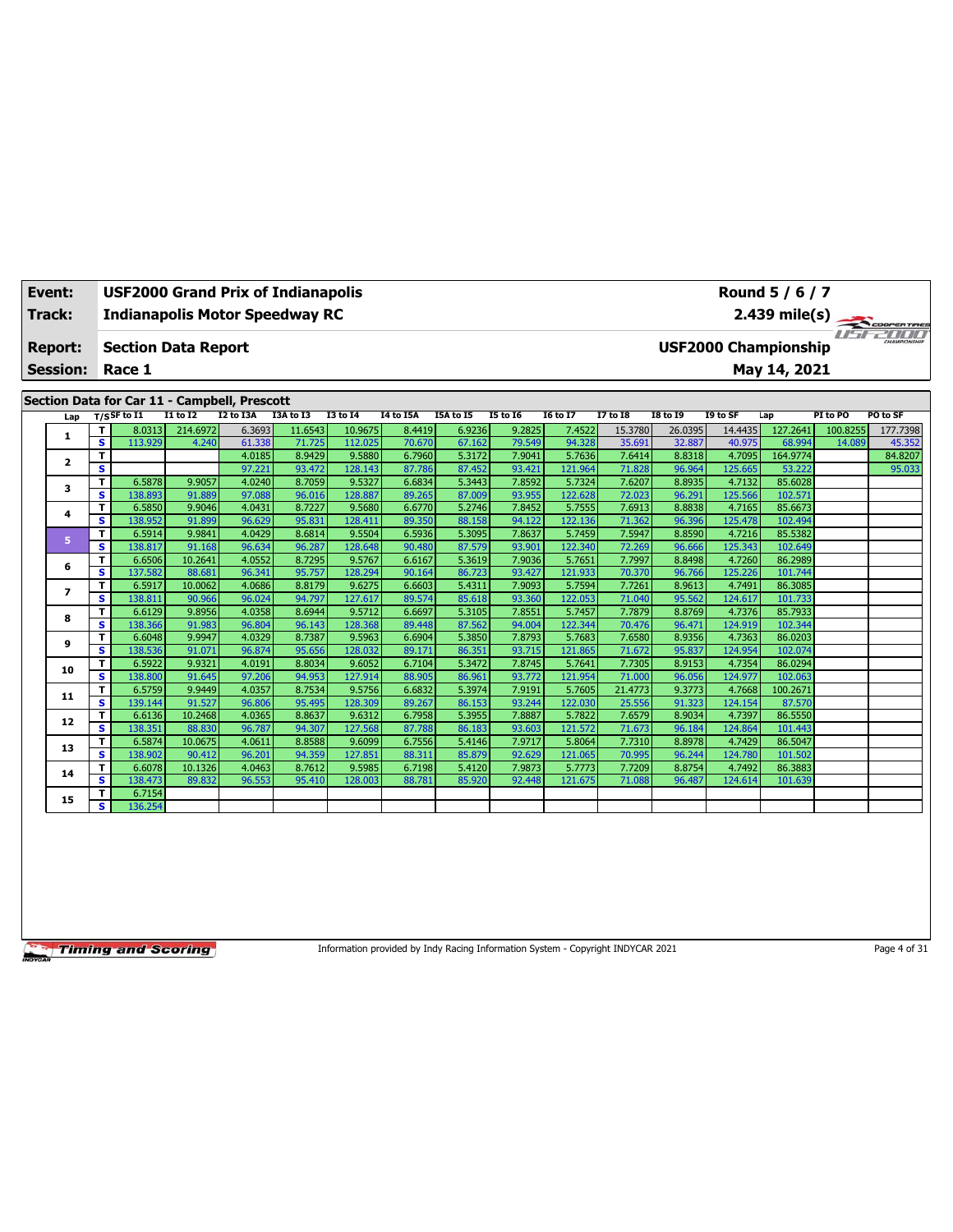| Event:                  | <b>USF2000 Grand Prix of Indianapolis</b>                                | Round 5 / 6 / 7                                                                 |              |
|-------------------------|--------------------------------------------------------------------------|---------------------------------------------------------------------------------|--------------|
| Track:                  | <b>Indianapolis Motor Speedway RC</b>                                    | $2.439$ mile(s)                                                                 | COOPERTIRES  |
|                         |                                                                          |                                                                                 | usr2000      |
| <b>Report:</b>          | <b>Section Data Report</b>                                               | <b>USF2000 Championship</b>                                                     |              |
| <b>Session:</b>         | Race 1                                                                   | May 14, 2021                                                                    |              |
|                         | Section Data for Car 11 - Campbell, Prescott                             |                                                                                 |              |
| Lap                     | $T/S$ SF to PI                                                           |                                                                                 |              |
| $\mathbf{1}$            | $\overline{\mathbf{r}}$<br>106.5953<br>$\overline{\mathbf{s}}$<br>75.080 |                                                                                 |              |
| $\mathbf{2}$            | T<br>S                                                                   |                                                                                 |              |
| 3                       | T                                                                        |                                                                                 |              |
|                         | $\overline{\mathbf{s}}$<br>T                                             |                                                                                 |              |
| 4                       | S                                                                        |                                                                                 |              |
| 5 <sup>1</sup>          | T<br>$\overline{\mathbf{s}}$                                             |                                                                                 |              |
| 6                       | T<br>S                                                                   |                                                                                 |              |
| $\overline{\mathbf{z}}$ | T                                                                        |                                                                                 |              |
|                         | $\overline{\mathbf{s}}$<br>T                                             |                                                                                 |              |
| 8                       | S                                                                        |                                                                                 |              |
| 9                       | T.<br>$\overline{\mathbf{s}}$                                            |                                                                                 |              |
| 10                      | T<br>S                                                                   |                                                                                 |              |
| 11                      | T                                                                        |                                                                                 |              |
|                         | $\overline{\mathbf{s}}$<br>$\overline{\mathbf{r}}$                       |                                                                                 |              |
| 12                      | S<br>T                                                                   |                                                                                 |              |
| 13                      | $\overline{\mathbf{s}}$                                                  |                                                                                 |              |
| 14                      | T<br>S                                                                   |                                                                                 |              |
| 15                      | T<br>$\overline{\mathbf{s}}$                                             |                                                                                 |              |
|                         |                                                                          |                                                                                 |              |
|                         |                                                                          |                                                                                 |              |
|                         |                                                                          |                                                                                 |              |
|                         |                                                                          |                                                                                 |              |
|                         |                                                                          |                                                                                 |              |
|                         |                                                                          |                                                                                 |              |
|                         | <b>Timing and Scoring</b>                                                | Information provided by Indy Racing Information System - Copyright INDYCAR 2021 | Page 5 of 31 |

**MOV**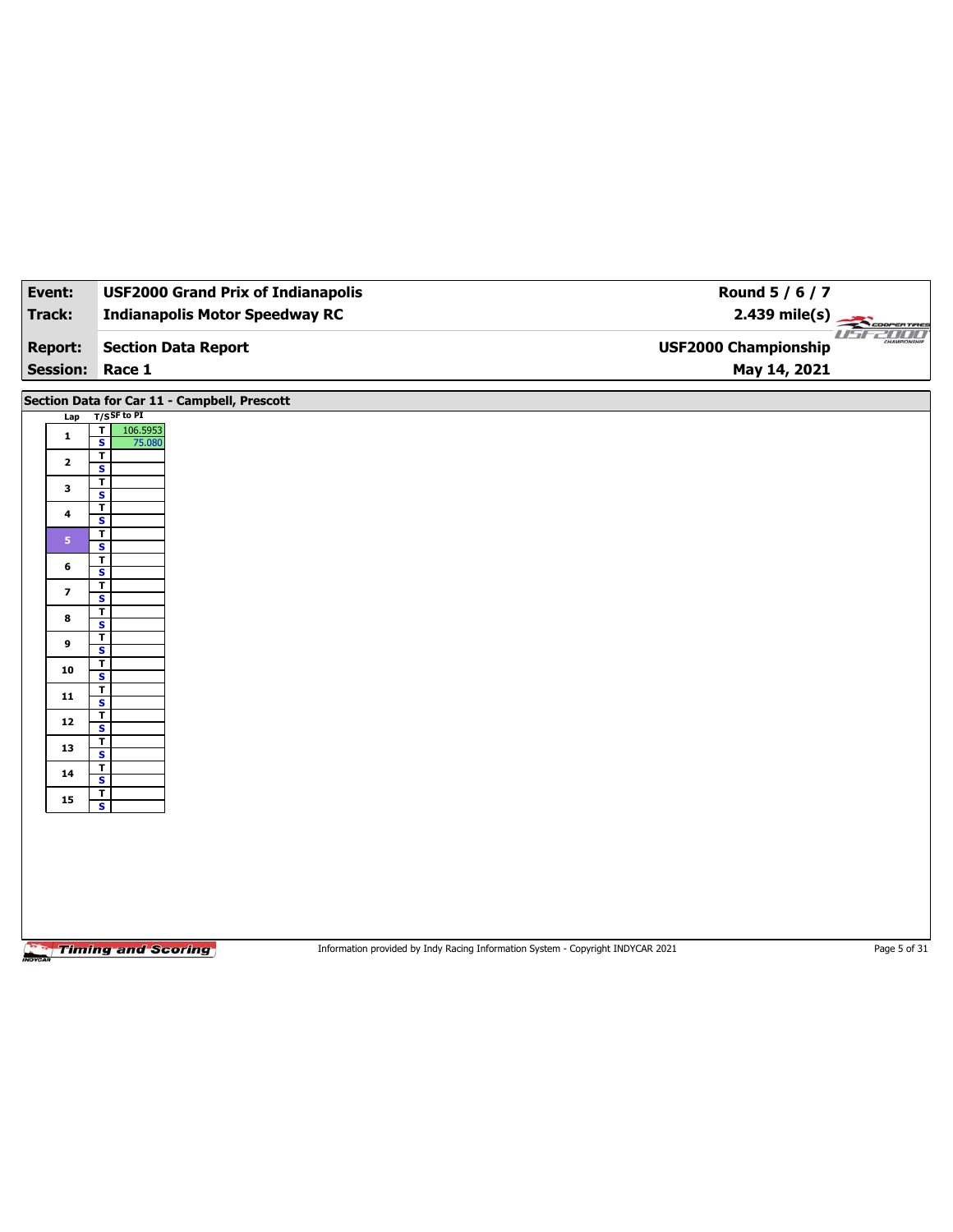| Event:                            |         | <b>USF2000 Grand Prix of Indianapolis</b><br>Round 5 / 6 / 7<br><b>Indianapolis Motor Speedway RC</b><br>$2.439$ mile(s) |                  |                  |                  |                   |                  |                  |                  |                   |                  |                  |                   |                                             |             |  |
|-----------------------------------|---------|--------------------------------------------------------------------------------------------------------------------------|------------------|------------------|------------------|-------------------|------------------|------------------|------------------|-------------------|------------------|------------------|-------------------|---------------------------------------------|-------------|--|
| <b>Track:</b>                     |         |                                                                                                                          |                  |                  |                  |                   |                  |                  |                  |                   |                  |                  |                   |                                             | COOPERTIRES |  |
| <b>Report:</b><br><b>Session:</b> |         | <b>Section Data Report</b><br>Race 1                                                                                     |                  |                  |                  |                   |                  |                  |                  |                   |                  |                  |                   | <b>USF2000 Championship</b><br>May 14, 2021 |             |  |
|                                   |         | Section Data for Car 12 - Porto, Kiko                                                                                    |                  |                  |                  |                   |                  |                  |                  |                   |                  |                  |                   |                                             |             |  |
| Lap                               |         | $T/S$ SF to I1                                                                                                           | $I1$ to $I2$     | I2 to I3A        | I3A to I3        | 13 to 14          | I4 to I5A        | <b>I5A to 15</b> | 15 to 16         | <b>16 to 17</b>   | 17 to 18         | <b>18 to 19</b>  | I9 to SF          | Lap                                         | PO to SF    |  |
| 1                                 |         | T.<br>8.1821                                                                                                             | 11.7087          | 4.2505           | 9.7466           | 9.6508            | 7.3387           | 5.9524           | 8.0912           | 5.6727            | 8.0792           | 8.9163           | 4.6991            | 92.2883                                     | 185.7441    |  |
|                                   |         | s.<br>111.829                                                                                                            | 77.739           | 91.914           | 85.764           | 127.309           | 81.294           | 78.120           | 91.261           | 123.919           | 67.935           | 96.045           | 125.943           | 95.141                                      | 43.397      |  |
| $\overline{2}$                    | T.      | 6.6032                                                                                                                   | 10.8373          | 4.2001           | 9.1121           | 9.3057            | 6.8346           | 5.6385           | 8.0038           | 5.7389            | 7.7138           | 8.9331           | 4.6823            | 87.6034                                     |             |  |
|                                   | s       | 138.569<br>6.5076                                                                                                        | 83.990<br>9.9286 | 93.017<br>4.0545 | 91.736<br>8.8259 | 132.031<br>9.4318 | 87.290<br>6.7201 | 82.469<br>5.4184 | 92.257<br>7.8428 | 122.489<br>5.7381 | 71.153<br>7.7865 | 95.864<br>8.7919 | 126.395<br>4.6271 | 100.229<br>85.6733                          |             |  |
| з                                 | T.<br>s | 140.605                                                                                                                  | 91.677           | 96.358           | 94.711           | 130.265           | 88.777           | 85.819           | 94.151           | 122.506           | 70.489           | 97.404           | 127.903           | 102.487                                     |             |  |
|                                   | T.      | 6.4024                                                                                                                   | 10.3363          | 4.0738           | 8.7981           | 9.4728            | 6.5933           | 5.6496           | 7.9685           | 5.7476            | 7.9160           | 8.8709           | 4.7673            | 86.5966                                     |             |  |
| 4                                 | s       | 142.915                                                                                                                  | 88.061           | 95.901           | 95.010           | 129,701           | 90.484           | 82,307           | 92.666           | 122.304           | 69.336           | 96.536           | 124.141           | 101.394                                     |             |  |
|                                   | T       | 6.6847                                                                                                                   | 10.6184          | 4.0489           | 9.1353           | 9.3754            | 6.7867           | 5.4762           | 7.9406           | 5.7574            | 7.6082           | 8.9578           | 4.6867            | 87.0763                                     |             |  |
| 5                                 | s       | 136.880                                                                                                                  | 85.722           | 96.491           | 91.503           | 131.049           | 87.906           | 84.913           | 92.992           | 122.096           | 72.141           | 95.600           | 126.276           | 100.836                                     |             |  |
|                                   | T.      | 6.4822                                                                                                                   | 10.1613          | 4.1452           | 8.9944           | 9.5485            | 6.7518           | 5.3767           | 7.9124           | 5.7905            | 7.6442           | 8.8385           | 4.7245            | 86.3702                                     |             |  |
| 6                                 | s       | 141.156                                                                                                                  | 89.578           | 94.249           | 92.937           | 128.673           | 88.360           | 86.484           | 93.323           | 121.398           | 71.801           | 96.890           | 125.266           | 101.660                                     |             |  |
|                                   | T.      | 6.5964                                                                                                                   | 9.9669           | 3.9985           | 8.6856           | 9.5206            | 6.6235           | 5.3550           | 7.8624           | 5.7494            | 7.5619           | 8.8651           | 4.7135            | 85.4988                                     |             |  |
| $\overline{z}$                    | s       | 138.712                                                                                                                  | 91.325           | 97.707           | 96.241           | 129.050           | 90.072           | 86.835           | 93.917           | 122.266           | 72.583           | 96.599           | 125.558           | 102.696                                     |             |  |
|                                   | T.      | 6.5694                                                                                                                   | 9.9680           | 4.0837           | 8.7289           | 9.4782            | 6.5604           | 5.4424           | 7.8320           | 5.7488            | 7.6252           | 8.8392           | 4.7228            | 85.5990                                     |             |  |
| 8                                 | s       | 139.282                                                                                                                  | 91.315           | 95.669           | 95.763           | 129.628           | 90.938           | 85.440           | 94.281           | 122,278           | 71.980           | 96.882           | 125.311           | 102.576                                     |             |  |
| 9                                 |         | T.<br>6.6197                                                                                                             | 9.9591           | 4.0196           | 8.8250           | 9.4087            | 6.7071           | 5.5079           | 8.0041           | 5.8458            | 7.8811           | 8.8293           | 4.6515            | 86.2589                                     |             |  |
|                                   | s.      | 138.224                                                                                                                  | 91.397           | 97.194           | 94.721           | 130.585           | 88.949           | 84.424           | 92.254           | 120,250           | 69.643           | 96.991           | 127.232           | 101.791                                     |             |  |
| 10                                | T.      | 6.4233                                                                                                                   | 10.4556          | 4.0649           | 8.9384           | 9.5318            | 6.5526           | 5.3893           | 7.8786           | 5.8360            | 7.8600           | 8.8965           | 4.6605            | 86.4875                                     |             |  |
|                                   | s       | 142.450                                                                                                                  | 87.056           | 96.111           | 93.519           | 128.899           | 91.046           | 86.282           | 93.723           | 120.451           | 69.830           | 96.258           | 126.986           | 101.522                                     |             |  |
| 11                                | T.      | 6.4460                                                                                                                   | 10.2240          | 4.0684           | 9.1146           | 9.3897            | 6.8043           | 5.5334           | 7.9446           | 5.7977            | 7.6978           | 8.9147           | 4.6652            | 86.6004                                     |             |  |
|                                   | s.      | 141.948                                                                                                                  | 89.028           | 96.028           | 91.711           | 130.849           | 87.679           | 84.035           | 92.945           | 121.247           | 71.301           | 96.062           | 126.858           | 101.390                                     |             |  |
| 12                                | T.      | 6.4263                                                                                                                   | 10.1335          | 4.0638           | 8.9159           | 9.4211            | 6.7027           | 5.4442           | 7.9532           | 5.7829            | 7.6784           | 8.9321           | 4.6771            | 86.1312                                     |             |  |
|                                   | s.      | 142.384                                                                                                                  | 89.824           | 96.137           | 93.755           | 130.413           | 89.008           | 85.412           | 92.844           | 121.557           | 71.482           | 95.875           | 126.535           | 101.942                                     |             |  |
| 13                                | T.      | 6.4620                                                                                                                   | 10.1166          | 4.0436           | 8.9180           | 9.4811            | 6.6625           | 5.3529           | 7.9626           | 5.7473            | 7.7159           | 8.8803           | 4.6613            | 86.0041                                     |             |  |
|                                   | s.      | 141.597                                                                                                                  | 89.974           | 96.617           | 93.733           | 129.588           | 89.545           | 86.869           | 92.735           | 122.310           | 71.134           | 96.434           | 126.964           | 102.093                                     |             |  |
| 14                                | T.      | 6.4272                                                                                                                   | 10.1072          | 4.0164           | 8.9031           | 9.4321            | 6.6546           | 5.4280           | 7.9391           | 5.7897            | 7.7239           | 8.9263           | 4.6877            | 86.0353                                     |             |  |
|                                   | s       | 142.364                                                                                                                  | 90.057           | 97.272           | 93.890           | 130.261           | 89.651           | 85.667           | 93.009           | 121.415           | 71.060           | 95.937           | 126.249           | 102.056                                     |             |  |
| 15                                | T.      | 6.4712                                                                                                                   | 10.1781          | 4.0879           | 8.8125           | 9.4746            | 6.6716           | 5.4225           | 7.9766           | 5.7567            | 7.7354           | 8.8735           | 4.7026            | 86.1632                                     |             |  |
|                                   | s.      | 141.396                                                                                                                  | 89.430           | 95.570           | 94.855           | 129.677           | 89.422           | 85.754           | 92.572           | 122.111           | 70.955           | 96.508           | 125.849           | 101.904                                     |             |  |
| 16                                | T.      | 7.1276                                                                                                                   | 13.5882          | 4.9382           | 10.0178          | 11.4679           | 8.5278           |                  |                  |                   |                  |                  |                   |                                             |             |  |
|                                   |         | s.<br>128.374                                                                                                            | 66.987           | 79.114           | 83.442           | 107.137           | 69.958           |                  |                  |                   |                  |                  |                   |                                             |             |  |

Information provided by Indy Racing Information System - Copyright INDYCAR 2021 Page 6 of 31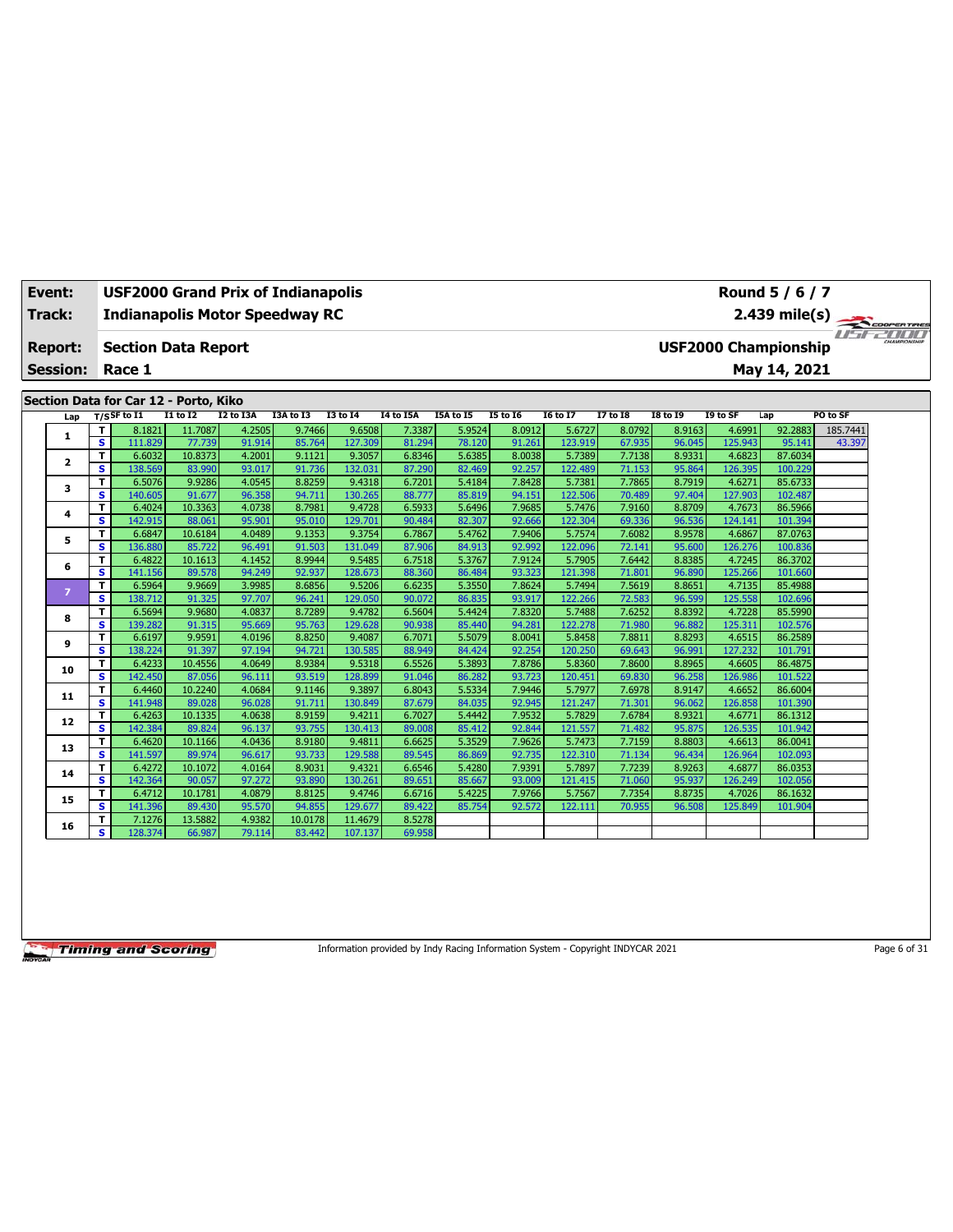| Event:                  |                         | <b>USF2000 Grand Prix of Indianapolis</b>   |                   |                  |                  |                   |                  |                  |                  |                   |                  |                  |                   | Round 5 / 6 / 7             |               |  |
|-------------------------|-------------------------|---------------------------------------------|-------------------|------------------|------------------|-------------------|------------------|------------------|------------------|-------------------|------------------|------------------|-------------------|-----------------------------|---------------|--|
| Track:                  |                         | <b>Indianapolis Motor Speedway RC</b>       |                   |                  |                  |                   |                  |                  |                  |                   |                  |                  |                   |                             |               |  |
| <b>Report:</b>          |                         | <b>Section Data Report</b>                  |                   |                  |                  |                   |                  |                  |                  |                   |                  |                  |                   | <b>USF2000 Championship</b> | 2.439 mile(s) |  |
| <b>Session:</b>         |                         | Race 1                                      |                   |                  |                  |                   |                  |                  |                  |                   |                  |                  |                   | May 14, 2021                |               |  |
|                         |                         | Section Data for Car 16 - Vaccaro, Kent (R) |                   |                  |                  |                   |                  |                  |                  |                   |                  |                  |                   |                             |               |  |
| Lap                     |                         | $T/S$ SF to $I1$                            | $I1$ to $I2$      | I2 to I3A        | I3A to I3        | <b>I3 to 14</b>   | <b>I4 to I5A</b> | I5A to I5        | <b>I5 to 16</b>  | <b>I6 to I7</b>   | <b>I7 to I8</b>  | <b>I8 to 19</b>  | I9 to SF          | Lap                         | PO to SF      |  |
|                         | т                       | 7.9804                                      | 12.2355           | 4.2856           | 9.4083           | 9.5227            | 7.5034           | 6.2887           | 8.7321           | 6.0564            | 8.3678           | 9.3246           | 4.7495            | 94.4550                     | 163.2071      |  |
| 1                       | s                       | 114.656                                     | 74.392            | 91.162           | 88.848           | 129.022           | 79.509           | 73.942           | 84.563           | 116,068           | 65.592           | 91.839           | 124.606           | 92.959                      | 49.390        |  |
| $\overline{\mathbf{2}}$ | T                       | 6.5765                                      | 10.8456           | 4.1676           | 9.1782           | 9.5885            | 6.7390           | 5.5808           | 8.1773           | 5.9502            | 8.0928           | 9.0008           | 4.6869            | 88.5842                     |               |  |
|                         | s                       | 139.132                                     | 83.926            | 93.743           | 91.075           | 128.136           | 88.528           | 83.321           | 90.300           | 118.140           | 67.821           | 95.143           | 126.271           | 99.119                      |               |  |
| 3                       | T                       | 6.4694                                      | 10.5986           | 4.2483           | 8.9299           | 9.6789            | 6.7689           | 5.7356           | 8.0389           | 5.8870            | 7.7963           | 8.8797           | 4.7634            | 87.7949                     |               |  |
|                         | s                       | 141.435                                     | 85.882            | 91.962           | 93.608           | 126.940           | 88.137           | 81.073           | 91.854           | 119.408           | 70.401           | 96.441           | 124.243           | 100.010                     |               |  |
| 4                       | T                       | 6.5970                                      | 10.1159           | 4.1510           | 8.8934           | 9.6089            | 6.6887           | 5.4817           | 7.9691           | 5.8352            | 7.7938           | 8.9437           | 4.7454            | 86.8238                     |               |  |
|                         | s                       | 138.699                                     | 89.980            | 94.118<br>4.1337 | 93.992<br>8.9702 | 127.864<br>9.6742 | 89.194           | 84.828<br>5.3881 | 92.659<br>7.9737 | 120.468<br>5.8263 | 70.423           | 95.750<br>9.0010 | 124.714<br>4.8120 | 101.129<br>87.2536          |               |  |
| 5                       | T<br>s.                 | 6.6003<br>138.630                           | 10.1011<br>90.112 | 94.511           | 93.187           | 127,001           | 6.7014<br>89.025 | 86.301           | 92.606           | 120.652           | 8.0716<br>67.999 | 95.141           | 122.988           | 100.631                     |               |  |
|                         | T                       | 6.7781                                      | 10.6427           | 4.1191           | 8.8536           | 9.5922            | 6.6191           | 5.2600           | 8.0050           | 5.8560            | 7.7425           | 8.9338           | 4.7615            | 87.1636                     |               |  |
| 6                       | s                       | 134.994                                     | 85.526            | 94.846           | 94.415           | 128.087           | 90.132           | 88.403           | 92.243           | 120.040           | 70.890           | 95.857           | 124.292           | 100.735                     |               |  |
|                         | T                       | 6.6435                                      | 10.1081           | 4.1169           | 8.8966           | 9.6697            | 6.6926           | 5.4031           | 7.9683           | 5.8783            | 7.7833           | 8.9774           | 4.7702            | 86.9080                     |               |  |
| $\overline{ }$          | s                       | 137.729                                     | 90.049            | 94.897           | 93.958           | 127.060           | 89.142           | 86.062           | 92.668           | 119.585           | 70.518           | 95.391           | 124.066           | 101.031                     |               |  |
|                         | T                       | 6.6273                                      | 10.1051           | 4.1412           | 8.8127           | 9.6623            | 6.6456           | 5.3360           | 7.9803           | 5.8948            | 7.8304           | 9.0292           | 4.7881            | 86.8530                     |               |  |
| 8                       | $\overline{\mathbf{s}}$ | 138.065                                     | 90.076            | 94.340           | 94.853           | 127.158           | 89.772           | 87.144           | 92.529           | 119.250           | 70.094           | 94.844           | 123.602           | 101.095                     |               |  |
|                         | T                       | 6.6700                                      | 10.0056           | 4.5997           | 9.1026           | 9.5349            | 6.9444           | 5.4142           | 8.2840           | 5.9176            | 7.7565           | 8.9131           | 4.7503            | 87.8929                     |               |  |
| 9                       | s                       | 137.181                                     | 90.972            | 84.936           | 91.832           | 128.857           | 85.910           | 85.885           | 89.137           | 118.790           | 70.762           | 96.079           | 124.585           | 99.899                      |               |  |
| 10                      | т                       | 6.6221                                      | 10.1044           | 4.1052           | 8.9083           | 9.6731            | 6.6594           | 5.2585           | 8.0517           | 5.8520            | 7.7866           | 8.9030           | 4.7565            | 86.6808                     |               |  |
|                         | s                       | 138.174                                     | 90.082            | 95.168           | 93.835           | 127.016           | 89.586           | 88.428           | 91.708           | 120.122           | 70.488           | 96.188           | 124.423           | 101.296                     |               |  |
| 11                      | T                       | 6.6044                                      | 10.1786           | 4.0748           | 8.8403           | 9.6232            | 6.6363           | 5.2421           | 8.0513           | 5.8346            | 7.8138           | 8.9125           | 4.7647            | 86.5766                     |               |  |
|                         | s                       | 138.544                                     | 89.426            | 95.878           | 94.557           | 127.674           | 89.898           | 88.705           | 91.713           | 120.480           | 70.243           | 96.086           | 124.209           | 101.418                     |               |  |
| 12                      | т                       | 6.6197                                      | 9.9870            | 4.1089           | 8.8156           | 9.6863            | 6.7465           | 5.3148           | 8.1465           | 5.8524            | 7.6655           | 8.9206           | 4.7483            | 86.6121                     |               |  |
|                         | $\overline{\mathbf{s}}$ | 138.224                                     | 91.141            | 95.082           | 94.822           | 126.843           | 88.430           | 87.492           | 90.641           | 120.114           | 71.602           | 95.998           | 124.638           | 101.376                     |               |  |
| 13                      | T                       | 6.5938                                      | 10.2016           | 4.1298           | 8.8079           | 9.6646            | 6.6037           | 5.3829           | 8.0319           | 5.8343            | 7.6011           | 8.9683           | 4.7618            | 86.5817                     |               |  |
|                         | s                       | 138.767                                     | 89.224            | 94.601           | 94.904           | 127.127           | 90.342           | 86.385           | 91.935           | 120.487           | 72.208           | 95.488           | 124.285           | 101.412                     |               |  |
| 14                      | T                       | 6.6059                                      | 10.0268           | 4.1169           | 8.8415           | 9.6574            | 6.5786           | 5.3645           | 7.9881           | 5.7935            | 7.6971           | 8.9277           | 4.7297            | 86.3277                     |               |  |
|                         | s                       | 138.513                                     | 90.779            | 94.897           | 94.544           | 127.222           | 90.687           | 86.681<br>5.3792 | 92.439           | 121.335           | 71.308           | 95.922           | 125.128<br>4.7092 | 101.710                     |               |  |
| 15                      | T<br>s                  | 6.5898<br>138.851                           | 10.0208<br>90.834 | 4.1346<br>94.491 | 8.9174<br>93.739 | 9.5961<br>128.035 | 6.7105<br>88.904 | 86.444           | 8.0750<br>91.444 | 5.8879<br>119.390 | 7.7971<br>70.393 | 8.9821<br>95.341 | 125.673           | 86.7997<br>101.157          |               |  |
|                         | T                       | 7.1257                                      | 11.7397           | 4.6983           | 9.6580           |                   |                  |                  |                  |                   |                  |                  |                   |                             |               |  |
| 16                      | s                       | 128.408                                     | 77.534            | 83.154           | 86.551           |                   |                  |                  |                  |                   |                  |                  |                   |                             |               |  |
|                         |                         |                                             |                   |                  |                  |                   |                  |                  |                  |                   |                  |                  |                   |                             |               |  |

Information provided by Indy Racing Information System - Copyright INDYCAR 2021 Page 7 of 31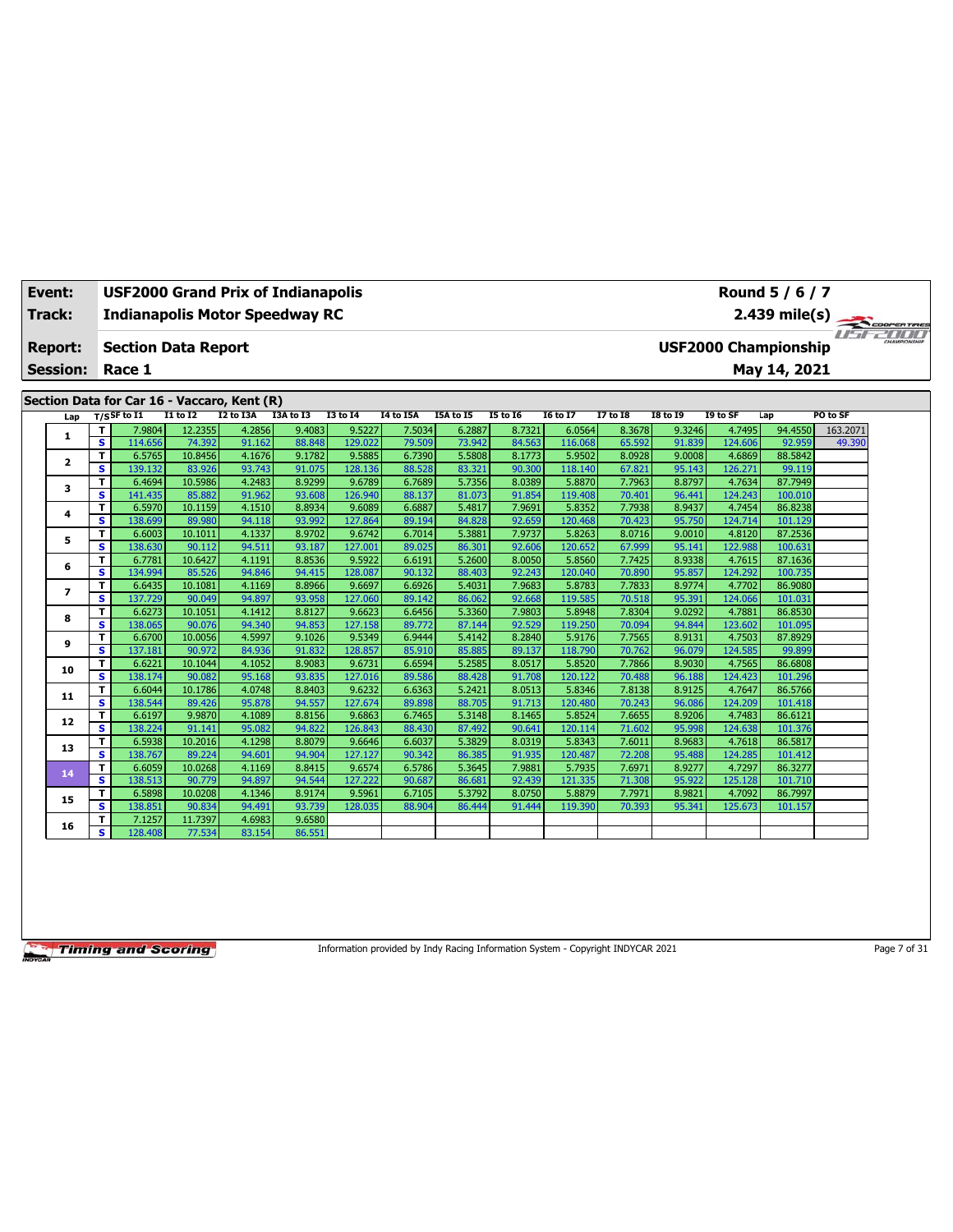| Event:          |                              | <b>USF2000 Grand Prix of Indianapolis</b><br>Round 5 / 6 / 7<br>2.439 mile(s)<br><b>Indianapolis Motor Speedway RC</b> |                   |                  |                  |                   |                  |                  |                  |                   |                  |                  |                   |                             |          |  |
|-----------------|------------------------------|------------------------------------------------------------------------------------------------------------------------|-------------------|------------------|------------------|-------------------|------------------|------------------|------------------|-------------------|------------------|------------------|-------------------|-----------------------------|----------|--|
| <b>Track:</b>   |                              |                                                                                                                        |                   |                  |                  |                   |                  |                  |                  |                   |                  |                  |                   |                             |          |  |
|                 |                              |                                                                                                                        |                   |                  |                  |                   |                  |                  |                  |                   |                  |                  |                   |                             |          |  |
| Report:         |                              | <b>Section Data Report</b>                                                                                             |                   |                  |                  |                   |                  |                  |                  |                   |                  |                  |                   | <b>USF2000 Championship</b> |          |  |
| <b>Session:</b> |                              | Race 1                                                                                                                 |                   |                  |                  |                   |                  |                  |                  |                   |                  |                  |                   | May 14, 2021                |          |  |
|                 |                              |                                                                                                                        |                   |                  |                  |                   |                  |                  |                  |                   |                  |                  |                   |                             |          |  |
|                 |                              | Section Data for Car 19 - Sikes, Simon                                                                                 |                   |                  |                  |                   |                  |                  |                  |                   |                  |                  |                   |                             |          |  |
| Lap             |                              | $T/S$ SF to I1                                                                                                         | <b>I1 to I2</b>   | I2 to I3A        | I3A to I3        | <b>I3 to 14</b>   | I4 to I5A        | I5A to I5        | <b>I5 to 16</b>  | <b>16 to 17</b>   | 17 to 18         | <b>18 to 19</b>  | I9 to SF          | Lap                         | PO to SF |  |
| 1               | т                            | 8.1456                                                                                                                 | 11.4964           | 4.0651           | 9.5670           | 9.6884            | 7.1132           | 5.5716           | 8.0691           | 5.8364            | 7.7970           | 8.8257           | 4.6581            | 90.8336                     | 182.4107 |  |
|                 | $\overline{\mathbf{s}}$      | 112.331                                                                                                                | 79.175            | 96.106           | 87.374           | 126.815           | 83.871           | 83.459           | 91.511           | 120.443           | 70.394           | 97.031           | 127.051           | 96.665                      | 44.190   |  |
| $\mathbf{2}$    | T.                           | 6.4545                                                                                                                 | 10.4036           | 4.1135           | 8.9463           | 9.5186            | 6.7604           | 5.4490           | 8.0090           | 5.7834            | 7.8429           | 8.7785           | 4.6486            | 86.7083                     |          |  |
|                 | s                            | 141.762                                                                                                                | 87.492            | 94.976           | 93.436           | 129.077           | 88.248           | 85.337           | 92.197           | 121.547           | 69.982           | 97.552           | 127.311           | 101.264                     |          |  |
| 3               | т                            | 6.4402                                                                                                                 | 10.1862           | 4.1470           | 8.9329           | 9.4447            | 6.9101           | 5.4369           | 7.9470           | 5.7896            | 7.7684           | 8.7686           | 4.6608            | 86.4324                     |          |  |
|                 | s                            | 142.076                                                                                                                | 89.359            | 94.208<br>4.1021 | 93.576<br>9.0077 | 130.087<br>9.5911 | 86.336<br>6.9343 | 85.527<br>5.7608 | 92.917<br>8.0244 | 121.417           | 70.653           | 97.663<br>9.0881 | 126.978<br>4.6977 | 101.587<br>87.8318          |          |  |
| 4               | т<br>s.                      | 6.4414<br>142.050                                                                                                      | 10.4415<br>87.174 | 95.239           | 92.799           | 128.102           | 86.035           | 80.718           | 92.020           | 5.7571<br>122.102 | 7.9856<br>68.732 | 94.229           | 125.980           | 99.968                      |          |  |
|                 | т                            | 6.5715                                                                                                                 | 10.5113           | 4.0828           | 9.0744           | 9.5210            | 6.8267           | 5.6156           | 8.1326           | 5.8234            | 7.7606           | 8.9402           | 4.7127            | 87.5728                     |          |  |
| 5               | $\overline{\mathbf{s}}$      | 139.238                                                                                                                | 86.595            | 95.690           | 92.117           | 129.045           | 87.391           | 82.805           | 90.796           | 120.712           | 70.724           | 95.788           | 125.579           | 100.264                     |          |  |
|                 | T                            | 6.5575                                                                                                                 | 10.5550           | 4.0660           | 8.9558           | 9.4275            | 6.7667           | 5.4573           | 7.9310           | 5.8098            | 7.8345           | 8.9063           | 4.7077            | 86.9751                     |          |  |
| 6               | s                            | 139.535                                                                                                                | 86.237            | 96.085           | 93.337           | 130.325           | 88.166           | 85.207           | 93.104           | 120.995           | 70.057           | 96.153           | 125.713           | 100.953                     |          |  |
|                 | т                            | 6.4821                                                                                                                 | 10.3034           | 4.0541           | 9.0294           | 9.5374            | 7.0629           | 5.7776           | 8.1001           | 5.7876            | 7.7981           | 8.9699           | 4.7375            | 87.6401                     |          |  |
| $\overline{ }$  | s.                           | 141.158                                                                                                                | 88.342            | 96.367           | 92.576           | 128,823           | 84.468           | 80.483           | 91.160           | 121.459           | 70.384           | 95.471           | 124.922           | 100.187                     |          |  |
|                 | Τ                            | 6.5177                                                                                                                 | 10.1056           | 4.1158           | 8.8720           | 9.5038            | 6.7357           | 5.4018           | 7.8995           | 5.7955            | 7.7166           | 8.8221           | 4.7118            | 86.1979                     |          |  |
| 8               | s                            | 140.387                                                                                                                | 90.072            | 94.922           | 94.219           | 129.278           | 88.571           | 86.082           | 93.475           | 121.293           | 71.128           | 97.070           | 125.603           | 101.863                     |          |  |
| 9               | T                            | 6.5527                                                                                                                 | 10.3479           | 4.0951           | 8.8648           | 9.5616            | 6.6910           | 5.3725           | 7.8827           | 5.8394            | 7.5972           | 9.1638           | 4.7604            | 86.7291                     |          |  |
|                 | s                            | 139.637                                                                                                                | 87.963            | 95.402           | 94.295           | 128,497           | 89.163           | 86.552           | 93.675           | 120.381           | 72.246           | 93.451           | 124.321           | 101.239                     |          |  |
| 10              | T                            | 6.6174                                                                                                                 | 10.0358           | 4.0165           | 8.8461           | 9.5574            | 6.7109           | 5.4109           | 7.9009           | 5.7744            | 7.6973           | 8.8319           | 4.7382            | 86.1377                     |          |  |
|                 | s                            | 138.272                                                                                                                | 90.698            | 97.269           | 94.495           | 128.553           | 88.899           | 85.938           | 93.459           | 121.736           | 71.306           | 96.963           | 124.904           | 101.934                     |          |  |
| 11              | T                            | 6.5866                                                                                                                 | 10.0669           | 4.0312           | 8.8294           | 9.5786            | 6.6754           | 5.3681           | 7.9216           | 5.7952            | 7.7201           | 8.8094           | 4.7453            | 86.1278                     |          |  |
|                 | $\overline{\mathbf{s}}$      | 138.918                                                                                                                | 90.418            | 96.915           | 94.673           | 128.269           | 89.372           | 86.623           | 93.215           | 121.299           | 71.095           | 97.210           | 124.717           | 101.946                     |          |  |
| 12              | Τ                            | 6.5612                                                                                                                 | 10.0506           | 4.0536           | 8.8637           | 9.5715            | 6.6855           | 5.3487           | 7.9143           | 5.7969            | 7.7810           | 8.9053           | 4.7472            | 86.2795                     |          |  |
|                 | s.                           | 139.456                                                                                                                | 90.564            | 96.379           | 94.307           | 128.364           | 89.237           | 86.937           | 93.301           | 121.264           | 70.539           | 96.163           | 124.667           | 101.767                     |          |  |
| 13              | T<br>$\overline{\mathbf{s}}$ | 6.5753<br>139.157                                                                                                      | 10.0945<br>90.171 | 3.9983<br>97.712 | 8.8443<br>94.514 | 9.5916<br>128.095 | 6.6427           | 5.3674           | 7.8869<br>93.625 | 5.7758            | 7.7265           | 8.8906           | 4.7395            | 86.1334                     |          |  |
|                 |                              | 6.5637                                                                                                                 | 10.0894           | 4.0253           | 8.7986           | 9.5856            | 89.812<br>6.7364 | 86.634<br>5.3687 | 7.8836           | 121.707<br>5.7570 | 71.037<br>7.7211 | 96.322<br>9.0318 | 124.869<br>4.7512 | 101.940<br>86.3124          |          |  |
| 14              | т<br>s                       | 139.403                                                                                                                | 90.216            | 97.057           | 95.005           | 128.175           | 88.562           | 86.613           | 93.664           | 122.104           | 71.086           | 94.816           | 124.562           | 101.728                     |          |  |
|                 | T                            | 6.5866                                                                                                                 | 10.0858           | 4.0049           | 8.8122           | 9.5561            | 6.7037           | 5.3119           | 8.0116           | 5.7928            | 7.7284           | 8.8075           | 4.7011            | 86.1026                     |          |  |
| 15              | s.                           | 138.918                                                                                                                | 90.248            | 97.551           | 94.858           | 128.571           | 88.994           | 87.539           | 92.167           | 121.350           | 71.019           | 97.231           | 125.889           | 101.976                     |          |  |
|                 | Τ                            | 6.8014                                                                                                                 | 12.9878           | 5.0827           | 10.6545          | 10.5500           |                  |                  |                  |                   |                  |                  |                   |                             |          |  |
| 16              | s.                           | 134.531                                                                                                                | 70.083            | 76.865           | 78.456           | 116.458           |                  |                  |                  |                   |                  |                  |                   |                             |          |  |
|                 |                              |                                                                                                                        |                   |                  |                  |                   |                  |                  |                  |                   |                  |                  |                   |                             |          |  |

Information provided by Indy Racing Information System - Copyright INDYCAR 2021 Page 8 of 31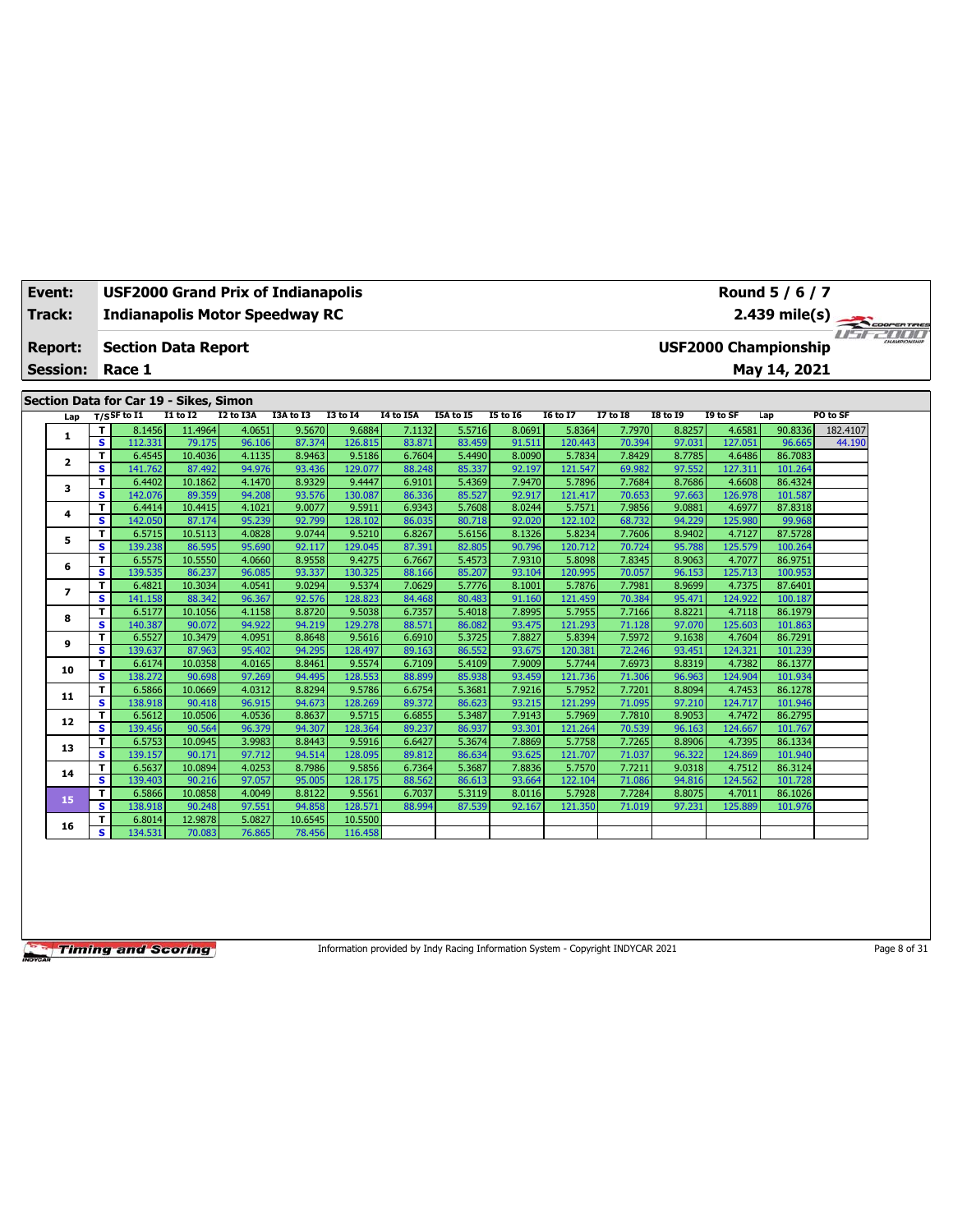| Event:          |                              | <b>USF2000 Grand Prix of Indianapolis</b>   |                   |                  |                  |                   |                  |                  |                  |                   |                  |                  |                   | Round 5 / 6 / 7             |          |  |
|-----------------|------------------------------|---------------------------------------------|-------------------|------------------|------------------|-------------------|------------------|------------------|------------------|-------------------|------------------|------------------|-------------------|-----------------------------|----------|--|
| Track:          |                              | <b>Indianapolis Motor Speedway RC</b>       |                   |                  |                  |                   |                  |                  |                  |                   |                  |                  |                   | 2.439 mile(s)               |          |  |
| <b>Report:</b>  |                              | <b>Section Data Report</b>                  |                   |                  |                  |                   |                  |                  |                  |                   |                  |                  |                   | <b>USF2000 Championship</b> |          |  |
| <b>Session:</b> |                              | Race 1                                      |                   |                  |                  |                   |                  |                  |                  |                   |                  |                  |                   | May 14, 2021                |          |  |
|                 |                              | Section Data for Car 2 - Nepveu, Thomas (R) |                   |                  |                  |                   |                  |                  |                  |                   |                  |                  |                   |                             |          |  |
| Lap             |                              | $T/S$ SF to I1                              | $I1$ to $I2$      | I2 to I3A        | I3A to I3        | <b>I3 to I4</b>   | <b>I4 to I5A</b> | I5A to I5        | <b>I5 to 16</b>  | <b>I6 to I7</b>   | <b>I7 to I8</b>  | <b>I8 to 19</b>  | I9 to SF          | Lap                         | PO to SF |  |
|                 | т                            | 7.9914                                      | 11.5255           | 4.1629           | 9.2573           | 9.5114            | 7.0725           | 5.6041           | 8.1126           | 5.7882            | 7.7743           | 8.8438           | 4.6743            | 90.3183                     | 184.3434 |  |
| 1               | $\overline{\mathbf{s}}$      | 114.498                                     | 78.975            | 93.848           | 90.297           | 129.175           | 84.354           | 82.975           | 91.020           | 121.446           | 70.600           | 96.832           | 126.611           | 97.216                      | 43.727   |  |
| $\mathbf{z}$    | T                            | 6.4749                                      | 10.2991           | 4.0689           | 8.9515           | 9.4677            | 7.2536           | 5.4510           | 8.0109           | 5.7903            | 7.8041           | 8.8373           | 4.6775            | 87.0868                     |          |  |
|                 | s                            | 141.315                                     | 88.379            | 96.017           | 93.382           | 129.771           | 82.248           | 85.305           | 92.176           | 121.402           | 70.330           | 96.903           | 126.524           | 100.824                     |          |  |
| 3               | т                            | 6.4701                                      | 10.4505           | 4.0992           | 8.8720           | 9.4097            | 6.9677           | 5.3692           | 7.9003           | 5.7966            | 7.7479           | 8.8592           | 4.6683            | 86.6107                     |          |  |
|                 | s.                           | 141.420                                     | 87.099            | 95.307           | 94.219           | 130.571           | 85.622           | 86.605           | 93.466           | 121.270           | 70.840           | 96.664           | 126.774           | 101.378                     |          |  |
| 4               | T.<br>s                      | 6.4568<br>141.711                           | 10.0483<br>90.585 | 4.0649<br>96.111 | 8.8397<br>94.563 | 9.4290<br>130.304 | 6.8311<br>87.335 | 5.3636<br>86.696 | 7.9868<br>92.454 | 5.8331<br>120.511 | 7.7227<br>71.071 | 8.9010<br>96.210 | 4.7022<br>125.860 | 86.1792<br>101.885          |          |  |
|                 | T                            | 6.5166                                      | 10.1585           | 4.0394           | 8.8133           | 9.4871            | 6.7835           | 5.3086           | 7.9269           | 5.7901            | 7.7716           | 8.8722           | 4.6915            | 86.1593                     |          |  |
| 5               | s.                           | 140.411                                     | 89.603            | 96.718           | 94.846           | 129.506           | 87.947           | 87.594           | 93.152           | 121.406           | 70.624           | 96.522           | 126.147           | 101.909                     |          |  |
|                 | T                            | 6.5082                                      | 10.0922           | 4.0461           | 8.9208           | 9.4789            | 6.7350           | 5.3746           | 7.9435           | 5.8185            | 7.6690           | 8.9676           | 4.6989            | 86.2533                     |          |  |
| 6               | S                            | 140.592                                     | 90.191            | 96.558           | 93.703           | 129.618           | 88.581           | 86.518           | 92.958           | 120.814           | 71.569           | 95.495           | 125.948           | 101.798                     |          |  |
|                 | T                            | 6.5003                                      | 10.6005           | 4.0646           | 8.9316           | 9.4340            | 6.8445           | 5.3962           | 7.9398           | 5.8508            | 7.8206           | 8.8705           | 4.7095            | 86.9629                     |          |  |
| $\overline{ }$  | $\overline{\mathbf{s}}$      | 140.763                                     | 85.866            | 96.118           | 93.590           | 130.235           | 87.164           | 86.172           | 93.001           | 120.147           | 70.182           | 96.541           | 125.665           | 100.967                     |          |  |
| 8               | T                            | 6.5161                                      | 10.0650           | 4.0402           | 8.9171           | 9.4838            | 6.7204           | 5.3315           | 7.9263           | 5.7739            | 7.7738           | 8.8823           | 4.7243            | 86.1547                     |          |  |
|                 | s                            | 140.421                                     | 90.435            | 96.699           | 93.742           | 129.551           | 88.773           | 87.217           | 93.159           | 121,747           | 70.604           | 96.412           | 125.271           | 101.914                     |          |  |
| 9               | T                            | 6.5818                                      | 10.3336           | 4.0222           | 8.9647           | 9.4736            | 6.8248           | 5.4063           | 8.0559           | 5.8769            | 7.7813           | 8.8677           | 4.6995            | 86.8883                     |          |  |
|                 | s.                           | 139.020                                     | 88.084            | 97.131           | 93.245           | 129.691           | 87.415           | 86.011           | 91.661           | 119.613           | 70.536           | 96.571           | 125.932           | 101.054                     |          |  |
| 10              | т                            | 6.5266                                      | 10.6054           | 4.2355           | 9.0917           | 9.4545            | 6.8584           | 5.4275           | 7.9756           | 5.8528            | 7.7896           | 8.8521           | 4.6808            | 87.3505                     |          |  |
|                 | s.                           | 140.196                                     | 85.827            | 92.240           | 91.942           | 129.953           | 86.987           | 85.675           | 92.584           | 120.106           | 70.461           | 96.741           | 126.435           | 100.519                     |          |  |
| 11              | T                            | 6.4841                                      | 10.1027           | 4.0727           | 8.9497           | 9.4141            | 6.8432           | 5.4288           | 8.0648           | 5.8516            | 7.7767           | 8.8612           | 4.6853            | 86.5349                     |          |  |
|                 | $\overline{\mathbf{s}}$<br>T | 141.114<br>6.4455                           | 90.097<br>10.1089 | 95.927<br>4.0782 | 93.401<br>8.9350 | 130.510<br>9.4693 | 87.180<br>6.7346 | 85.654<br>5.3241 | 91.560<br>7.9538 | 120.130<br>5.8337 | 70.578<br>7.6915 | 96.642<br>8.8781 | 126.314<br>4.6794 | 101.467<br>86.1321          |          |  |
| 12              | s                            | 141.960                                     | 90.042            | 95.798           | 93.554           | 129.749           | 88.586           | 87.339           | 92.837           | 120.499           | 71.360           | 96.458           | 126.473           | 101.941                     |          |  |
|                 | T                            | 6.4482                                      | 10.4163           | 4.1311           | 8.8908           | 9.4897            | 6.8360           | 5.3602           | 8.0488           | 5.8434            | 7.6951           | 8.9042           | 4.7082            | 86.7720                     |          |  |
| 13              | s                            | 141.900                                     | 87.385            | 94.571           | 94.020           | 129.471           | 87.272           | 86.750           | 91.742           | 120.299           | 71.326           | 96.175           | 125.699           | 101.189                     |          |  |
|                 | т                            | 6.5020                                      | 10.1930           | 4.0055           | 8.9279           | 9.5131            | 6.8024           | 5.3134           | 8.0038           | 5.8302            | 7.7856           | 8.8203           | 4.7100            | 86.4072                     |          |  |
| 14              | s                            | 140.726                                     | 89.299            | 97.536           | 93.629           | 129.152           | 87.703           | 87.515           | 92.257           | 120.571           | 70.497           | 97.090           | 125.651           | 101.617                     |          |  |
|                 | T                            | 6.5278                                      | 10.2480           | 3.9926           | 8.9184           | 9.5060            | 7.2736           | 5.5289           | 7.9722           | 5.8299            | 7.7521           | 8.8896           | 4.6936            | 87.1327                     |          |  |
| 15              | s                            | 140.170                                     | 88.820            | 97.851           | 93.729           | 129.249           | 82.021           | 84.104           | 92.623           | 120.577           | 70.802           | 96.333           | 126.090           | 100.770                     |          |  |
| 16              | T                            | 6.9633                                      | 13.0816           | 4.8024           | 10.2677          | 10.9869           |                  |                  |                  |                   |                  |                  |                   |                             |          |  |
|                 | s                            | 131.403                                     | 69.581            | 81.351           | 81.412           | 111.827           |                  |                  |                  |                   |                  |                  |                   |                             |          |  |

Information provided by Indy Racing Information System - Copyright INDYCAR 2021 Page 9 of 31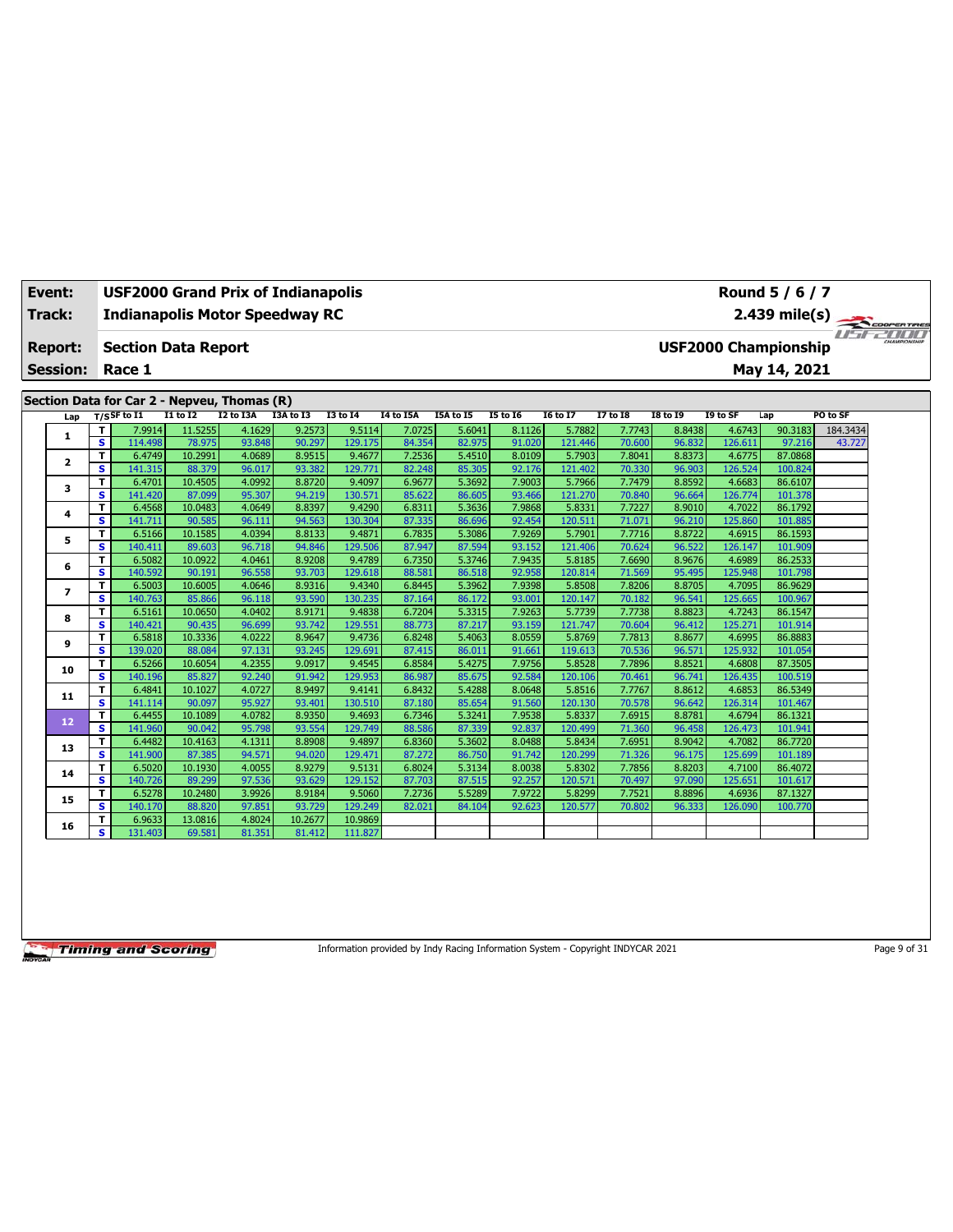| Event:          | Round 5 / 6 / 7<br><b>USF2000 Grand Prix of Indianapolis</b><br>2.439 mile(s)<br><b>Indianapolis Motor Speedway RC</b> |                                                 |                   |                  |                  |                   |                  |                  |                  |                   |                  |                  |                   |                             |          |  |
|-----------------|------------------------------------------------------------------------------------------------------------------------|-------------------------------------------------|-------------------|------------------|------------------|-------------------|------------------|------------------|------------------|-------------------|------------------|------------------|-------------------|-----------------------------|----------|--|
| <b>Track:</b>   |                                                                                                                        |                                                 |                   |                  |                  |                   |                  |                  |                  |                   |                  |                  |                   |                             |          |  |
|                 |                                                                                                                        |                                                 |                   |                  |                  |                   |                  |                  |                  |                   |                  |                  |                   |                             |          |  |
| Report:         |                                                                                                                        | <b>Section Data Report</b>                      |                   |                  |                  |                   |                  |                  |                  |                   |                  |                  |                   | <b>USF2000 Championship</b> |          |  |
| <b>Session:</b> |                                                                                                                        | Race 1                                          |                   |                  |                  |                   |                  |                  |                  |                   |                  |                  |                   | May 14, 2021                |          |  |
|                 |                                                                                                                        |                                                 |                   |                  |                  |                   |                  |                  |                  |                   |                  |                  |                   |                             |          |  |
|                 |                                                                                                                        | Section Data for Car 22 - Sundaramoorthy, Yuven |                   |                  |                  |                   |                  |                  |                  |                   |                  |                  |                   |                             |          |  |
| Lap             |                                                                                                                        | $T/S$ SF to I1                                  | <b>I1 to I2</b>   | I2 to I3A        | I3A to I3        | <b>I3 to 14</b>   | I4 to I5A        | I5A to I5        | <b>I5 to 16</b>  | <b>16 to 17</b>   | <b>I7 to I8</b>  | <b>18 to 19</b>  | I9 to SF          | Lap                         | PO to SF |  |
|                 | т                                                                                                                      | 8.2466                                          | 11.5182           | 4.0698           | 9.2492           | 9.6621            | 6.9643           | 5.6947           | 7.9436           | 5.7988            | 7.7017           | 8.8057           | 4.6866            | 90.3413                     | 190.8424 |  |
| 1               | $\overline{\mathbf{s}}$                                                                                                | 110.955                                         | 79.025            | 95.995           | 90.376           | 127.160           | 85.664           | 81.655           | 92.956           | 121.224           | 71.265           | 97.251           | 126.279           | 97.191                      | 42.238   |  |
| $\mathbf{z}$    | T                                                                                                                      | 6.5380                                          | 10.2022           | 4.1059           | 8.7818           | 9.4913            | 6.8034           | 5.3441           | 7.8094           | 5.7926            | 7.5807           | 8.8665           | 4.6859            | 86.0018                     |          |  |
|                 | s                                                                                                                      | 139.951                                         | 89.219            | 95.151           | 95.187           | 129.449           | 87.690           | 87.012           | 94.554           | 121.354           | 72.403           | 96.584           | 126.298           | 102.096                     |          |  |
| 3               | T                                                                                                                      | 6.5247                                          | 10.0035           | 4.0219           | 8.6285           | 9.4224            | 6.9264           | 5.2816           | 7.7900           | 5.7607            | 7.6316           | 8.7606           | 4.6660            | 85.4179                     |          |  |
|                 | s                                                                                                                      | 140.236                                         | 90.991            | 97.139           | 96.878           | 130.395           | 86.133           | 88.042           | 94.789           | 122.026           | 71.920           | 97.752           | 126.836           | 102.793                     |          |  |
| 4               | T<br>s                                                                                                                 | 6.4890                                          | 10.1264           | 4.0201<br>97.182 | 8.8212<br>94.761 | 9.4929            | 6.8469           | 5.2762           | 7.8336<br>94.262 | 5.7858            | 7.5588           | 8.8362<br>96.915 | 4.7057<br>125.766 | 85.7928                     |          |  |
|                 | T                                                                                                                      | 141.008<br>6.5422                               | 89.887<br>10.1389 | 4.0130           | 9.5650           | 129.427<br>9.5475 | 87.133<br>7.0812 | 88.132<br>5.7749 | 7.9708           | 121.497<br>5.8124 | 72.613<br>7.6068 | 8.8152           | 4.6696            | 102.344<br>87.5375          |          |  |
| 5               | s                                                                                                                      | 139.861                                         | 89.776            | 97.354           | 87.392           | 128,687           | 84.250           | 80.521           | 92.639           | 120,940           | 72.154           | 97.146           | 126.739           | 100.304                     |          |  |
|                 | T                                                                                                                      | 6.4604                                          | 10.2504           | 4.0869           | 8.8958           | 9.5202            | 6.8441           | 5.3804           | 7.8460           | 5.7879            | 7.5228           | 8.8203           | 4.7236            | 86.1388                     |          |  |
| 6               | s                                                                                                                      | 141.632                                         | 88.799            | 95.594           | 93.967           | 129.056           | 87.169           | 86.425           | 94.113           | 121.452           | 72.960           | 97.090           | 125.290           | 101.933                     |          |  |
|                 | т                                                                                                                      | 6.5705                                          | 10.1994           | 4.0304           | 8.7623           | 9.4702            | 6.8237           | 5.3177           | 7.8830           | 5.7840            | 7.6110           | 8.8415           | 4.7028            | 85.9965                     |          |  |
| $\overline{ }$  | s                                                                                                                      | 139.259                                         | 89.243            | 96.934           | 95.398           | 129.737           | 87.429           | 87,444           | 93.671           | 121.534           | 72.115           | 96.857           | 125.844           | 102.102                     |          |  |
|                 | т                                                                                                                      | 6.5329                                          | 10.1316           | 4.0171           | 8.8894           | 9.4707            | 6.8946           | 5.4902           | 7.9592           | 5.8164            | 7.8268           | 8.8850           | 4.6974            | 86.6113                     |          |  |
| 8               | s                                                                                                                      | 140.060                                         | 89.840            | 97.255           | 94.034           | 129.730           | 86.530           | 84.696           | 92.774           | 120.857           | 70.126           | 96.383           | 125.988           | 101.377                     |          |  |
|                 | T                                                                                                                      | 6.4966                                          |                   |                  | 9.0825           | 9.3914            | 7.0624           | 5.7843           | 7.9387           | 5.8421            | 7.6624           | 8.8223           | 4.6856            | 87.3556                     |          |  |
| 9               | s                                                                                                                      | 140.843                                         |                   |                  | 92.035           | 130.826           | 84.474           | 80.390           | 93.014           | 120.326           | 71.631           | 97.068           | 126.306           | 100.513                     |          |  |
| 10              | T                                                                                                                      | 6.5000                                          | 10.3406           | 4.0144           | 9.0034           | 9.5636            | 6.6732           | 5.2937           | 7.8171           | 5.7855            | 7.6431           | 8.7596           | 4.6860            | 86.0802                     |          |  |
|                 | s                                                                                                                      | 140.769                                         | 88.025            | 97.320           | 92.844           | 128.470           | 89.401           | 87.840           | 94.461           | 121.503           | 71.812           | 97.763           | 126.295           | 102.003                     |          |  |
| 11              | T                                                                                                                      | 6.5174                                          | 9.8822            | 4.0197           | 8.7312           | 9.6053            | 6.7003           | 5.3000           | 7.8081           | 5.8354            | 7.5331           | 8.7978           | 4.7538            | 85.4843                     |          |  |
|                 | $\overline{\mathbf{s}}$                                                                                                | 140.393                                         | 92.108            | 97.192           | 95.738           | 127.912           | 89.039           | 87.736           | 94.570           | 120,464           | 72.860           | 97.338           | 124.494           | 102.714                     |          |  |
| 12              | т                                                                                                                      | 6.6597                                          | 9.9550            | 3.9474           | 8.7856           | 9.6321            | 6.6721           | 5.3400           | 7.8456           | 5.8293            | 7.5743           | 8.8082           | 4.7593            | 85.8086                     |          |  |
|                 | s.                                                                                                                     | 137.394                                         | 91.434            | 98.972           | 95.145           | 127.556           | 89.416           | 87.079           | 94.118           | 120.590           | 72.464           | 97.223           | 124.350           | 102.325                     |          |  |
| 13              | T                                                                                                                      | 6.6672                                          | 10.0364           | 3.9709           | 8.6899           | 9.6118            | 6.6875           | 5.3097           | 7.7985           | 5.7845            | 7.5934           | 8.7874           | 4.7533            | 85.6905                     |          |  |
|                 | $\overline{\mathbf{s}}$                                                                                                | 137.239                                         | 90.693            | 98.386           | 96.193           | 127.826           | 89.210           | 87.576           | 94.686           | 121.524           | 72.282           | 97.454           | 124.507           | 102.466                     |          |  |
| 14              | т<br>s                                                                                                                 | 6.6529                                          | 9.9928            | 3.9780           | 8.7412           | 9.6280<br>127.611 | 6.6950           | 5.3379           | 7.8151<br>94.485 | 5.8090<br>121.01: | 7.6023           | 8.7727           | 4.7528<br>124.520 | 85.7777<br>102.362          |          |  |
|                 | T                                                                                                                      | 137.534                                         | 91.088<br>10.0897 | 98.211<br>3.9733 | 95.629<br>8.7554 |                   | 89.110<br>6.6558 | 87.113<br>5.2794 | 7.8620           |                   | 72.197<br>7.5520 | 97.617           | 4.7691            |                             |          |  |
| 15              | s                                                                                                                      | 6.6500<br>137.594                               | 90.214            | 98.327           | 95.474           | 9.6168<br>127.759 | 89.635           | 88.078           | 93.921           | 5.8287<br>120.602 | 72.678           | 8.7764<br>97.576 | 124.094           | 85.8086<br>102.325          |          |  |
|                 | т                                                                                                                      | 6.9364                                          | 12.1966           | 5.2765           | 9.6472           | 10.7601           | 9.3893           |                  |                  |                   |                  |                  |                   |                             |          |  |
| 16              | s.                                                                                                                     | 131.913                                         | 74.630            | 74.042           | 86.648           | 114.184           | 63.539           |                  |                  |                   |                  |                  |                   |                             |          |  |
|                 |                                                                                                                        |                                                 |                   |                  |                  |                   |                  |                  |                  |                   |                  |                  |                   |                             |          |  |

Information provided by Indy Racing Information System - Copyright INDYCAR 2021 Page 10 of 31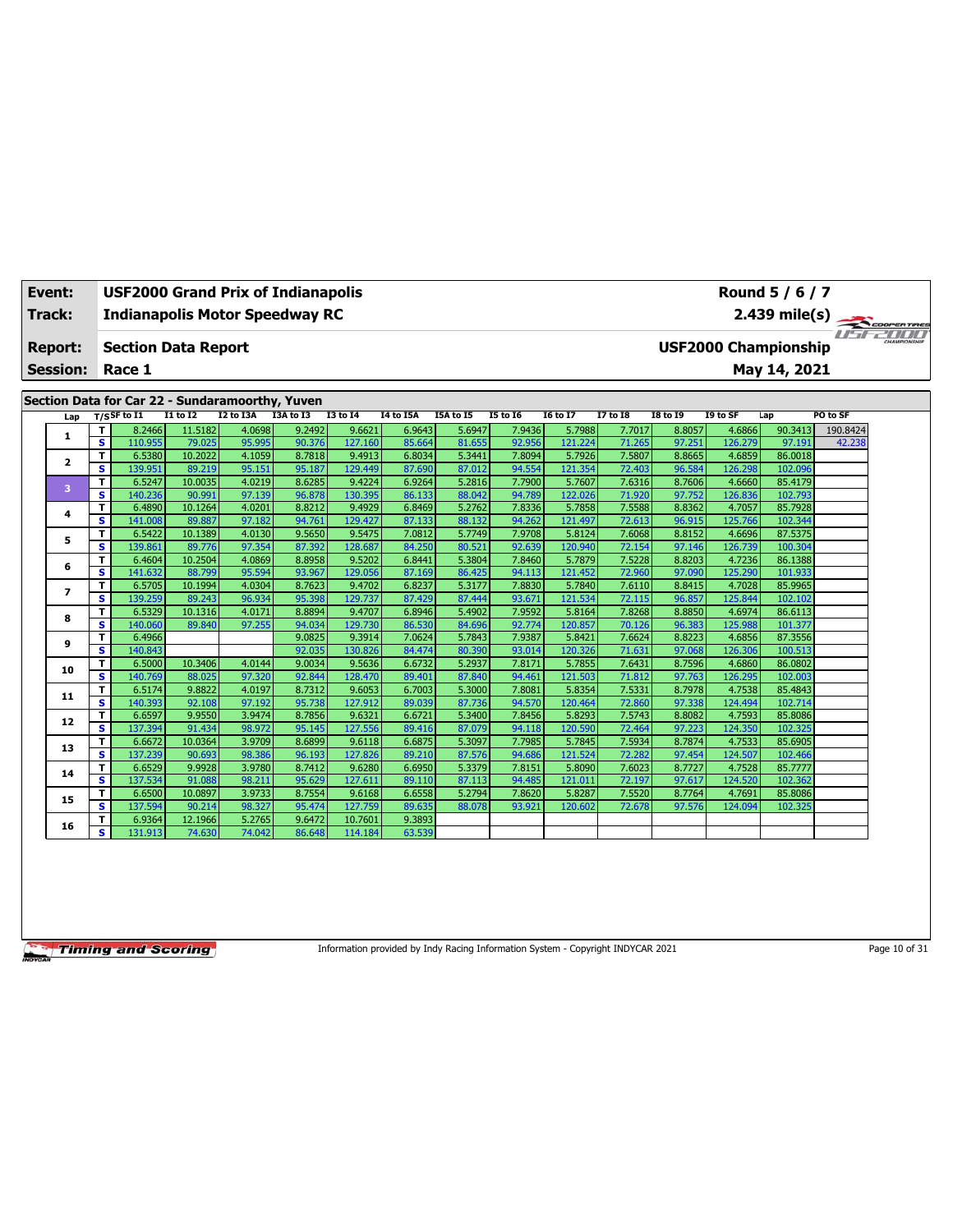| Event:          |        | <b>USF2000 Grand Prix of Indianapolis</b>   |                   |                  |                  |                   |                  |                  |                  |                   |                  |                  |                   | Round 5 / 6 / 7                              |          |  |
|-----------------|--------|---------------------------------------------|-------------------|------------------|------------------|-------------------|------------------|------------------|------------------|-------------------|------------------|------------------|-------------------|----------------------------------------------|----------|--|
| Track:          |        | <b>Indianapolis Motor Speedway RC</b>       |                   |                  |                  |                   |                  |                  |                  |                   |                  |                  |                   |                                              |          |  |
| <b>Report:</b>  |        | <b>Section Data Report</b>                  |                   |                  |                  |                   |                  |                  |                  |                   |                  |                  |                   | 2.439 mile(s)<br><b>USF2000 Championship</b> |          |  |
| <b>Session:</b> |        | Race 1                                      |                   |                  |                  |                   |                  |                  |                  |                   |                  |                  |                   | May 14, 2021                                 |          |  |
|                 |        |                                             |                   |                  |                  |                   |                  |                  |                  |                   |                  |                  |                   |                                              |          |  |
|                 |        | Section Data for Car 23 - Denmark, Jace (R) |                   |                  |                  |                   |                  |                  |                  |                   |                  |                  |                   |                                              |          |  |
|                 |        | $T/S$ SF to I1                              | I1 to I2          | I2 to I3A        | I3A to I3        | <b>I3 to 14</b>   | <b>I4 to I5A</b> | I5A to I5        | <b>I5 to 16</b>  | <b>I6 to I7</b>   | <b>I7 to I8</b>  | <b>I8 to I9</b>  | I9 to SF          | Lap                                          | PO to SF |  |
| Lap             | т      | 7.9786                                      | 11.9506           | 4.2739           | 9.5807           | 9.4750            | 7.5870           | 5.9292           | 8.3848           | 5.9458            | 7.8999           | 9.1393           | 4.6693            | 92.8141                                      | 169.6231 |  |
| 1               | s      | 114.682                                     | 76.166            | 91.411           | 87.249           | 129.671           | 78.633           | 78.425           | 88.065           | 118.227           | 69.477           | 93.701           | 126.747           | 94.602                                       | 47.522   |  |
|                 | т      | 6.4244                                      | 10.2685           | 4.0390           | 9.2910           | 9.5315            | 7.0112           | 5.6109           | 7.9454           | 5.8051            | 7.7392           | 8.8783           | 4.6320            | 87.1765                                      |          |  |
| $\mathbf{z}$    | s      | 142.426                                     | 88.643            | 96.727           | 89.970           | 128.903           | 85.091           | 82.874           | 92.935           | 121.093           | 70.920           | 96.456           | 127.767           | 100.720                                      |          |  |
|                 | т      | 6.3621                                      | 10.4374           | 4.1761           | 8.7895           | 9.4351            | 7.0570           | 5.3561           | 8.2543           | 5.8076            | 7.8021           | 9.1733           | 4.7461            | 87.3967                                      |          |  |
| 3               | s      | 143.820                                     | 87.208            | 93.552           | 95.103           | 130,220           | 84.539           | 86.817           | 89.458           | 121.040           | 70.348           | 93.354           | 124.696           | 100.466                                      |          |  |
| 4               | T      | 6.5970                                      | 9.9897            | 4.1099           | 8.6630           | 9.4991            | 6.5310           | 5.3280           | 7.8098           | 5.8289            | 7.6574           | 8.8828           | 4.6939            | 85.5905                                      |          |  |
|                 | s      | 138.699                                     | 91.117            | 95.059           | 96.492           | 129.342           | 91.348           | 87.275           | 94.549           | 120.598           | 71.678           | 96.407           | 126.082           | 102.586                                      |          |  |
| 5               | T      | 6.5316                                      | 10.1602           | 4.0771           | 8.7752           | 9.4493            | 6.5892           | 5.4266           | 7.9133           | 5.7363            | 8.0068           | 8.9759           | 4.7104            | 86.3519                                      |          |  |
|                 | s      | 140.088                                     | 89.588            | 95.823           | 95.258           | 130.024           | 90.541           | 85.689           | 93.312           | 122.545           | 68.550           | 95.407           | 125.641           | 101.682                                      |          |  |
| 6               | т      | 6.5455                                      | 10.0158           | 4.0440           | 8.8424           | 9.4628            | 6.6286           | 5.4196           | 7.9506           | 5.8133            | 7.7765           | 8.9644           | 4.6779            | 86.1414                                      |          |  |
|                 | s      | 139.791                                     | 90.879            | 96.608           | 94.534           | 129.839           | 90.003           | 85.800           | 92.875           | 120.922           | 70.580           | 95.529           | 126.514           | 101.930                                      |          |  |
| $\overline{ }$  | т      | 6.4838                                      | 10.0989           | 4.0979           | 8.8369           | 9.4894            | 6.9789           | 5.5943           | 8.0271           | 5.8962            | 7.6828           | 8.8993           | 4.7231            | 86.8086                                      |          |  |
|                 | s      | 141.121                                     | 90.131            | 95.337           | 94.593           | 129.475           | 85.485           | 83.120           | 91.990           | 119,222           | 71.441           | 96.228           | 125.303           | 101.147                                      |          |  |
| 8               | T      | 6.6044                                      | 10.0240           | 4.0530           | 8.7337           | 9.5378            | 6.6527           | 5.4197           | 7.8615           | 5.8806            | 7.6286           | 8.8902           | 4.7062            | 85.9924                                      |          |  |
|                 | s      | 138.544                                     | 90.805            | 96.393           | 95.711           | 128.818           | 89.677           | 85.798           | 93.927           | 119.538           | 71.948           | 96.327           | 125.753           | 102.107                                      |          |  |
| 9               | T      | 6.5767                                      | 10.0985           | 4.0454           | 8.7935           | 9.5181            | 6.6753           | 5.4424           | 7.8628           | 5.8795            | 7.7292           | 8.9491           | 4.7103            | 86.2808                                      |          |  |
|                 | s      | 139.128                                     | 90.135            | 96.574           | 95.060           | 129.084           | 89.373           | 85.440           | 93.912           | 119,560           | 71.012           | 95.693           | 125.643           | 101.765                                      |          |  |
| 10              | т      | 6.5582                                      | 10.0942           | 4.1155           | 8.7871           | 9.5087            | 6.6806           | 5.3718           | 7.8554           | 5.8387            | 7.6843           | 8.8907           | 4.6873            | 86.0725                                      |          |  |
|                 | s      | 139.520                                     | 90.173            | 94.929           | 95.129           | 129.212           | 89.302           | 86.563           | 94.000           | 120.396           | 71.427           | 96.321           | 126.260           | 102.012                                      |          |  |
| 11              | т<br>s | 6.5078<br>140.601                           | 10.0019<br>91.005 | 4.1123<br>95.003 | 8.7363<br>95.682 | 9.4780<br>129.630 | 6.7548<br>88.321 | 5.3863<br>86.330 | 8.0110<br>92.174 | 5.8837<br>119.475 | 7.6632<br>71.623 | 8.9239<br>95.963 | 4.7085<br>125.691 | 86.1677<br>101.899                           |          |  |
|                 | т      | 6.5180                                      | 10.0188           | 4.1094           | 8.7562           | 9.5184            | 6.7036           | 5.3157           | 7.9056           | 5.8503            | 7.7395           | 8.8738           | 4.6867            | 85.9960                                      |          |  |
| 12              | s      | 140.380                                     | 90.852            | 95.070           | 95.465           | 129.080           | 88.996           | 87.477           | 93.403           | 120.157           | 70.917           | 96.505           | 126.276           | 102.102                                      |          |  |
|                 | T      | 6.5197                                      | 10.0313           | 4.0947           | 8.7622           | 9.5037            | 6.6730           | 5.4398           | 7.9286           | 5.8352            | 7.7083           | 8.9361           | 4.6842            | 86.1168                                      |          |  |
| 13              | s      | 140.344                                     | 90.739            | 95.412           | 95.399           | 129.280           | 89.404           | 85.481           | 93.132           | 120.468           | 71.204           | 95.832           | 126.343           | 101.959                                      |          |  |
|                 | т      | 6.4995                                      | 10.0523           | 4.0772           | 8.7355           | 9.4663            | 6.7325           | 5.4232           | 7.9263           | 5.8504            | 7.7612           | 8.9322           | 4.6736            | 86.1302                                      |          |  |
| 14              | s      | 140.780                                     | 90.549            | 95.821           | 95.691           | 129.791           | 88.614           | 85.743           | 93.159           | 120.155           | 70.719           | 95.874           | 126.630           | 101.943                                      |          |  |
|                 | T      | 6.4887                                      | 10.1935           | 4.0809           | 8.7352           | 9.4656            | 6.8404           | 5.5367           | 8.0156           | 5.9408            | 7.7926           | 8.8248           | 4.6664            | 86.5812                                      |          |  |
| 15              | s      | 141.014                                     | 89.295            | 95.734           | 95.694           | 129.800           | 87.216           | 83.985           | 92.121           | 118.327           | 70.434           | 97.041           | 126.825           | 101.412                                      |          |  |
|                 | т      | 6.8401                                      | 13.1810           | 4.8053           | 10.2347          | 10.6483           |                  |                  |                  |                   |                  |                  |                   |                                              |          |  |
| 16              | s      | 133.770                                     | 69.056            | 81.302           | 81.674           | 115.383           |                  |                  |                  |                   |                  |                  |                   |                                              |          |  |

Information provided by Indy Racing Information System - Copyright INDYCAR 2021 Page 11 of 31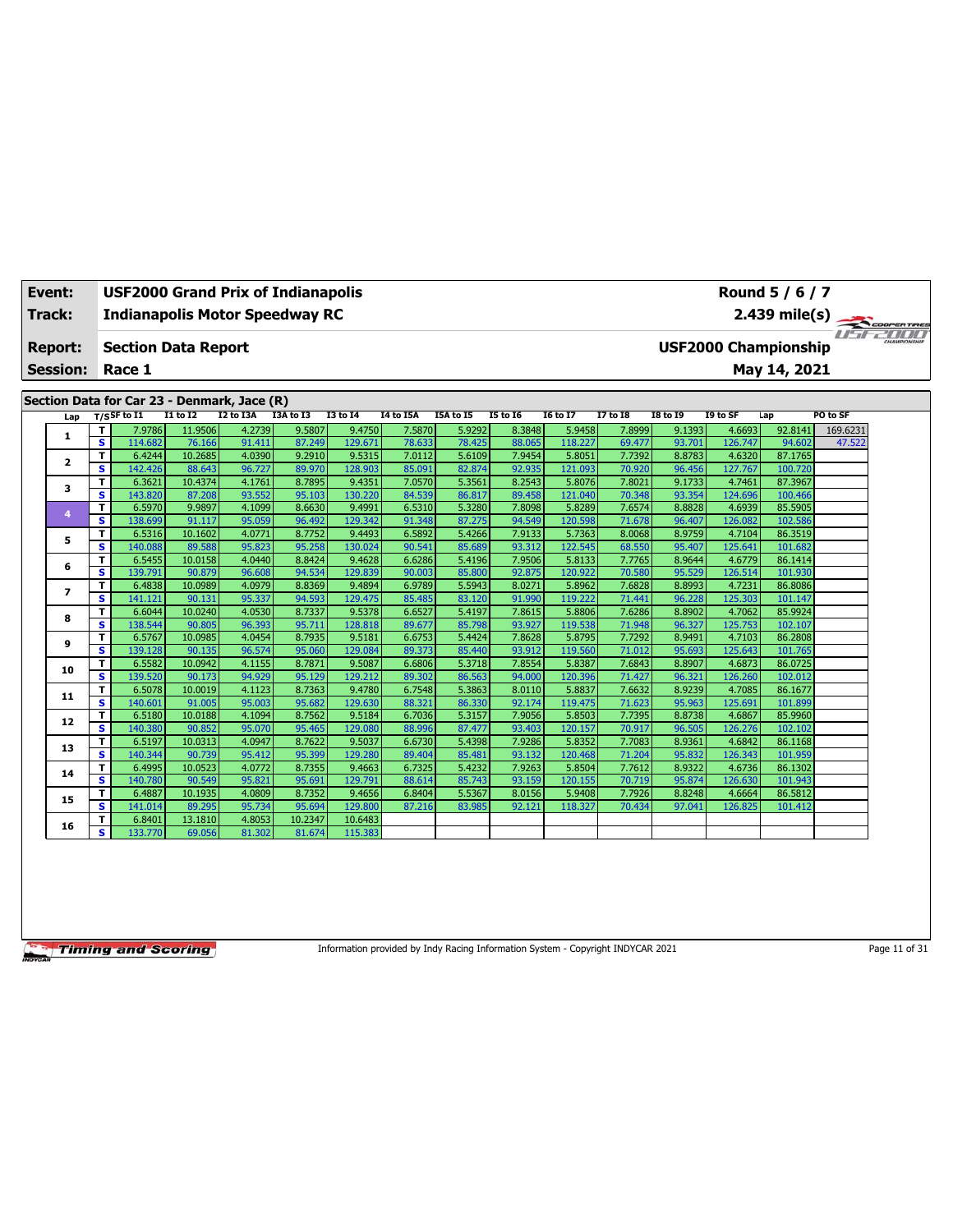| Event:          |                               | Round 5 / 6 / 7<br><b>USF2000 Grand Prix of Indianapolis</b><br>2.439 mile(s)<br><b>Indianapolis Motor Speedway RC</b> |                   |                  |                  |                   |                  |                  |                  |                   |                  |                  |                   |                             |          |                |
|-----------------|-------------------------------|------------------------------------------------------------------------------------------------------------------------|-------------------|------------------|------------------|-------------------|------------------|------------------|------------------|-------------------|------------------|------------------|-------------------|-----------------------------|----------|----------------|
| Track:          |                               |                                                                                                                        |                   |                  |                  |                   |                  |                  |                  |                   |                  |                  |                   |                             |          |                |
|                 |                               |                                                                                                                        |                   |                  |                  |                   |                  |                  |                  |                   |                  |                  |                   |                             |          | <b>IFFZIII</b> |
| <b>Report:</b>  |                               | <b>Section Data Report</b>                                                                                             |                   |                  |                  |                   |                  |                  |                  |                   |                  |                  |                   | <b>USF2000 Championship</b> |          |                |
| <b>Session:</b> |                               | Race 1                                                                                                                 |                   |                  |                  |                   |                  |                  |                  |                   |                  |                  |                   | May 14, 2021                |          |                |
|                 |                               |                                                                                                                        |                   |                  |                  |                   |                  |                  |                  |                   |                  |                  |                   |                             |          |                |
|                 |                               | Section Data for Car 24 - Pierson, Josh                                                                                |                   |                  |                  |                   |                  |                  |                  |                   |                  |                  |                   |                             |          |                |
| Lap             |                               | $T/S$ SF to $I1$                                                                                                       | <b>I1 to I2</b>   | I2 to I3A        | I3A to I3        | <b>I3 to 14</b>   | <b>I4 to I5A</b> | I5A to I5        | <b>I5 to 16</b>  | <b>I6 to I7</b>   | <b>I7 to I8</b>  | <b>I8 to 19</b>  | I9 to SF          | Lap                         | PO to SF |                |
| 1               | т                             | 8.2294                                                                                                                 | 11.4749           | 4.1642           | 9.5039           | 9.5272            | 6.7328           | 5.5056           | 7.9647           | 5.7678            | 7.5970           | 8.8769           | 4.7269            | 90.0713                     | 191.7005 |                |
|                 | $\overline{\mathbf{s}}$       | 111.187                                                                                                                | 79.323            | 93.819           | 87.954           | 128.961           | 88.610           | 84.459           | 92.710           | 121.876           | 72.247           | 96.471           | 125.202           | 97.483                      | 42.049   |                |
| 2               | T                             | 6.6184                                                                                                                 | 10.1529           | 4.0896           | 8.7313           | 9.5645            | 6.7893           | 5.2790           | 7.8651           | 5.7593            | 7.5891           | 8.8025           | 4.7138            | 85.9548                     |          |                |
|                 | s                             | 138.251                                                                                                                | 89.652            | 95.531           | 95.737           | 128,458           | 87.872           | 88.085           | 93.884           | 122.056           | 72.323           | 97.286           | 125.550           | 102.151                     |          |                |
| 3               | T<br>s                        | 6.6017<br>138.601                                                                                                      | 9.9637<br>91.354  | 4.0433<br>96.624 | 8.6722<br>96.390 | 9.5165<br>129.106 | 6.7453<br>88.445 | 5.2149<br>89.168 | 7.8857<br>93.639 | 5.7669<br>121.895 | 7.5772<br>72.436 | 8.8700<br>96.546 | 4.7081<br>125.702 | 85.5655<br>102.616          |          |                |
|                 | т                             | 6.5739                                                                                                                 | 10.0357           | 3.9986           | 8.7222           | 9.5057            | 6.8007           | 5.2374           | 7.9029           | 5.7635            | 7.5459           | 8.8377           | 4.7043            | 85.6285                     |          |                |
| 4               | s.                            | 139.187                                                                                                                | 90.699            | 97.705           | 95.837           | 129.253           | 87.725           | 88.785           | 93.435           | 121.967           | 72.737           | 96.899           | 125.804           | 102.541                     |          |                |
|                 | T                             | 6.5307                                                                                                                 | 10.1915           | 4.1209           | 9.6505           | 9.5539            | 6.9306           | 5.4088           | 7.9110           | 5.7845            | 7.5496           | 8.8872           | 4.7079            | 87.2271                     |          |                |
| 5               | s.                            | 140.107                                                                                                                | 89.312            | 94.805           | 86.618           | 128,601           | 86.081           | 85.971           | 93.340           | 121.524           | 72.701           | 96.359           | 125,707           | 100.661                     |          |                |
|                 | т                             | 6.5414                                                                                                                 | 10.7125           | 4.0953           | 8.8116           | 9.5029            | 6.7348           | 5.2185           | 7.8250           | 5.7588            | 7.5142           | 8.8608           | 4.7198            | 86.2956                     |          |                |
| 6               | s                             | 139.878                                                                                                                | 84.969            | 95.398           | 94.865           | 129.291           | 88.583           | 89.106           | 94.365           | 122.066           | 73.044           | 96.646           | 125.391           | 101.748                     |          |                |
|                 | T                             | 6.5426                                                                                                                 | 10.4973           | 4.0040           | 8.7782           | 9.4936            | 6.7501           | 5.2859           | 7.8680           | 5.7977            | 7.5751           | 8.8506           | 4.7052            | 86.1483                     |          |                |
| $\overline{ }$  | s                             | 139.853                                                                                                                | 86.711            | 97.573           | 95.226           | 129.417           | 88.383           | 87.970           | 93.850           | 121.247           | 72.456           | 96.758           | 125.780           | 101.922                     |          |                |
| 8               | T                             | 6.5352                                                                                                                 | 10.2690           | 4.0269           | 8.8348           | 9.4734            | 6.9466           | 5.5039           | 7.9323           | 5.7619            | 7.9502           | 8.9417           | 4.6969            | 86.8728                     |          |                |
|                 | s                             | 140.011                                                                                                                | 88.638            | 97.018           | 94.616           | 129.693           | 85.882           | 84.486           | 93.089           | 122.000           | 69.038           | 95.772           | 126.002           | 101.072                     |          |                |
| 9               | т                             | 6.6390                                                                                                                 | 10.3013           | 4.0186           | 8.9886           | 9.6190            | 7.0200           | 5.7657           | 7.9582           | 5.7927            | 7.5865           | 8.8864           | 4.6928            | 87.2688                     |          |                |
|                 | s.                            | 137.822                                                                                                                | 88.360            | 97.218           | 92.997           | 127.730           | 84.984           | 80.649           | 92.786           | 121.352           | 72.347           | 96.368           | 126.112           | 100.613                     |          |                |
| 10              | T                             | 6.5128                                                                                                                 | 10.6115           | 4.1843           | 9.3539           | 9.4975            | 6.9442           | 5.3874           | 7.9356           | 5.7841            | 7.6717           | 8.8475           | 4.6804            | 87.4109                     |          |                |
|                 | s                             | 140.493                                                                                                                | 85,777            | 93.369           | 89.365           | 129.364           | 85.912           | 86.313           | 93.050           | 121.532           | 71.544           | 96.792           | 126.446           | 100.450                     |          |                |
| 11              | T                             | 6.4636                                                                                                                 | 10.1354           | 4.0388           | 8.8069           | 9.4167            | 6.7902           | 5.3047           | 7.8890           | 5.7727            | 7.6316           | 8.8248           | 4.6668            | 85.7412                     |          |                |
|                 | $\overline{\mathbf{s}}$       | 141.562                                                                                                                | 89.807            | 96.732           | 94.915           | 130.474           | 87.861           | 87.658           | 93.600           | 121.772           | 71.920           | 97.041           | 126.815           | 102.406                     |          |                |
| 12              | T.<br>$\overline{\mathbf{s}}$ | 6.4523<br>141.810                                                                                                      | 10.0306<br>90.745 | 4.0407<br>96.687 | 8.9005<br>93.917 | 9.4505<br>130.008 | 6.7956<br>87.791 | 5.2884<br>87.928 | 7.9099<br>93.353 | 5.7731<br>121.764 | 7.6142<br>72.084 | 8.8991<br>96.230 | 4.6650<br>126.863 | 85.8199<br>102.312          |          |                |
|                 | T                             | 6.4585                                                                                                                 | 10.0973           | 4.0344           | 8.8229           | 9.4455            | 6.8203           | 5.3051           | 7.9026           | 5.7599            | 7.6562           | 8.8711           | 4.6685            | 85.8423                     |          |                |
| 13              | s                             | 141.674                                                                                                                | 90.146            | 96.838           | 94.743           | 130.076           | 87.473           | 87.652           | 93.439           | 122.043           | 71.689           | 96.534           | 126.768           | 102.285                     |          |                |
|                 | T                             | 6.4522                                                                                                                 | 10.0782           | 4.0174           | 8.8431           | 9.3869            | 6.8972           | 5.4405           | 7.9258           | 5.7862            | 7.6530           | 8.8177           | 4.6526            | 85.9508                     |          |                |
| 14              | s.                            | 141.812                                                                                                                | 90.316            | 97.247           | 94.527           | 130.888           | 86.498           | 85.470           | 93.165           | 121.488           | 71.719           | 97.119           | 127.202           | 102.156                     |          |                |
|                 | т                             | 6.4098                                                                                                                 | 10.2201           | 3.9244           | 9.2763           | 9.4587            | 6.7592           | 5.6564           | 7.9712           | 5.7959            | 7.5257           | 9.2139           | 4.7145            | 86.9261                     |          |                |
| 15              | s                             | 142.750                                                                                                                | 89.062            | 99.552           | 90.112           | 129.895           | 88.264           | 82.208           | 92.635           | 121.285           | 72.932           | 92.943           | 125.531           | 101.010                     |          |                |
|                 | т                             | 6.6963                                                                                                                 | 11.9590           | 4.2711           | 9.9443           | 9.9013            | 8.3668           | 7.0976           |                  |                   |                  |                  |                   |                             |          |                |
| 16              | s                             | 136.643                                                                                                                | 76.112            | 91.471           | 84.059           | 124.088           | 71.305           | 65.515           |                  |                   |                  |                  |                   |                             |          |                |

Information provided by Indy Racing Information System - Copyright INDYCAR 2021 Page 12 of 31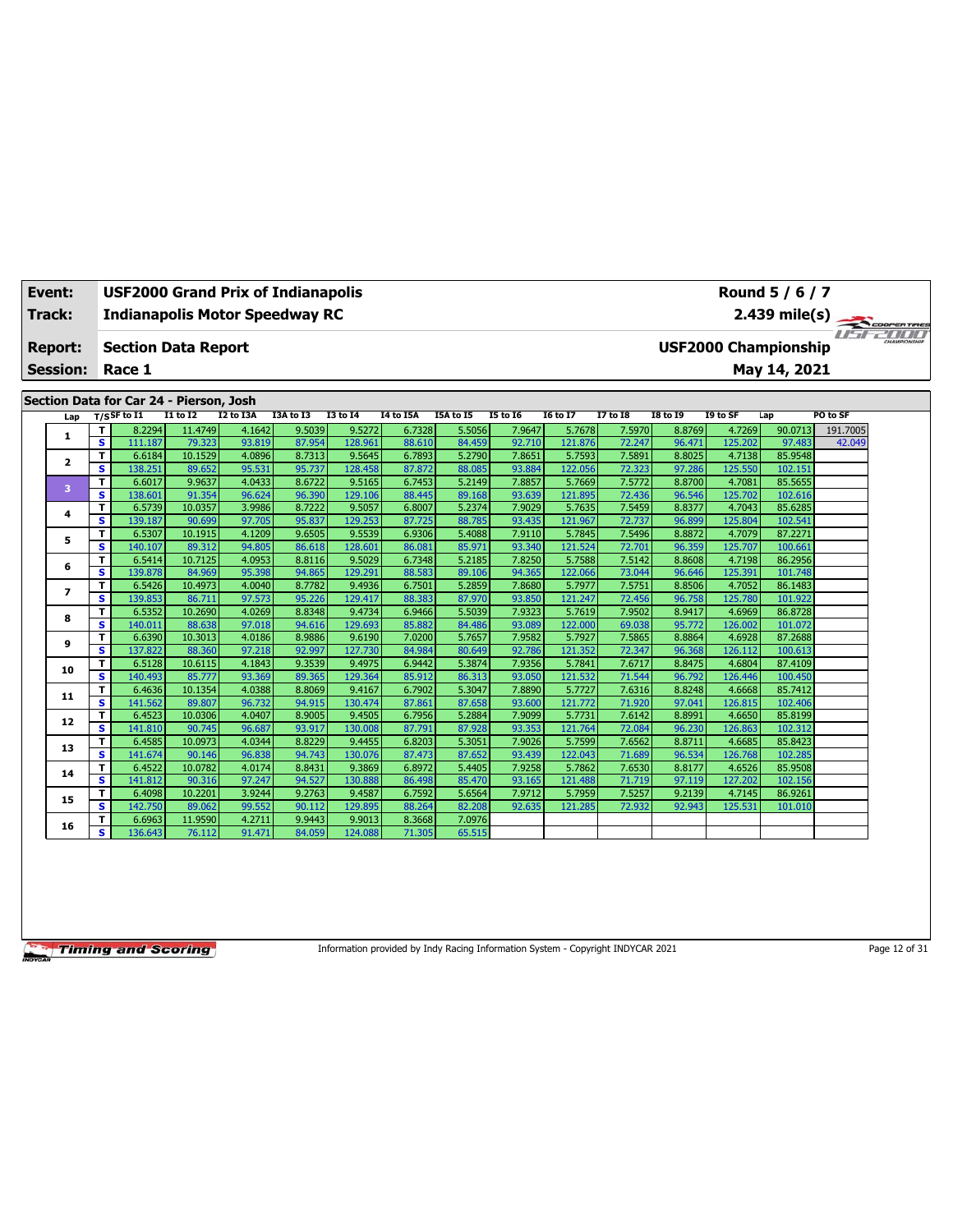| Event:          |                         | <b>USF2000 Grand Prix of Indianapolis</b> |                   |                  |                  |                   |                  |                  |                  |                   |                  |                  |                   | Round 5 / 6 / 7             |          |  |
|-----------------|-------------------------|-------------------------------------------|-------------------|------------------|------------------|-------------------|------------------|------------------|------------------|-------------------|------------------|------------------|-------------------|-----------------------------|----------|--|
| <b>Track:</b>   |                         | <b>Indianapolis Motor Speedway RC</b>     |                   |                  |                  |                   |                  |                  |                  |                   |                  |                  |                   | 2.439 mile(s)               |          |  |
|                 |                         |                                           |                   |                  |                  |                   |                  |                  |                  |                   |                  |                  |                   |                             |          |  |
| Report:         |                         | <b>Section Data Report</b>                |                   |                  |                  |                   |                  |                  |                  |                   |                  |                  |                   | <b>USF2000 Championship</b> |          |  |
| <b>Session:</b> |                         | Race 1                                    |                   |                  |                  |                   |                  |                  |                  |                   |                  |                  |                   | May 14, 2021                |          |  |
|                 |                         |                                           |                   |                  |                  |                   |                  |                  |                  |                   |                  |                  |                   |                             |          |  |
|                 |                         | Section Data for Car 29 - Evans, Erik (R) |                   |                  |                  |                   |                  |                  |                  |                   |                  |                  |                   |                             |          |  |
| Lap             |                         | $T/S$ SF to I1                            | <b>I1 to I2</b>   | <b>I2 to I3A</b> | I3A to I3        | <b>I3 to 14</b>   | I4 to I5A        | I5A to I5        | <b>I5 to 16</b>  | <b>16 to 17</b>   | 17 to 18         | <b>18 to 19</b>  | I9 to SF          | Lap                         | PO to SF |  |
| 1               | т                       | 8.0992                                    | 11.9944           | 4.1885           | 9.3494           | 9.4876            | 8.3387           | 6.5153           | 8.3663           | 6.0335            | 8.1550           | 8.9792           | 4.6757            | 94.1828                     | 176.3756 |  |
|                 | s                       | 112.974                                   | 75.888            | 93.275           | 89.408           | 129.499           | 71.545           | 71.370           | 88.260           | 116,509           | 67.304           | 95.372           | 126.573           | 93.227                      | 45.702   |  |
| $\mathbf{z}$    | T.                      | 6.4932                                    | 10.6757           | 4.1807           | 8.8530           | 9.4029            | 6.9542           | 5.6131           | 8.1000           | 5.7863            | 7.8385           | 8.8623           | 4.6487            | 87.4086                     |          |  |
|                 | s                       | 140.917                                   | 85.262            | 93.449           | 94.421           | 130.666           | 85.789           | 82.842           | 91.162           | 121.486           | 70.022           | 96.630           | 127.308           | 100.452                     |          |  |
| 3               | т                       | 6.4176                                    | 10.4703           | 4.1252           | 9.2968           | 9.8817            | 7.1346           | 5.6362           | 8.0229           | 5.8529            | 7.6945           | 8.8878           | 4.6243            | 88.0448                     |          |  |
|                 | s                       | 142.577                                   | 86.934            | 94.706           | 89.914           | 124.335           | 83.619           | 82.502           | 92.038           | 120.104           | 71.332           | 96.353           | 127.980           | 99.727                      |          |  |
| 4               | т                       | 6.3892                                    | 10.5041           | 4.0485           | 9.0552           | 9.3337            | 7.3760           | 5.7277           | 8.1794           | 5.8008            | 8.1555           | 8.9378           | 4.6172            | 88.1251                     |          |  |
|                 | s                       | 143.210                                   | 86.654            | 96.500           | 92.313           | 131.634           | 80.883           | 81.184           | 90.277           | 121.182           | 67.300           | 95.814           | 128.177           | 99.636                      |          |  |
| 5               | T                       | 6.4260                                    | 10.3073           | 4.1545           | 8.9174           | 9.5636            | 6.7973           | 5.5372           | 7.8741           | 5.7824            | 7.5702           | 8.9519           | 4.6341            | 86.5160                     |          |  |
|                 | s                       | 142.390                                   | 88.309            | 94.038           | 93.739           | 128,470           | 87.769           | 83.977           | 93.777           | 121.568           | 72.503           | 95.663           | 127.709           | 101.489                     |          |  |
| 6               | T                       | 6.4090                                    | 10.2668           | 4.0327           | 8.8427           | 9.5996            | 6.7634           | 5.4750           | 7.9441           | 5.8252            | 7.6950           | 8.9464           | 4.6825            | 86.4824                     |          |  |
|                 | S                       | 142.768                                   | 88.657            | 96.878           | 94.531           | 127.988           | 88.209           | 84.932           | 92.951           | 120.675           | 71.327           | 95.722           | 126.389           | 101.528                     |          |  |
| $\overline{ }$  | т<br>s                  | 6.4749<br>141.315                         | 10.1775<br>89.435 | 4.0970<br>95.358 | 8.8249<br>94.722 | 9.4142<br>130.509 | 6.8150<br>87.541 | 5.4402<br>85.475 | 7.9596<br>92.770 | 5.8086<br>121.020 | 7.7328           | 8.8478<br>96.788 | 4.6285<br>127.864 | 86.2210<br>101.836          |          |  |
|                 | T.                      | 6.5338                                    | 10.2365           | 4.0316           | 8.7572           | 9.4841            | 6.6913           | 5.3792           | 7.9031           | 5.7752            | 70.979<br>7.7326 | 8.8355           | 4.6542            | 86.0143                     |          |  |
| 8               | s                       | 140.041                                   | 88.920            | 96.905           | 95.454           | 129.547           | 89.159           | 86.444           | 93.433           | 121.720           | 70.980           | 96.923           | 127.158           | 102.081                     |          |  |
|                 | T                       | 6.4366                                    | 10.2599           | 4.0668           | 9.1883           | 9.3286            | 7.1172           | 5.8135           | 8.1991           | 5.8127            | 7.7297           | 8.8965           | 4.6510            | 87.4999                     |          |  |
| 9               | s                       | 142.156                                   | 88.717            | 96.066           | 90.975           | 131.706           | 83.824           | 79.986           | 90.060           | 120.934           | 71.007           | 96.258           | 127.245           | 100.348                     |          |  |
|                 | T                       | 6.4091                                    | 10.3522           | 4.0068           | 9.1466           | 9.4870            | 6.7874           | 5.4024           | 7.8901           | 5.8302            | 7.8238           | 8.8505           | 4.6835            | 86.6696                     |          |  |
| 10              | s                       | 142.766                                   | 87.926            | 97.505           | 91.390           | 129.507           | 87.897           | 86.073           | 93.587           | 120.571           | 70.153           | 96.759           | 126.362           | 101.309                     |          |  |
|                 | T                       | 6.4806                                    | 10.1374           | 4.1334           | 9.1219           | 9.5582            | 7.1711           | 5.4864           | 8.0177           | 5.7387            | 8.0383           | 8.9818           | 4.7486            | 87.6141                     |          |  |
| 11              | $\overline{\mathbf{s}}$ | 141.191                                   | 89.789            | 94.518           | 91.638           | 128.543           | 83.194           | 84.755           | 92.097           | 122.494           | 68.281           | 95.344           | 124.630           | 100.217                     |          |  |
|                 | т                       | 6.5827                                    | 10.4734           | 4.0806           | 8.9838           | 9.5298            | 6.6456           | 5.5442           | 7.8688           | 5.7589            | 7.7191           | 8.9211           | 4.6716            | 86.7796                     |          |  |
| 12              | s.                      | 139.001                                   | 86.908            | 95.741           | 93.046           | 128,926           | 89.772           | 83.871           | 93.840           | 122.064           | 71.105           | 95.993           | 126.684           | 101.180                     |          |  |
|                 | T                       | 6.4439                                    | 10.1783           | 4.0415           | 8.8449           | 9.4655            | 6.6816           | 5.4909           | 7.9126           | 5.7812            | 7.6801           | 8.8942           | 4.6543            | 86.0690                     |          |  |
| 13              | S                       | 141.995                                   | 89.428            | 96.668           | 94.507           | 129.802           | 89.289           | 84.686           | 93.321           | 121.593           | 71.466           | 96.283           | 127.155           | 102.016                     |          |  |
| 14              | т                       | 6.4202                                    | 10.2714           | 4.0810           | 9.0014           | 9.4556            | 6.8499           | 5.4739           | 7.9145           | 5.7759            | 7.9256           | 8.8121           | 4.6753            | 86.6568                     |          |  |
|                 | s                       | 142.519                                   | 88.618            | 95.732           | 92.864           | 129.937           | 87.095           | 84.949           | 93.298           | 121.705           | 69.252           | 97.180           | 126.584           | 101.324                     |          |  |
| 15              | T                       | 6.4561                                    | 10.4110           | 4.0139           | 8.9806           | 9.4090            | 6.7896           | 5.5593           | 8.0884           | 5.8177            | 7.6460           | 8.9957           | 4.7422            | 86.9095                     |          |  |
|                 | s                       | 141.726                                   | 87.429            | 97.332           | 93.079           | 130.581           | 87.868           | 83.644           | 91.292           | 120.830           | 71.784           | 95.197           | 124.798           | 101.029                     |          |  |
| 16              | т                       | 6.8211                                    | 11.3533           | 4.5050           | 9.7389           | 12.3197           |                  |                  |                  |                   |                  |                  |                   |                             |          |  |
|                 | s.                      | 134.143                                   | 80.173            | 86.722           | 85.832           | 99.729            |                  |                  |                  |                   |                  |                  |                   |                             |          |  |

Information provided by Indy Racing Information System - Copyright INDYCAR 2021 Page 13 of 31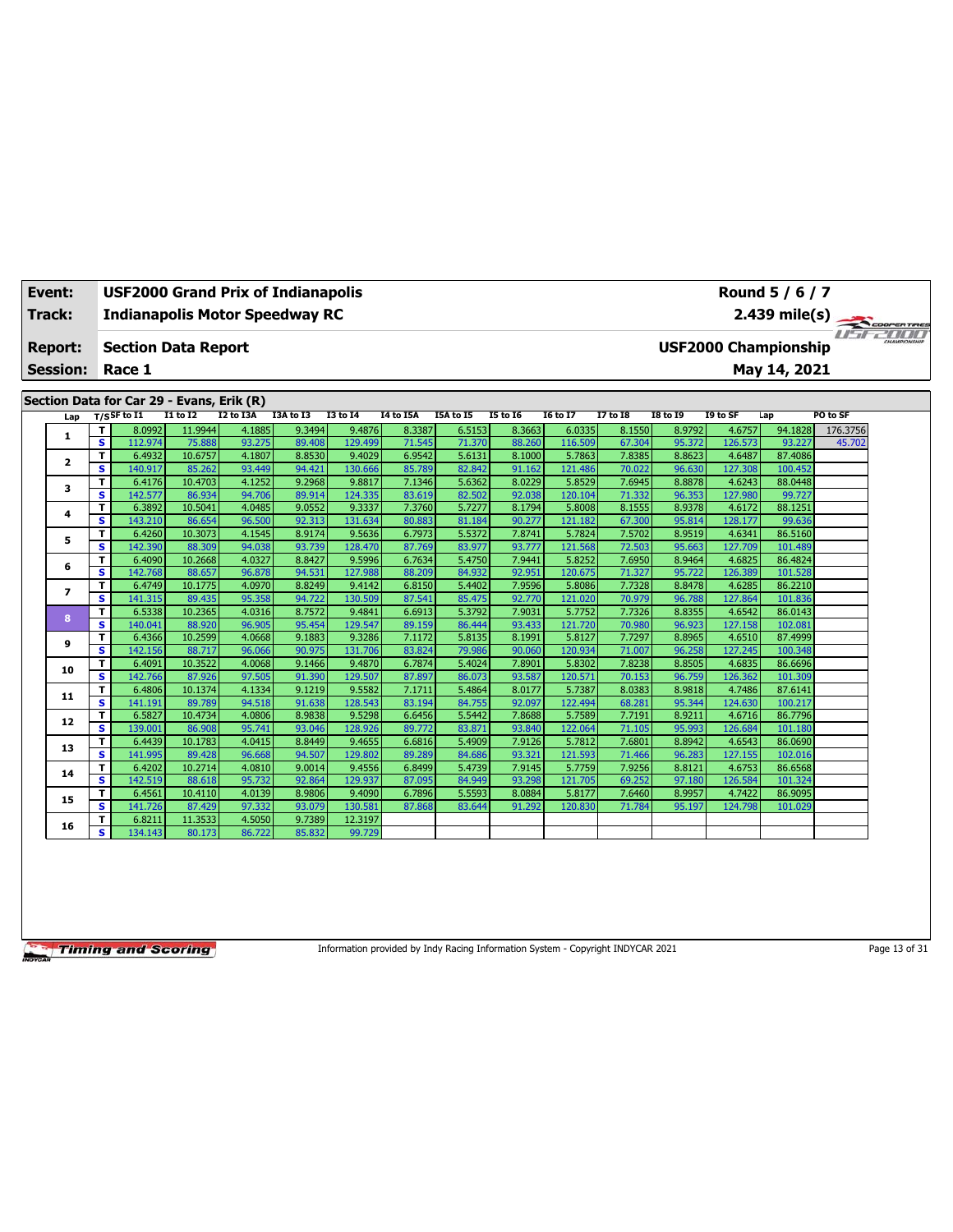| Event:                  |                         | <b>USF2000 Grand Prix of Indianapolis</b> |                   |                  |                  |                   |                  |                  |                  |                   |                  |                  |                   | Round 5 / 6 / 7             |          |  |
|-------------------------|-------------------------|-------------------------------------------|-------------------|------------------|------------------|-------------------|------------------|------------------|------------------|-------------------|------------------|------------------|-------------------|-----------------------------|----------|--|
| <b>Track:</b>           |                         | <b>Indianapolis Motor Speedway RC</b>     |                   |                  |                  |                   |                  |                  |                  |                   |                  |                  |                   | 2.439 mile(s)               |          |  |
|                         |                         |                                           |                   |                  |                  |                   |                  |                  |                  |                   |                  |                  |                   |                             |          |  |
| Report:                 |                         | <b>Section Data Report</b>                |                   |                  |                  |                   |                  |                  |                  |                   |                  |                  |                   | <b>USF2000 Championship</b> |          |  |
| <b>Session:</b>         |                         | Race 1                                    |                   |                  |                  |                   |                  |                  |                  |                   |                  |                  |                   | May 14, 2021                |          |  |
|                         |                         |                                           |                   |                  |                  |                   |                  |                  |                  |                   |                  |                  |                   |                             |          |  |
|                         |                         | Section Data for Car 3 - Stamer, Evan (R) |                   |                  |                  |                   |                  |                  |                  |                   |                  |                  |                   |                             |          |  |
| Lap                     |                         | $T/S$ SF to I1                            | <b>I1 to I2</b>   | <b>I2 to I3A</b> | I3A to I3        | <b>I3 to 14</b>   | I4 to I5A        | I5A to I5        | <b>I5 to 16</b>  | <b>16 to 17</b>   | 17 to 18         | <b>I8 to 19</b>  | I9 to SF          | Lap                         | PO to SF |  |
| 1                       | T                       | 7.9303                                    | 12.1985           | 4.2858           | 9.5231           | 9.3283            | 7.5694           | 6.0341           | 8.7312           | 5.9778            | 8.1682           | 8.9839           | 4.6358            | 93.3664                     | 167.7237 |  |
|                         | s                       | 115.380                                   | 74.618            | 91.157           | 87.777           | 131.711           | 78.816           | 77.062           | 84.571           | 117.594           | 67.195           | 95.322           | 127.663           | 94.042                      | 48.060   |  |
| $\overline{\mathbf{2}}$ | T                       | 6.3674                                    | 10.3440           | 4.1329           | 8.8990           | 9.4555            | 6.9297           | 5.5997           | 8.0491           | 5.7327            | 7.8894           | 8.8597           | 4.6388            | 86.8979                     |          |  |
|                         | $\overline{\mathbf{s}}$ | 143.701                                   | 87.996            | 94.530           | 93.933           | 129.939           | 86.092           | 83.040           | 91.738           | 122,622           | 69.570           | 96.658           | 127.580           | 101.043                     |          |  |
| 3                       | T                       | 6.4239                                    | 10.5083           | 4.0504           | 9.3084           | 10.0675           | 6.9248           | 5.5131           | 7.9138           | 5.8307            | 7.6429           | 9.0272           | 4.6715            | 87.8825                     |          |  |
|                         | s                       | 142.437                                   | 86.620            | 96.455           | 89.802           | 122.040           | 86.153           | 84.345           | 93.307           | 120.561           | 71.814           | 94.865           | 126.687           | 99.911                      |          |  |
| 4                       | T<br>S                  | 6.4976                                    | 10.4610<br>87.011 | 4.1268<br>94.669 | 8.9871<br>93.012 | 9.5129<br>129.155 | 7.2756           | 5.5152<br>84.312 | 8.0484<br>91.746 | 5.7897            | 7.7675<br>70.662 | 8.9428<br>95.760 | 4.6921<br>126.131 | 87.6167<br>100.214          |          |  |
|                         |                         | 140.821                                   |                   |                  | 9.1024           | 9.3888            | 81.999           |                  | 8.0867           | 121.415<br>5.8536 |                  | 9.0329           |                   |                             |          |  |
| 5                       | T<br>s                  | 6.4801<br>141.202                         | 10.2970<br>88.397 | 4.1041<br>95.193 | 91.834           | 130.862           | 6.7591<br>88.265 | 5.4004<br>86.105 | 91.312           | 120.089           | 7.8282<br>70.114 | 94.805           | 4.7109<br>125.627 | 87.0442<br>100.873          |          |  |
|                         | T                       | 6.5330                                    | 10.3314           | 4.0439           | 8.9183           | 9.4265            | 6.6845           | 5.4774           | 7.9275           | 5.8233            | 7.6963           | 8.9341           | 4.6982            | 86.4944                     |          |  |
| 6                       | s                       | 140.058                                   | 88.103            | 96.610           | 93.730           | 130.339           | 89.250           | 84.894           | 93.145           | 120.714           | 71.315           | 95.853           | 125.967           | 101.514                     |          |  |
|                         | т                       | 6.5015                                    | 10.1699           | 4.0224           | 8.9212           | 9.5396            | 6.7672           | 5.3918           | 7.9810           | 5.8425            | 7.7300           | 8.9753           | 4.7228            | 86.5652                     |          |  |
| $\overline{ }$          | s                       | 140.737                                   | 89.502            | 97.127           | 93.699           | 128,793           | 88.159           | 86.242           | 92.521           | 120.317           | 71.004           | 95.413           | 125.311           | 101.431                     |          |  |
|                         | T                       | 6.6256                                    | 10.5319           | 4.0891           | 8.8913           | 9.4641            | 6.7078           | 5.4664           | 8.0687           | 5.8375            | 7.6770           | 8.9743           | 4.7078            | 87.0415                     |          |  |
| 8                       | s                       | 138.101                                   | 86.426            | 95.542           | 94.014           | 129.821           | 88.940           | 85.065           | 91.515           | 120.420           | 71.495           | 95.424           | 125.710           | 100.876                     |          |  |
|                         | T                       | 6.5240                                    | 10.1678           | 4.0184           | 8.9627           | 9.5102            | 6.7117           | 5.6239           | 8.3603           | 5.8607            | 7.8556           | 8.9465           | 4.6975            | 87.2393                     |          |  |
| 9                       | s                       | 140.251                                   | 89.521            | 97.223           | 93.265           | 129.191           | 88.888           | 82.683           | 88.323           | 119,944           | 69.869           | 95.721           | 125.986           | 100.647                     |          |  |
|                         | T                       | 6.4955                                    | 10.6192           | 4.1408           | 8.9927           | 9.4548            | 6.7643           | 5.5104           | 8.0236           | 5.8407            | 7.7279           | 8.9426           | 4.7023            | 87.2148                     |          |  |
| 10                      | s                       | 140.867                                   | 85.715            | 94.349           | 92.954           | 129.948           | 88.197           | 84.386           | 92.030           | 120.355           | 71.024           | 95.762           | 125.857           | 100.676                     |          |  |
| 11                      | т                       | 6.5093                                    | 10.2789           | 4.1382           | 8.9282           | 9.5050            | 6.8071           | 5.4769           | 8.0045           | 5.8378            | 7.8102           | 8.9901           | 4.6950            | 86.9812                     |          |  |
|                         | s.                      | 140.568                                   | 88.553            | 94.409           | 93.626           | 129.262           | 87.642           | 84.902           | 92.249           | 120.414           | 70.275           | 95.256           | 126.053           | 100.946                     |          |  |
| 12                      | т                       | 6.4502                                    | 10.3343           | 4.0628           | 9.0099           | 9.4841            | 6.8106           | 5.5547           | 8.0378           | 5.8491            | 7.7358           | 8.9727           | 4.7093            | 87.0113                     |          |  |
|                         | s.                      | 141.856                                   | 88.078            | 96.161           | 92,777           | 129.547           | 87.597           | 83.713           | 91.867           | 120.182           | 70.951           | 95.441           | 125.670           | 100.911                     |          |  |
| 13                      | T                       | 6.4967                                    | 10.2176           | 4.0558           | 8.8463           | 9.5281            | 6.6551           | 5.4500           | 7.9779           | 5.8693            | 7.7715           | 8.9527           | 4.7235            | 86.5445                     |          |  |
|                         | s                       | 140.841                                   | 89.084            | 96.327           | 94.493           | 128.949           | 89.644           | 85.321           | 92.557           | 119.768           | 70.625           | 95.654           | 125.292           | 101.455                     |          |  |
| 14                      | т                       | 6.5461                                    | 10.2875           | 4.0218           | 8.9061           | 9.5403            | 6.7027           | 5.4043           | 8.0723           | 5.8702            | 7.7240           | 8.9315           | 4.7101            | 86.7169                     |          |  |
|                         | s.                      | 139.778                                   | 88.479            | 97.141           | 93.858           | 128,784           | 89.008           | 86.043           | 91.474           | 119.750           | 71.060           | 95.881           | 125.649           | 101.254                     |          |  |
| 15                      | T                       | 6.5650                                    | 10.1971           | 4.0463           | 8.8918           | 9.5458            | 6.7191           | 5.3935           | 8.0107           | 5.8525            | 7.7191           | 8.9345           | 4.7221            | 86.5975                     |          |  |
|                         | s                       | 139.375                                   | 89.263            | 96.553           | 94.009           | 128.710           | 88.790           | 86.215           | 92.178           | 120.112           | 71.105           | 95.849           | 125.329           | 101.393                     |          |  |
| 16                      | т                       | 6.6369                                    | 11.1848           | 4.5112           | 9.4439           | 12.0793           |                  |                  |                  |                   |                  |                  |                   |                             |          |  |
|                         | s                       | 137.866                                   | 81.381            | 86.603           | 88.513           | 101.714           |                  |                  |                  |                   |                  |                  |                   |                             |          |  |

Information provided by Indy Racing Information System - Copyright INDYCAR 2021 Page 14 of 31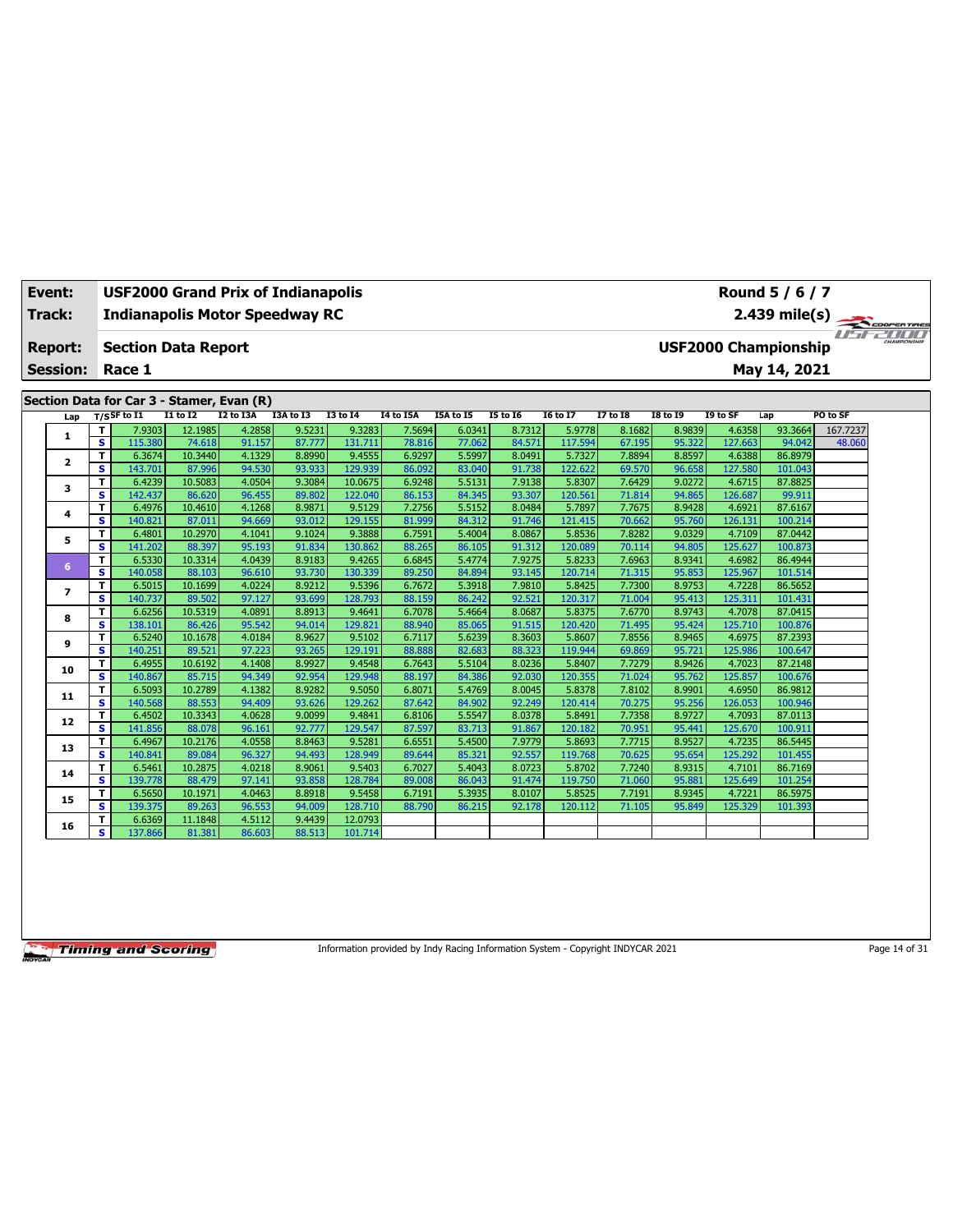| Event:          |         | <b>USF2000 Grand Prix of Indianapolis</b> |                   |                  |                  |                   |                  |                  |                  |                   |                  |                  |                   | Round 5 / 6 / 7             |          |  |
|-----------------|---------|-------------------------------------------|-------------------|------------------|------------------|-------------------|------------------|------------------|------------------|-------------------|------------------|------------------|-------------------|-----------------------------|----------|--|
| Track:          |         | <b>Indianapolis Motor Speedway RC</b>     |                   |                  |                  |                   |                  |                  |                  |                   |                  |                  |                   |                             |          |  |
|                 |         |                                           |                   |                  |                  |                   |                  |                  |                  |                   |                  |                  |                   | 2.439 mile(s)               |          |  |
| <b>Report:</b>  |         | <b>Section Data Report</b>                |                   |                  |                  |                   |                  |                  |                  |                   |                  |                  |                   | <b>USF2000 Championship</b> |          |  |
| <b>Session:</b> |         | Race 1                                    |                   |                  |                  |                   |                  |                  |                  |                   |                  |                  |                   | May 14, 2021                |          |  |
|                 |         |                                           |                   |                  |                  |                   |                  |                  |                  |                   |                  |                  |                   |                             |          |  |
|                 |         | Section Data for Car 33 - Green, Josh     |                   |                  |                  |                   |                  |                  |                  |                   |                  |                  |                   |                             |          |  |
| Lap             |         | $T/S$ SF to I1                            | $I1$ to $I2$      | I2 to I3A        | I3A to I3        | <b>I3 to 14</b>   | I4 to I5A        | I5A to I5        | <b>I5 to 16</b>  | <b>I6 to I7</b>   | <b>I7 to I8</b>  | <b>I8 to 19</b>  | I9 to SF          | Lap                         | PO to SF |  |
| 1               | т       | 8.2321                                    | 11.6450           | 4.1301           | 9.4098           | 9.5489            | 7.1163           | 5.6566           | 7.9523           | 5.7887            | 7.7791           | 8.8368           | 4.6661            | 90.7618                     | 188.0579 |  |
|                 | s       | 111.150                                   | 78.165            | 94.594           | 88.834           | 128.668           | 83.834           | 82.205           | 92.855           | 121.436           | 70.556           | 96.909           | 126.834           | 96.741                      | 42.863   |  |
| $\mathbf{z}$    | T       | 6.4710                                    | 10.2029           | 4.0816           | 8.8911           | 9.4170            | 6.8576           | 5.4141           | 7.8437           | 5.7599            | 7.6560           | 8.8604           | 4.7084            | 86.1637                     |          |  |
|                 | s       | 141.400                                   | 89.213            | 95.718           | 94.016           | 130.470           | 86.997           | 85.887           | 94.140           | 122.043           | 71.691           | 96.651           | 125.694           | 101.904                     |          |  |
| 3               | T<br>s  | 6.5721<br>139.225                         | 9.9995            | 4.0752<br>95.868 | 8.6999           | 9.5278<br>128.953 | 6.7123           | 5.3749<br>86.513 | 7.8325<br>94.275 | 5.7307<br>122.665 | 7.7427           | 8.9121           | 4.7395<br>124.869 | 85.9192<br>102.194          |          |  |
|                 | T       | 6.6106                                    | 91.027<br>9.9056  | 4.0403           | 96.083<br>8.6586 | 9.5310            | 88.880<br>6.7108 | 5.3405           | 7.8335           | 5.7183            | 70.888<br>7.6790 | 96.090<br>8.7785 | 4.7358            | 85.5425                     |          |  |
| 4               | s       | 138.414                                   | 91.890            | 96.696           | 96.541           | 128,909           | 88,900           | 87,070           | 94.263           | 122.931           | 71.476           | 97.552           | 124.967           | 102.644                     |          |  |
|                 | T       | 6.6050                                    | 9.9572            | 4.0292           | 8.7960           | 9.4045            | 6.9667           | 5.5118           | 7.8865           | 5.7756            | 7.6739           | 8.8804           | 4.7268            | 86.2136                     |          |  |
| 5               | s.      | 138.531                                   | 91.414            | 96.963           | 95.033           | 130.643           | 85.635           | 84.364           | 93.630           | 121.711           | 71.523           | 96.433           | 125.205           | 101.845                     |          |  |
|                 | T       | 6.5662                                    | 10.4806           | 4.2126           | 8.8678           | 9.4252            | 6.8810           | 5.5102           | 7.9044           | 5.7832            | 7.6355           | 8.8438           | 4.7249            | 86.8354                     |          |  |
| 6               | S       | 139.350                                   | 86.849            | 92.741           | 94.263           | 130.357           | 86.701           | 84.389           | 93.417           | 121.551           | 71.883           | 96.832           | 125.255           | 101.115                     |          |  |
|                 | т       | 6.5541                                    | 10.0968           | 4.1042           | 8.7932           | 9.5135            | 6.6971           | 5.4189           | 7.9240           | 5.7746            | 7.6741           | 8.9339           | 4.7358            | 86.2202                     |          |  |
| $\overline{ }$  | s       | 139.607                                   | 90.150            | 95.191           | 95.063           | 129.147           | 89.082           | 85.811           | 93.186           | 121.732           | 71.522           | 95.856           | 124.967           | 101.837                     |          |  |
|                 | T       | 6.5746                                    | 9.9172            | 4.0560           | 8.7216           | 9.4545            | 6.7821           | 5.4496           | 8.0671           | 5.7608            | 7.8243           | 8.8507           | 4.7085            | 86.1670                     |          |  |
| 8               | s       | 139.172                                   | 91.783            | 96.322           | 95.844           | 129.953           | 87.966           | 85.327           | 91.533           | 122.024           | 70.149           | 96.757           | 125.691           | 101.900                     |          |  |
| 9               | T       | 6.4764                                    | 11.7811           | 4.2367           | 8.8748           | 9.5650            | 6.6200           | 5.3624           | 7.9112           | 5.8571            | 7.9378           | 8.8657           | 4.6929            | 88.1811                     |          |  |
|                 | s.      | 141.282                                   | 77.262            | 92.214           | 94.189           | 128.451           | 90.119           | 86.715           | 93.337           | 120.018           | 69.146           | 96.593           | 126.109           | 99.572                      |          |  |
| 10              | T       | 6.5111                                    | 10.2213           | 4.0510           | 8.9007           | 9.4569            | 7.1451           | 5.4285           | 7.9779           | 5.6878            | 8.0339           | 8.8611           | 4.7533            | 87.0286                     |          |  |
|                 | s       | 140.529                                   | 89.052            | 96.441           | 93.915           | 129.920           | 83.497           | 85.659           | 92.557           | 123.590           | 68.318           | 96.643           | 124.507           | 100.891                     |          |  |
| 11              | T       | 6.6276                                    | 10.1541           | 4.1345           | 8.7494           | 9.5740            | 6.6566           | 5.3448           | 7.8989           | 5.7503            | 7.7224           | 8.8302           | 4.7230            | 86.1658                     |          |  |
|                 | s       | 138.059                                   | 89.641            | 94.493           | 95.539           | 128.331           | 89.624           | 87.000           | 93.483           | 122.247           | 71.074           | 96.981           | 125.306           | 101.901                     |          |  |
| 12              | т       | 6.5703                                    | 10.0532           | 4.0536           | 8.7663           | 9.5700            | 6.6128           | 5.3483           | 7.8584           | 5.7276            | 7.7462           | 8.8185           | 4.7440            | 85.8692                     |          |  |
|                 | s.      | 139.263                                   | 90.541            | 96.379           | 95.355           | 128.384           | 90.218           | 86.944           | 93.964           | 122.731           | 70.856           | 97.110           | 124.751           | 102.253                     |          |  |
| 13              | T       | 6.5823                                    | 10.0314           | 4.0463           | 8.7139           | 9.5740            | 6.6527           | 5.3556           | 7.8709           | 5.7341            | 7.6671           | 8.8398           | 4.7313            | 85.7994                     |          |  |
|                 | s       | 139.009                                   | 90.738            | 96.553           | 95.928           | 128.331           | 89.677           | 86.825           | 93.815           | 122.592           | 71.587           | 96.876           | 125.086           | 102.336                     |          |  |
| 14              | т<br>s. | 6.5678                                    | 10.0150           | 4.0773<br>95.819 | 8.7022<br>96.057 | 9.5501            | 6.6380           | 5.3709           | 7.8526           | 5.7087            | 7.7541           | 8.7953           | 4.7381<br>124.906 | 85.7701<br>102.371          |          |  |
|                 | T       | 139.316                                   | 90.886            | 4.0087           | 8.8888           | 128.652           | 89.875           | 86.578<br>5.4651 | 94.034           | 123.137           | 70.784<br>7.7588 | 97.366           | 4.7224            | 86.3078                     |          |  |
| 15              | s       | 6.5653<br>139.369                         | 10.0879<br>90.230 | 97.458           | 94.041           | 9.5249<br>128.992 | 6.7991<br>87.746 | 85.085           | 7.8837<br>93.663 | 5.7729<br>121.768 | 70.741           | 8.8302<br>96.981 | 125.321           | 101.734                     |          |  |
|                 | т       | 6.6180                                    | 13.6730           | 5.0774           | 10.2166          | 10.9862           | 7.3960           |                  |                  |                   |                  |                  |                   |                             |          |  |
| 16              | s.      | 138.259                                   | 66.571            | 76.945           | 81.819           | 111.835           | 80.664           |                  |                  |                   |                  |                  |                   |                             |          |  |
|                 |         |                                           |                   |                  |                  |                   |                  |                  |                  |                   |                  |                  |                   |                             |          |  |

Information provided by Indy Racing Information System - Copyright INDYCAR 2021 Page 15 of 31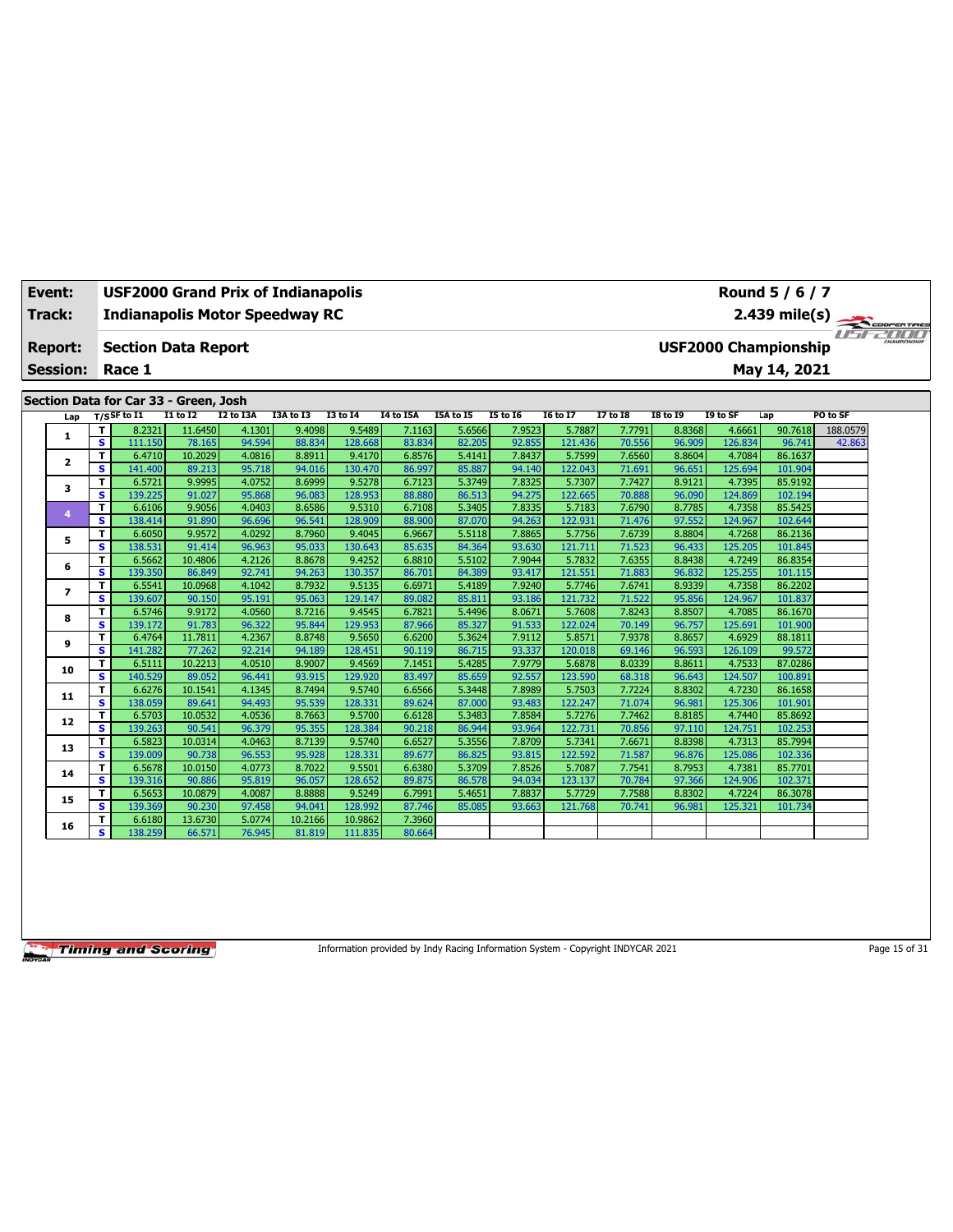| Event:          |                         | <b>USF2000 Grand Prix of Indianapolis</b>     |                   |                  |                  |                   |                  |                  |                  |                   |                  |                  |                   | Round 5 / 6 / 7             |          |  |
|-----------------|-------------------------|-----------------------------------------------|-------------------|------------------|------------------|-------------------|------------------|------------------|------------------|-------------------|------------------|------------------|-------------------|-----------------------------|----------|--|
| <b>Track:</b>   |                         | <b>Indianapolis Motor Speedway RC</b>         |                   |                  |                  |                   |                  |                  |                  |                   |                  |                  |                   | 2.439 mile(s)               |          |  |
|                 |                         |                                               |                   |                  |                  |                   |                  |                  |                  |                   |                  |                  |                   |                             |          |  |
| Report:         |                         | <b>Section Data Report</b>                    |                   |                  |                  |                   |                  |                  |                  |                   |                  |                  |                   | <b>USF2000 Championship</b> |          |  |
| <b>Session:</b> |                         | Race 1                                        |                   |                  |                  |                   |                  |                  |                  |                   |                  |                  |                   | May 14, 2021                |          |  |
|                 |                         |                                               |                   |                  |                  |                   |                  |                  |                  |                   |                  |                  |                   |                             |          |  |
|                 |                         | Section Data for Car 34 - Christie, Dylan (R) |                   |                  |                  |                   |                  |                  |                  |                   |                  |                  |                   |                             |          |  |
| Lap             |                         | $T/S$ SF to I1                                | <b>I1 to I2</b>   | I2 to I3A        | I3A to I3        | <b>I3 to 14</b>   | I4 to I5A        | I5A to I5        | <b>I5 to 16</b>  | <b>16 to 17</b>   | <b>I7 to I8</b>  | <b>18 to 19</b>  | I9 to SF          | Lap                         | PO to SF |  |
| 1               | т                       | 8.0957                                        | 11.8863           | 4.2039           | 9.3995           | 9.6713            | 7.4063           | 6.0216           | 8.2524           | 5.8329            | 7.9607           | 8.9884           | 4.6931            | 92.4121                     | 180.9388 |  |
|                 | $\overline{\mathbf{s}}$ | 113.023                                       | 76.578            | 92.933           | 88.931           | 127.039           | 80.552           | 77.222           | 89.478           | 120.515           | 68.947           | 95.274           | 126.104           | 95.014                      | 44.550   |  |
| $\mathbf{z}$    | T.                      | 6.5059                                        | 11.0178           | 4.1931           | 8.9296           | 9.4593            | 6.8163           | 5.5556           | 8.0022           | 5.7069            | 8.0678           | 8.9286           | 4.6670            | 87.8501                     |          |  |
|                 | s                       | 140.642                                       | 82.614            | 93.173           | 93.611           | 129.887           | 87.524           | 83.699           | 92.276           | 123.176           | 68.031           | 95.912           | 126.809           | 99.948                      |          |  |
| 3               | т                       | 6.4585                                        | 10.1531           | 4.1458           | 8.7273           | 9.5377            | 6.6642           | 5.3960           | 7.7898           | 5.7617            | 7.6748           | 8.9985           | 4.7425            | 86.0499                     |          |  |
|                 | s                       | 141.674                                       | 89.650            | 94.236           | 95.781           | 128.819           | 89.522           | 86.175           | 94.792           | 122.005           | 71.515           | 95.167           | 124.790           | 102.038                     |          |  |
| 4               | т                       | 6.5883                                        | 10.0155           | 4.0901           | 8.7447           | 9.4899            | 6.6557           | 5.3996           | 7.9311           | 5.7830            | 7.7888           | 8.9592           | 4.7450            | 86.1909                     |          |  |
|                 | s                       | 138.883                                       | 90.882            | 95.519           | 95.590           | 129.468           | 89.636           | 86.117           | 93.103           | 121.555           | 70.468           | 95.585           | 124.725           | 101.872                     |          |  |
| 5               | T                       | 6.5886                                        | 10.0722           | 4.0965           | 8.9639           | 9.4036            | 6.8550           | 5.6046           | 8.0072           | 5.7928            | 7.8705           | 8.8228           | 4.6285            | 86.7062                     |          |  |
|                 | s                       | 138.876                                       | 90.370            | 95.370           | 93.253           | 130.656           | 87.030           | 82.968           | 92.218           | 121.350           | 69.737           | 97.063           | 127.864           | 101.266                     |          |  |
| 6               | T                       | 6.5319                                        | 10.2397           | 4.1241           | 8.8586           | 9.4887            | 6.6698           | 5.4716           | 8.0198           | 5.7970            | 7.7593           | 8.9781           | 4.7110            | 86.6496                     |          |  |
|                 | S                       | 140.082                                       | 88.892            | 94.731           | 94.361           | 129.484           | 89.447           | 84.984           | 92.073           | 121.262           | 70.736           | 95.384           | 125.625           | 101.332                     |          |  |
| $\overline{ }$  | т<br>s                  | 6.5034<br>140.696                             | 10.2635<br>88.686 | 4.0895<br>95.533 | 8.7796<br>95.210 | 9.4939<br>129.413 | 6.7108<br>88,900 | 5.4185<br>85.817 | 7.9703<br>92.645 | 5.8343<br>120.487 | 7.7117           | 8.9199<br>96.006 | 4.7188<br>125.417 | 86.4142<br>101.608          |          |  |
|                 | T.                      | 6.5379                                        | 9.9649            | 4.0755           | 8.7347           | 9.4697            | 6.7338           | 5.4293           | 7.9488           | 5.7870            | 71.173<br>7.6329 | 8.9616           | 4.6834            | 85.9595                     |          |  |
| 8               | s                       | 139.953                                       | 91.343            | 95.861           | 95.700           | 129.744           | 88.596           | 85.646           | 92.896           | 121.471           | 71.908           | 95.559           | 126.365           | 102.146                     |          |  |
|                 | T                       | 6.4942                                        | 10.1364           | 4.0401           | 8.9379           | 9.4636            | 6.7896           | 5.4093           | 8.0265           | 5.8128            | 7.8487           | 8.9588           | 4.7367            | 86.6546                     |          |  |
| 9               | s                       | 140.895                                       | 89.798            | 96.701           | 93.524           | 129.828           | 87,868           | 85.963           | 91.996           | 120.932           | 69.931           | 95.589           | 124.943           | 101.326                     |          |  |
|                 | T                       | 6.6106                                        | 10.0783           | 4.0768           | 8.7865           | 9.5761            | 6.6676           | 5.3877           | 8.0293           | 5.8410            | 7.6503           | 8.9213           | 4.7327            | 86.3582                     |          |  |
| 10              | s                       | 138.414                                       | 90.316            | 95.831           | 95.136           | 128.302           | 89.476           | 86.308           | 91.964           | 120.348           | 71.744           | 95.991           | 125.049           | 101.674                     |          |  |
|                 | т                       | 6.5892                                        | 9.9684            | 4.1278           | 8.7360           | 9.5619            | 6.7062           | 5.3501           | 7.9244           | 5.7923            | 7.6462           | 8.9012           | 4.7329            | 86.0366                     |          |  |
| 11              | s.                      | 138.864                                       | 91.311            | 94.646           | 95.686           | 128.493           | 88.961           | 86.914           | 93.182           | 121.360           | 71.783           | 96.208           | 125.043           | 102.054                     |          |  |
|                 | т                       | 6.5571                                        | 9.9515            | 4.0829           | 8.7914           | 9.5793            | 6.6674           | 5.3751           | 7.8850           | 5.7737            | 7.6850           | 8.9082           | 4.7259            | 85.9825                     |          |  |
| 12              | s.                      | 139.543                                       | 91.466            | 95.687           | 95.083           | 128,260           | 89.479           | 86.510           | 93.647           | 121.751           | 71.420           | 96.132           | 125.229           | 102.118                     |          |  |
|                 | T                       | 6.5511                                        | 10.0950           | 4.0951           | 8.8358           | 9.5615            | 6.6659           | 5.3510           | 7.9026           | 5.7451            | 7.6542           | 8.9275           | 4.7116            | 86.0964                     |          |  |
| 13              | $\overline{\mathbf{s}}$ | 139.671                                       | 90.166            | 95.402           | 94.605           | 128.498           | 89.499           | 86.900           | 93.439           | 122.357           | 71.708           | 95.924           | 125.609           | 101.983                     |          |  |
| 14              | т                       | 6.4881                                        | 10.1005           | 4.0567           | 8.8468           | 9.4854            | 6.8064           | 5.3282           | 8.0797           | 5.7714            | 7.7188           | 8.9126           | 4.6872            | 86.2818                     |          |  |
|                 | s                       | 141.027                                       | 90.117            | 96.305           | 94.487           | 129.529           | 87.651           | 87.271           | 91.391           | 121,800           | 71.107           | 96.085           | 126.263           | 101.764                     |          |  |
| 15              | T                       | 6.4691                                        | 10.2360           | 4.0381           | 8.7723           | 9.4007            | 6.9669           | 5.4333           | 7.8958           | 5.8130            | 7.6611           | 8.8653           | 4.7258            | 86.2774                     |          |  |
|                 | s                       | 141.442                                       | 88.924            | 96.749           | 95.290           | 130.696           | 85.632           | 85.583           | 93.519           | 120.928           | 71.643           | 96.597           | 125.231           | 101.769                     |          |  |
| 16              | т                       | 6.7306                                        | 13.0200           | 4.9715           | 9.7677           | 11.5750           | 8.6608           |                  |                  |                   |                  |                  |                   |                             |          |  |
|                 | s.                      | 135.946                                       | 69.910            | 78.584           | 85.579           | 106.146           | 68.884           |                  |                  |                   |                  |                  |                   |                             |          |  |

Information provided by Indy Racing Information System - Copyright INDYCAR 2021 Page 16 of 31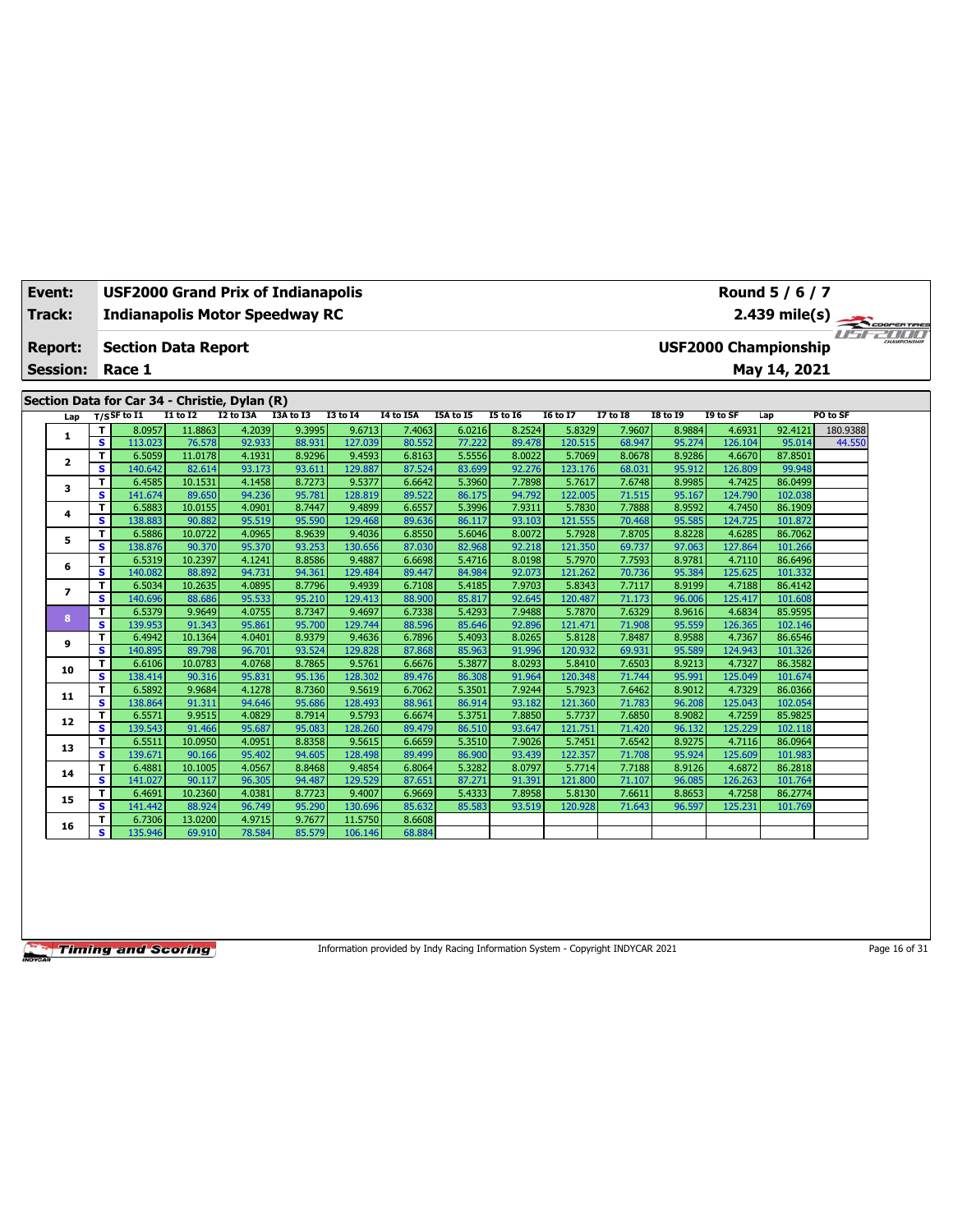| Event:          |                              | <b>USF2000 Grand Prix of Indianapolis</b>   |                   |                  |                  |                   |                  |                  |                  |                   |                  |                  |                   | Round 5 / 6 / 7             |               |  |
|-----------------|------------------------------|---------------------------------------------|-------------------|------------------|------------------|-------------------|------------------|------------------|------------------|-------------------|------------------|------------------|-------------------|-----------------------------|---------------|--|
| Track:          |                              | <b>Indianapolis Motor Speedway RC</b>       |                   |                  |                  |                   |                  |                  |                  |                   |                  |                  |                   |                             | 2.439 mile(s) |  |
| <b>Report:</b>  |                              | <b>Section Data Report</b>                  |                   |                  |                  |                   |                  |                  |                  |                   |                  |                  |                   | <b>USF2000 Championship</b> |               |  |
| <b>Session:</b> |                              | Race 1                                      |                   |                  |                  |                   |                  |                  |                  |                   |                  |                  |                   | May 14, 2021                |               |  |
|                 |                              | Section Data for Car 4 - d'Orlando, Michael |                   |                  |                  |                   |                  |                  |                  |                   |                  |                  |                   |                             |               |  |
| Lap             |                              | T/SSF to I1                                 | $I1$ to $I2$      | <b>I2 to I3A</b> | I3A to I3        | <b>I3 to 14</b>   | <b>I4 to I5A</b> | I5A to I5        | <b>I5 to 16</b>  | <b>I6 to I7</b>   | <b>I7 to I8</b>  | <b>I8 to 19</b>  | I9 to SF          | Lap                         | PO to SF      |  |
|                 | т                            | 8.0590                                      | 11.6727           | 4.1564           | 9.4650           | 9.5508            | 7.3104           | 5.9478           | 8.1099           | 5.7991            | 8.0457           | 8.9107           | 4.6475            | 91.6750                     | 179.0570      |  |
| 1               | $\overline{\mathbf{s}}$      | 113.538                                     | 77.979            | 93.995           | 88.316           | 128.642           | 81.609           | 78.180           | 91.050           | 121.218           | 68.218           | 96.105           | 127.341           | 95.777                      | 45.018        |  |
| 2               | T                            | 6.3981                                      | 10.4982           | 4.1550           | 8.7659           | 9.5501            | 6.8556           | 5.4883           | 7.8980           | 5.7598            | 7.5973           | 8.7771           | 4.6921            | 86.4355                     |               |  |
|                 | s                            | 143.011                                     | 86.703            | 94.027           | 95.359           | 128.652           | 87.022           | 84.726           | 93.493           | 122.045           | 72.245           | 97.568           | 126.131           | 101.583                     |               |  |
| 3               | т                            | 6.5573                                      | 9.9273            | 4.0412           | 8.6706           | 9.4477            | 6.7926           | 5.4052           | 7.9193           | 5.7973            | 7.7843           | 8.7660           | 4.6363            | 85.7451                     |               |  |
|                 | s.                           | 139.539                                     | 91.689<br>10.3223 | 96.675<br>4.1338 | 96.407<br>9.0452 | 130.046           | 87.830           | 86.028<br>5.4453 | 93.242<br>7.8338 | 121.256<br>5.8034 | 70.509<br>7.7187 | 97.691<br>8.7671 | 127.649<br>4.6957 | 102.401<br>86.5141          |               |  |
| 4               | т<br>s                       | 6.4118<br>142.706                           | 88.181            | 94.509           | 92.415           | 9.4463<br>130.065 | 6.8907<br>86.579 | 85.395           | 94.259           | 121.128           | 71.108           | 97.679           | 126.034           | 101.491                     |               |  |
|                 | T                            | 6.5584                                      | 10.0223           | 4.0262           | 8.7020           | 9.4889            | 6.6267           | 5.3232           | 7.8778           | 5.8044            | 7.6961           | 8.8162           | 4.6648            | 85.6070                     |               |  |
| 5               | s                            | 139.516                                     | 90.820            | 97.035           | 96.059           | 129.481           | 90.028           | 87.353           | 93.733           | 121.107           | 71.317           | 97.135           | 126.869           | 102.566                     |               |  |
|                 | T.                           | 6.4605                                      | 10.2657           | 4.0775           | 8.7633           | 9.4085            | 6.7970           | 5.3597           | 7.9017           | 5.8341            | 7.7559           | 8.8054           | 4.6393            | 86.0686                     |               |  |
| 6               | s                            | 141.630                                     | 88.667            | 95.814           | 95.387           | 130.588           | 87.773           | 86.759           | 93.449           | 120.491           | 70.767           | 97.254           | 127.566           | 102.016                     |               |  |
|                 | т                            | 6.4075                                      | 10.2907           | 4.0277           | 8.8354           | 9.5233            | 6.7508           | 5.3414           | 7.8333           | 5.8052            | 7.6332           | 8.7884           | 4.7031            | 85.9400                     |               |  |
| $\overline{ }$  | s.                           | 142.801                                     | 88.451            | 96.999           | 94.609           | 129.014           | 88.373           | 87.056           | 94.265           | 121.090           | 71.905           | 97.442           | 125.836           | 102.169                     |               |  |
| 8               | T                            | 6.5369                                      | 9.9137            | 4.0403           | 8.7271           | 9.4539            | 6.6753           | 5.3954           | 7.8733           | 5.7957            | 7.7229           | 8.8159           | 4.6871            | 85.6375                     |               |  |
|                 | s                            | 139.975                                     | 91.815            | 96.696           | 95.783           | 129.961           | 89.373           | 86.185           | 93.786           | 121.289           | 71.070           | 97.139           | 126.265           | 102.530                     |               |  |
| 9               | T                            | 6.4435                                      | 10.3540           | 4.0268           | 9.0186           | 9.3789            | 6.7453           | 5.7023           | 8.0439           | 5.8509            | 7.6533           | 8.8688           | 4.6797            | 86.7660                     |               |  |
|                 | s                            | 142.004                                     | 87.911            | 97.020           | 92.687           | 131.000           | 88.445           | 81.546           | 91.797           | 120.145           | 71.716           | 96.559           | 126.465           | 101.196                     |               |  |
| 10              | T<br>$\overline{\mathbf{s}}$ | 6.4910                                      | 10.2824           | 3.9846           | 9.1336           | 9.6055            | 6.8215           | 5.3608           | 7.8858           | 5.8329            | 7.5921           | 8.7860           | 4.7167            | 86.4929                     |               |  |
|                 | T                            | 140.964<br>6.5682                           | 88.523<br>9.9326  | 98.048<br>4.0426 | 91.520<br>8.8676 | 127.910<br>9.5382 | 87.457<br>6.6702 | 86.741<br>5.3038 | 93.638<br>7.8971 | 120.515<br>5.7988 | 72.294<br>7.6365 | 97.469<br>8.8131 | 125.473<br>4.6892 | 101.516<br>85.7579          |               |  |
| 11              | s.                           | 139.308                                     | 91.640            | 96.641           | 94.266           | 128.812           | 89.441           | 87.673           | 93.504           | 121.224           | 71.874           | 97.169           | 126.209           | 102.386                     |               |  |
|                 | Τ                            | 6.4940                                      | 10.0052           | 4.0444           | 8.8466           | 9.5176            | 6.6938           | 5.3207           | 7.8673           | 5.7892            | 7.7071           | 8.8105           | 4.6858            | 85.7822                     |               |  |
| 12              | s.                           | 140.899                                     | 90.975            | 96.598           | 94.489           | 129.091           | 89.126           | 87.395           | 93.858           | 121.425           | 71.215           | 97.198           | 126.300           | 102.357                     |               |  |
|                 | T                            | 6.4931                                      | 10.0916           | 4.0205           | 8.7728           | 9.5140            | 6.6967           | 5.3014           | 7.9431           | 5.8139            | 7.6715           | 8.8168           | 4.6843            | 85.8197                     |               |  |
| 13              | s.                           | 140.919                                     | 90.197            | 97.172           | 95.284           | 129.140           | 89.087           | 87.713           | 92.962           | 120.909           | 71.546           | 97.129           | 126.341           | 102.312                     |               |  |
| 14              | T                            | 6.4901                                      | 10.0750           | 4.0543           | 8.8692           | 9.5245            | 6.7801           | 5.4026           | 7.8751           | 5.7976            | 7.6640           | 8.8256           | 4.6878            | 86.0459                     |               |  |
|                 | $\overline{\mathbf{s}}$      | 140.984                                     | 90.345            | 96.362           | 94.249           | 128.997           | 87.991           | 86.070           | 93.765           | 121.249           | 71.616           | 97.032           | 126.246           | 102.043                     |               |  |
| 15              | т                            | 6.4896                                      | 10.1104           | 4.1145           | 9.1502           | 9.4693            | 6.6442           | 5.3869           | 7.9035           | 5.8227            | 7.6709           | 8.8048           | 4.7542            | 86.3212                     |               |  |
|                 | s                            | 140.995                                     | 90.029            | 94.952           | 91.354           | 129.749           | 89.791           | 86.321           | 93.428           | 120.727           | 71.551           | 97.261           | 124.483           | 101.718                     |               |  |
| 16              | т                            | 7.1926                                      | 12.9222           | 4.2288           | 9.5985           | 10.0086           | 8.5661           | 7.4613           |                  |                   |                  |                  |                   |                             |               |  |
|                 | s                            | 127.214                                     | 70.439            | 92.386           | 87.087           | 122.758           | 69.646           | 62.322           |                  |                   |                  |                  |                   |                             |               |  |

Information provided by Indy Racing Information System - Copyright INDYCAR 2021 Page 17 of 31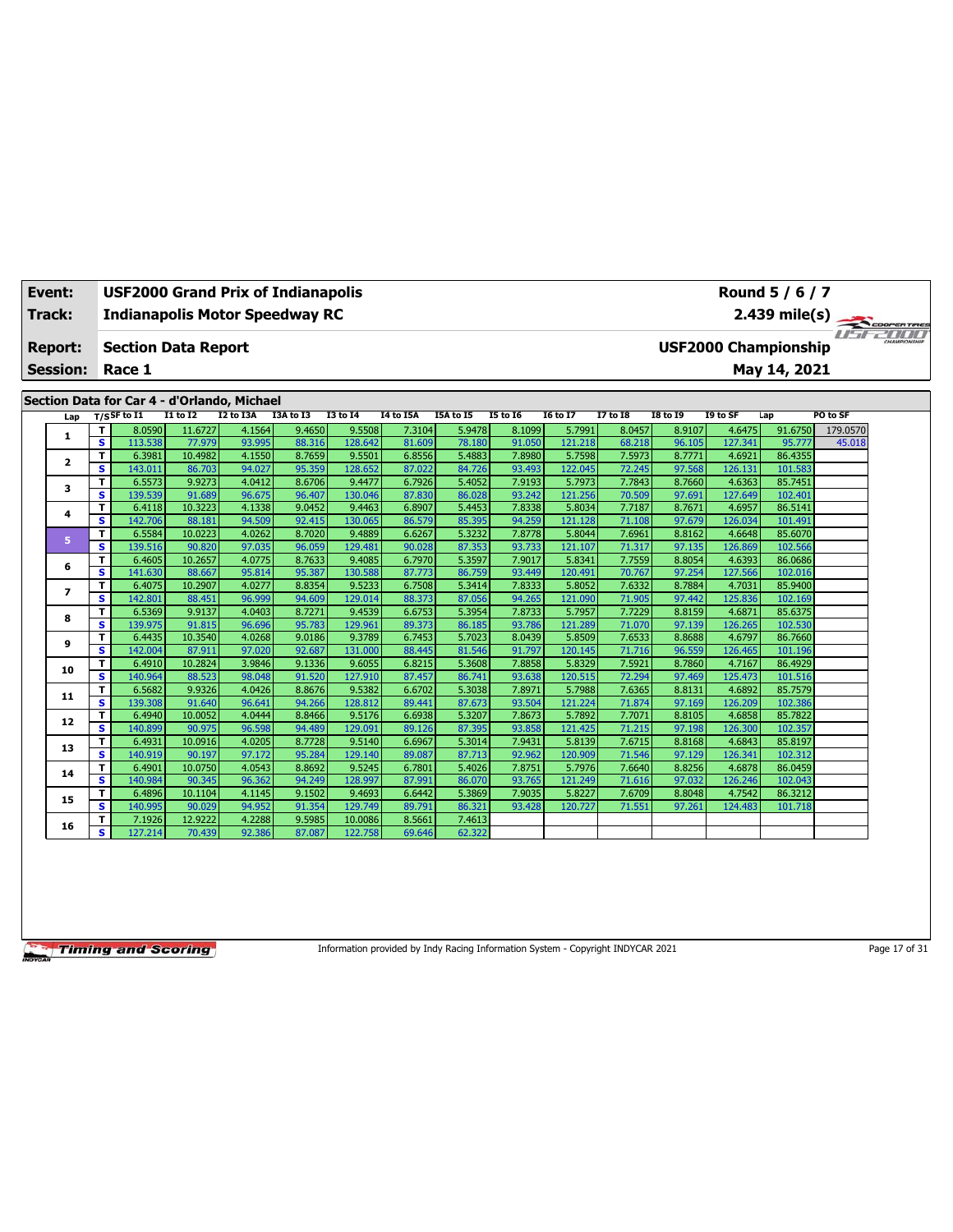| Event: |                 |                         | <b>USF2000 Grand Prix of Indianapolis</b> |                   |                  |                  |                   |                  |                  |                  |                   |                  |                  |                   | Round 5 / 6 / 7             |          |  |
|--------|-----------------|-------------------------|-------------------------------------------|-------------------|------------------|------------------|-------------------|------------------|------------------|------------------|-------------------|------------------|------------------|-------------------|-----------------------------|----------|--|
| Track: |                 |                         | <b>Indianapolis Motor Speedway RC</b>     |                   |                  |                  |                   |                  |                  |                  |                   |                  |                  |                   | 2.439 mile(s)               |          |  |
|        |                 |                         |                                           |                   |                  |                  |                   |                  |                  |                  |                   |                  |                  |                   |                             |          |  |
|        | <b>Report:</b>  |                         | <b>Section Data Report</b>                |                   |                  |                  |                   |                  |                  |                  |                   |                  |                  |                   | <b>USF2000 Championship</b> |          |  |
|        | <b>Session:</b> |                         | Race 1                                    |                   |                  |                  |                   |                  |                  |                  |                   |                  |                  |                   | May 14, 2021                |          |  |
|        |                 |                         |                                           |                   |                  |                  |                   |                  |                  |                  |                   |                  |                  |                   |                             |          |  |
|        |                 |                         | Section Data for Car 42 - Myers, Michael  |                   |                  |                  |                   |                  |                  |                  |                   |                  |                  |                   |                             |          |  |
|        | Lap             |                         | $T/S$ SF to $I1$                          | $I1$ to $I2$      | I2 to I3A        | I3A to I3        | <b>I3 to 14</b>   | <b>I4 to I5A</b> | I5A to I5        | <b>I5 to 16</b>  | <b>I6 to I7</b>   | <b>I7 to I8</b>  | <b>I8 to 19</b>  | I9 to SF          | Lap                         | PO to SF |  |
|        | 1               | т                       | 7.8844                                    | 12.1547           | 4.2029           | 9.4522           | 9.4483            | 7.6744           | 6.1431           | 8.4276           | 6.0690            | 8.2877           | 8.8338           | 4.6024            | 93.1805                     | 168.2620 |  |
|        |                 | s                       | 116.052                                   | 74.887            | 92.955           | 88.435           | 130.038           | 77.738           | 75.695           | 87.618           | 115,827           | 66.226           | 96.942           | 128.589           | 94.230                      | 47.906   |  |
|        | $\mathbf{z}$    | T                       | 6.3917                                    | 10.6168           | 4.1129           | 9.0012           | 9.3892            | 7.1049           | 5.6372           | 7.9662           | 5.8302            | 7.8432           | 8.7747           | 4.6057            | 87.2739                     |          |  |
|        |                 | s                       | 143.154                                   | 85.735            | 94.989           | 92.866           | 130.856           | 83.969           | 82.488           | 92.693           | 120.571           | 69.980           | 97.595           | 128.497           | 100.607                     |          |  |
|        | 3               | T<br>s                  | 6.3336                                    | 10.8060           | 4.1308           | 9.5845           | 9.8880            | 7.0561           | 5.6137<br>82.833 | 7.9095           | 5.8425            | 7.8107           | 8.7966           | 4.5991            | 88.3711                     |          |  |
|        |                 | T                       | 144.468<br>6.4046                         | 84.234<br>10.6704 | 94.578<br>3.9959 | 87.215<br>9.0884 | 124.255<br>9.3620 | 84.550<br>7.0096 | 5.4578           | 93.357<br>7.9996 | 120.317<br>5.8154 | 70.271<br>7.7264 | 97.352<br>8.7825 | 128.681<br>4.6775 | 99.358<br>86.9901           |          |  |
|        | 4               | s                       | 142.866                                   | 85.304            | 97.771           | 91.975           | 131.237           | 85.111           | 85.199           | 92.306           | 120,878           | 71.037           | 97.508           | 126.524           | 100.936                     |          |  |
|        |                 | T                       | 6.5109                                    | 10.0028           | 4.0434           | 9.0001           | 9.4955            | 6.7206           | 5.4621           | 7.9481           | 5.7972            | 7.8091           | 8.7633           | 4.6359            | 86.1890                     |          |  |
|        | 5               | s                       | 140.534                                   | 90.997            | 96.622           | 92.878           | 129.391           | 88.770           | 85.132           | 92.904           | 121.258           | 70.285           | 97.722           | 127.660           | 101.874                     |          |  |
|        |                 | T                       | 6.3910                                    | 10.5565           | 4.2138           | 9.0412           | 9.4206            | 6.7945           | 5.3935           | 8.0561           | 5.8443            | 7.7269           | 8.8369           | 4.6899            | 86.9652                     |          |  |
|        | 6               | S                       | 143.170                                   | 86.224            | 92.715           | 92.456           | 130.420           | 87.805           | 86.215           | 91.658           | 120.280           | 71.033           | 96.908           | 126.190           | 100.965                     |          |  |
|        |                 | T                       | 6.4803                                    | 10.0992           | 4.0247           | 8.9129           | 9.4543            | 6.8041           | 5.4014           | 8.0147           | 5.8570            | 7.8044           | 8.8308           | 4.6628            | 86.3466                     |          |  |
|        | $\overline{ }$  | s                       | 141.197                                   | 90.129            | 97.071           | 93.786           | 129.955           | 87.681           | 86.089           | 92.132           | 120.020           | 70.327           | 96.975           | 126.923           | 101.688                     |          |  |
|        | 8               | T                       | 6.4321                                    | 10.2293           | 4.0198           | 9.0321           | 9.4395            | 6.9084           | 5.4991           | 7.9938           | 5.7872            | 7.7718           | 8.7846           | 4.6452            | 86.5429                     |          |  |
|        |                 | s                       | 142.255                                   | 88.982            | 97.189           | 92.549           | 130.159           | 86.357           | 84.559           | 92.373           | 121.467           | 70.622           | 97.485           | 127.404           | 101.457                     |          |  |
|        | 9               | T                       | 6.3861                                    | 10.6163           | 4.0423           | 9.2649           | 9.4233            | 7.1168           | 5.5919           | 8.0148           | 5.8440            | 7.7580           | 8.7875           | 4.6529            | 87.4988                     |          |  |
|        |                 | $\overline{\mathbf{s}}$ | 143.280                                   | 85.739            | 96.648           | 90.223           | 130.383           | 83.829           | 83.156           | 92.131           | 120.287           | 70.748           | 97.452           | 127.193           | 100.349                     |          |  |
|        | 10              | T                       | 6.4383                                    | 10.0457           | 3.9969           | 9.2267           | 9.4586            | 6.8877           | 5.4577           | 8.0897           | 5.8652            | 7.7960           | 8.8273           | 4.6590            | 86.7488                     |          |  |
|        |                 | s                       | 142.118                                   | 90.609            | 97.746           | 90.597           | 129.896           | 86.617           | 85.201           | 91.278           | 119.852           | 70.403           | 97.013           | 127.027           | 101.216                     |          |  |
|        | 11              | T                       | 6.3892                                    | 10.5663           | 4.0576           | 9.1561           | 9.5584            | 6.6439           | 5.3907           | 8.0575           | 5.7975            | 7.7749           | 8.8043           | 4.6996            | 86.8960                     |          |  |
|        |                 | s                       | 143.210                                   | 86.144            | 96.284           | 91.295           | 128.540           | 89.795           | 86.260           | 91.642           | 121.25            | 70.594           | 97.267           | 125.929           | 101.045                     |          |  |
|        | 12              | т                       | 6.5162                                    | 10.0703           | 4.0458           | 8.8874           | 9.5001            | 6.7485           | 5.4171           | 8.0300           | 5.7949            | 7.8659           | 8.7797           | 4.6745            | 86.3304                     |          |  |
|        |                 | s.                      | 140.419                                   | 90.387            | 96.565           | 94.056           | 129.329           | 88.403           | 85.839           | 91.956           | 121.306           | 69.778           | 97.539           | 126,606           | 101.707                     |          |  |
|        | 13              | T<br>s                  | 6.4650<br>141.531                         | 10.1133<br>90.003 | 4.0108<br>97.407 | 8.8242<br>94.729 | 9.4230<br>130.387 | 6.9942<br>85.298 | 5.8481<br>79.513 | 8.0576<br>91.641 | 5.7901<br>121.406 | 7.6968<br>71.311 | 8.7889<br>97.437 | 4.6687<br>126.763 | 86.6807<br>101.296          |          |  |
|        |                 | т                       | 6.4410                                    | 10.4657           | 4.1025           | 8.8183           | 9.5760            | 6.6249           | 5.4465           | 8.0642           | 5.7855            | 7.7356           | 8.7542           | 4.7420            | 86.5564                     |          |  |
|        | 14              | s.                      | 142.059                                   | 86.972            | 95.230           | 94.793           | 128.304           | 90.053           | 85.376           | 91.566           | 121.503           | 70.953           | 97.823           | 124.803           | 101.441                     |          |  |
|        |                 | T                       | 6.6202                                    | 10.2178           | 4.0139           | 9.0532           | 9.5484            | 6.6835           | 5.4277           | 7.9947           | 5.7594            | 7.7975           | 8.7604           | 4.7293            | 86.6060                     |          |  |
|        | 15              | s                       | 138.213                                   | 89.083            | 97.332           | 92.333           | 128.675           | 89.263           | 85.672           | 92.362           | 122.053           | 70.390           | 97.754           | 125.139           | 101.383                     |          |  |
|        |                 | т                       | 6.5645                                    | 11.5808           | 4.7813           | 9.7726           | 12.2369           |                  |                  |                  |                   |                  |                  |                   |                             |          |  |
|        | 16              | s.                      | 139.386                                   | 78.598            | 81.710           | 85.536           | 100.404           |                  |                  |                  |                   |                  |                  |                   |                             |          |  |

Information provided by Indy Racing Information System - Copyright INDYCAR 2021 Page 18 of 31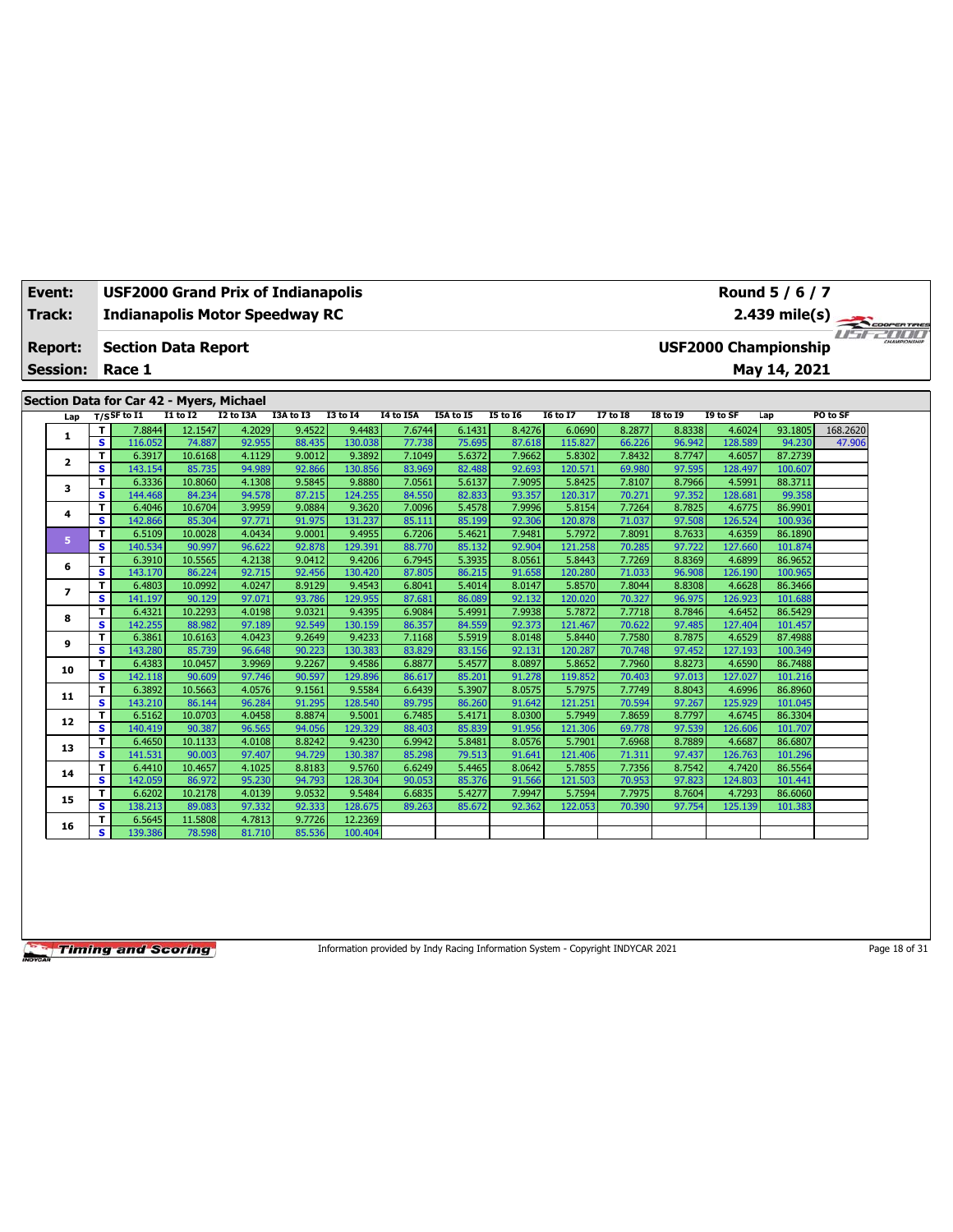| Event:          |                         | <b>USF2000 Grand Prix of Indianapolis</b>   |                   |                  |                  |                   |                  |                  |                  |                   |                  |                  |                   | Round 5 / 6 / 7                              |          |  |
|-----------------|-------------------------|---------------------------------------------|-------------------|------------------|------------------|-------------------|------------------|------------------|------------------|-------------------|------------------|------------------|-------------------|----------------------------------------------|----------|--|
| Track:          |                         | <b>Indianapolis Motor Speedway RC</b>       |                   |                  |                  |                   |                  |                  |                  |                   |                  |                  |                   |                                              |          |  |
| <b>Report:</b>  |                         | <b>Section Data Report</b>                  |                   |                  |                  |                   |                  |                  |                  |                   |                  |                  |                   | 2.439 mile(s)<br><b>USF2000 Championship</b> |          |  |
| <b>Session:</b> |                         | Race 1                                      |                   |                  |                  |                   |                  |                  |                  |                   |                  |                  |                   | May 14, 2021                                 |          |  |
|                 |                         | Section Data for Car 44 - Brooks, Christian |                   |                  |                  |                   |                  |                  |                  |                   |                  |                  |                   |                                              |          |  |
| Lap             |                         | $T/S$ SF to I1                              | $I1$ to $I2$      | <b>I2 to I3A</b> | I3A to I3        | <b>I3 to 14</b>   | <b>I4 to I5A</b> | I5A to I5        | <b>I5 to 16</b>  | <b>I6 to I7</b>   | <b>I7 to I8</b>  | <b>I8 to 19</b>  | I9 to SF          | Lap                                          | PO to SF |  |
|                 | т                       | 8.3311                                      | 11.2162           | 4.1943           | 8.8374           | 9.6813            | 6.8358           | 5.4117           | 7.9682           | 5.8023            | 7.5268           | 8.8945           | 4.7699            | 89.4695                                      | 192.6005 |  |
| 1               | $\overline{\mathbf{s}}$ | 109.829                                     | 81.153            | 93.146           | 94.588           | 126.908           | 87.274           | 85.925           | 92.669           | 121.151           | 72.921           | 96.280           | 124.073           | 98.138                                       | 41.852   |  |
| $\overline{2}$  | T                       | 6.6990                                      | 10.0096           | 4.0163           | 8.7016           | 9.6475            | 6.7884           | 5.2689           | 7.8189           | 5.7729            | 7.5047           | 8.8892           | 4.7587            | 85.8757                                      |          |  |
|                 | s.                      | 136.588                                     | 90.935            | 97.274           | 96.064           | 127.353           | 87.884           | 88.254           | 94.439           | 121.768           | 73.136           | 96.338           | 124.366           | 102.245                                      |          |  |
| 3               | т                       | 6.6798                                      | 9.9669            | 4.0222           | 8.7487           | 9.6816            | 6.7441           | 5.1832           | 7.8977           | 5.7755            | 7.5331           | 8.9302           | 4.7757            | 85.9387                                      |          |  |
|                 | s                       | 136.980                                     | 91.325            | 97.131           | 95.547           | 126.904           | 88.461           | 89.713           | 93.497           | 121.713           | 72.860           | 95.895           | 123.923           | 102.171                                      |          |  |
| 4               | T                       | 6.6945                                      | 9.9967            | 3.9987           | 8.7189           | 9.6302            | 6.7686           | 5.2172           | 7.8913           | 5.7767            | 7.5438           | 8.8550           | 4.7762            | 85.8678                                      |          |  |
|                 | S                       | 136.679                                     | 91.053            | 97.702           | 95.873           | 127.582           | 88.141           | 89.128           | 93.573           | 121.688           | 72.757           | 96.710           | 123.910           | 102.255                                      |          |  |
| 5               | т                       | 6.6961                                      | 10.2470           | 4.0458           | 9.4577           | 9.7130            | 6.8527           | 5.3347           | 7.8858           | 5.7801            | 7.5009           | 8.9000           | 4.7752            | 87.1890                                      |          |  |
|                 | s                       | 136.647                                     | 88.829            | 96.565           | 88.384           | 126.494           | 87.059           | 87.165           | 93.638           | 121.616           | 73.173           | 96.221           | 123.936           | 100.705                                      |          |  |
| 6               | T                       | 6.6953                                      | 10.4602           | 4.1148           | 8.7000           | 9.6161            | 6.6167           | 5.2268           | 7.8551           | 5.7881            | 7.5020           | 8.9304           | 4.7873            | 86.2928                                      |          |  |
|                 | s                       | 136.663                                     | 87.018            | 94.946           | 96.082           | 127.769           | 90.164           | 88.965           | 94.004           | 121.448           | 73.162           | 95.893           | 123.623           | 101.751                                      |          |  |
| $\overline{ }$  | T                       | 6.7014                                      | 10.3183           | 3.9898           | 8.7015           | 9.6352            | 6.6707           | 5.2221           | 7.8967           | 5.8052            | 7.5489           | 8.8773           | 4.7791            | 86.1462                                      |          |  |
|                 | s                       | 136.539<br>6.6833                           | 88.215<br>10.1608 | 97.920<br>4.0497 | 96.065<br>8.7480 | 127.515<br>9.6369 | 89.435<br>6.9225 | 89.045<br>5.3665 | 93.509<br>8.0679 | 121.090<br>5.8719 | 72.708<br>7.8071 | 96.467<br>9.0174 | 123.835<br>4.7947 | 101.924<br>87.1267                           |          |  |
| 8               | T<br>s                  | 136.908                                     | 89.582            | 96.472           | 95.554           | 127.493           | 86.181           | 86.649           | 91.524           | 119.715           | 70.303           | 94.968           | 123.432           | 100.777                                      |          |  |
|                 | T                       | 6.7227                                      | 10.4222           | 4.0405           | 9.0338           | 9.4798            | 6.8927           | 5.5978           | 7.8922           | 5.7910            | 7.5478           | 8.9226           | 4.7724            | 87.1155                                      |          |  |
| 9               | $\overline{\mathbf{s}}$ | 136.106                                     | 87.335            | 96.691           | 92.531           | 129.606           | 86.554           | 83.068           | 93.562           | 121.387           | 72.718           | 95.977           | 124.009           | 100.790                                      |          |  |
|                 | T                       | 6.6826                                      | 10.2599           | 4.1210           | 8.7405           | 9.6430            | 6.7336           | 5.2318           | 7.9386           | 5.8135            | 7.5932           | 8.8777           | 4.7782            | 86.4136                                      |          |  |
| 10              | s                       | 136.923                                     | 88.717            | 94.803           | 95.636           | 127.412           | 88.599           | 88.880           | 93.015           | 120.918           | 72.284           | 96.462           | 123.858           | 101.609                                      |          |  |
|                 | T                       | 6.6793                                      | 10.2429           | 4.0800           | 8.7546           | 9.5335            | 6.7804           | 5.2523           | 7.9093           | 5.7951            | 7.5935           | 8.9114           | 4.7338            | 86.2661                                      |          |  |
| 11              | s.                      | 136.990                                     | 88.864            | 95.755           | 95.482           | 128.876           | 87.988           | 88.533           | 93.360           | 121.302           | 72.281           | 96.098           | 125.020           | 101.783                                      |          |  |
|                 | T                       | 6.5733                                      | 9.9923            | 4.0143           | 8.7082           | 9.5526            | 6.6372           | 5.3026           | 7.9613           | 5.7732            | 7.6278           | 8.8910           | 4.7261            | 85.7599                                      |          |  |
| 12              | $\overline{\mathbf{s}}$ | 139.199                                     | 91.093            | 97.323           | 95.991           | 128.618           | 89.886           | 87.693           | 92.750           | 121.762           | 71.956           | 96.318           | 125.223           | 102.384                                      |          |  |
|                 | T                       | 6.5755                                      | 9.9936            | 4.0510           | 8.7411           | 9.5384            | 6.6339           | 5.3008           | 7.8959           | 5.7957            | 7.6282           | 8.9200           | 4.7261            | 85.8002                                      |          |  |
| 13              | s.                      | 139.153                                     | 91.081            | 96.441           | 95.630           | 128.809           | 89.931           | 87.723           | 93.518           | 121.289           | 71.952           | 96.005           | 125.223           | 102.335                                      |          |  |
| 14              | т                       | 6.5629                                      | 10.1219           | 4.0256           | 8.7996           | 9.5992            | 6.7012           | 5.3327           | 7.8945           | 5.7694            | 7.6511           | 8.8862           | 4.7394            | 86.0837                                      |          |  |
|                 | s.                      | 139.420                                     | 89.927            | 97.049           | 94.994           | 127.994           | 89.027           | 87.198           | 93.535           | 121.842           | 71.737           | 96.370           | 124.872           | 101.998                                      |          |  |
| 15              | T                       | 6.5890                                      | 10.3368           | 3.9862           | 9.1036           | 9.6395            | 6.8803           | 5.5279           | 7.9423           | 5.8079            | 7.6314           | 9.0422           | 4.7696            | 87.2567                                      |          |  |
|                 | s                       | 138.868                                     | 88.057            | 98.009           | 91.822           | 127.459           | 86.710           | 84.119           | 92.972           | 121.034           | 71.922           | 94.707           | 124.081           | 100.627                                      |          |  |
| 16              | т                       | 6.8386                                      | 12.2969           | 4.2121           | 9.4459           | 9.7564            | 8.5297           | 6.3040           |                  |                   |                  |                  |                   |                                              |          |  |
|                 | s.                      | 133.799                                     | 74.021            | 92.752           | 88.494           | 125.931           | 69.943           | 73.763           |                  |                   |                  |                  |                   |                                              |          |  |

Information provided by Indy Racing Information System - Copyright INDYCAR 2021 Page 19 of 31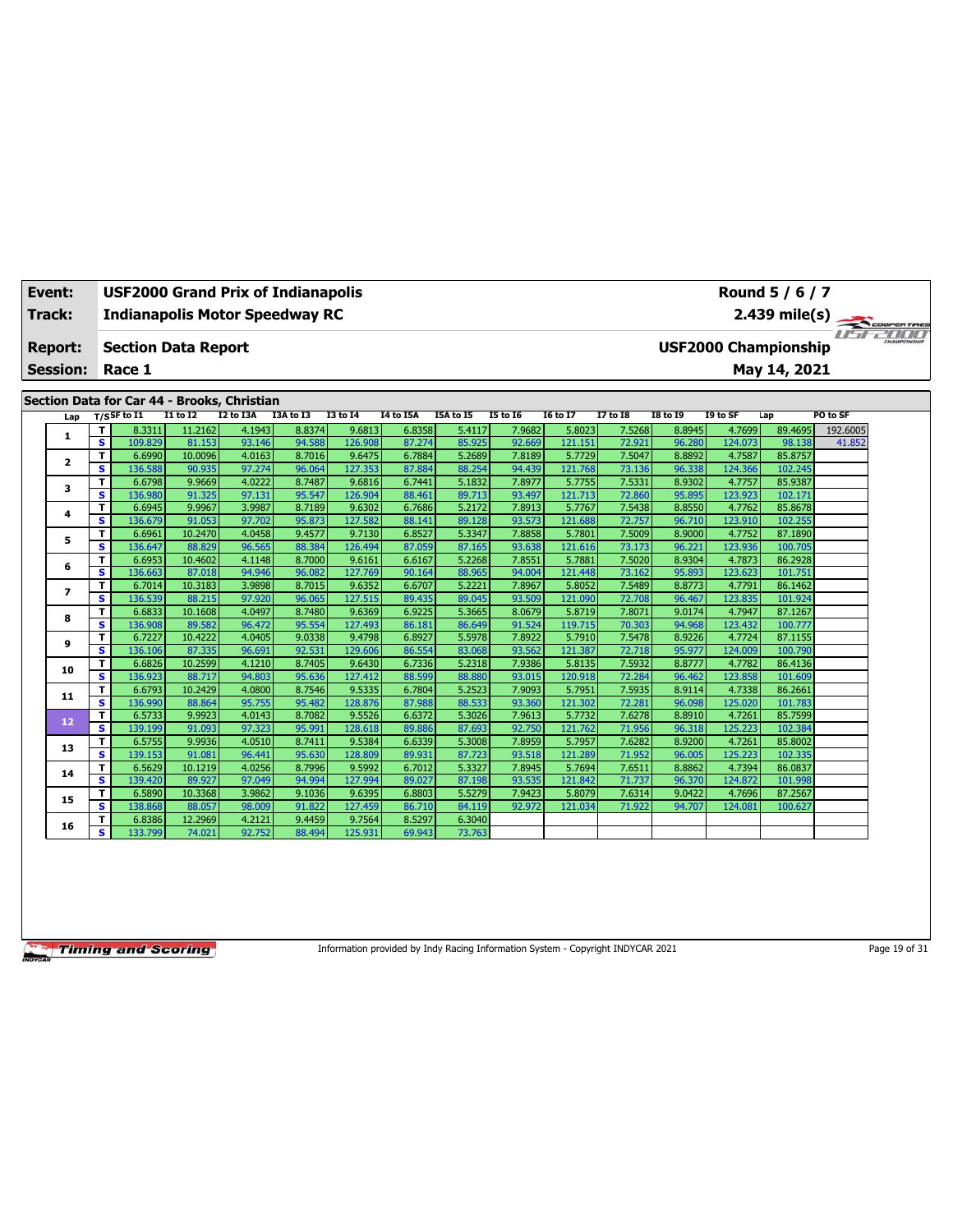| <b>Track:</b><br><b>Indianapolis Motor Speedway RC</b><br><b>USF2000 Championship</b><br><b>Section Data Report</b><br>Report:<br>May 14, 2021<br><b>Session:</b><br>Race 1<br>Section Data for Car 5 - Kohlbecker, Spike (R)<br>$T/S$ SF to $I1$<br>I3A to I3<br><b>I1 to I2</b><br>I2 to I3A<br><b>I3 to I4</b><br><b>I4 to I5A</b><br>I5A to I5<br><b>I5 to 16</b><br><b>I6 to I7</b><br><b>I7 to I8</b><br><b>I8 to 19</b><br>I9 to SF<br>Lap<br>Lap<br>4.6459<br>91.3343<br>8.2225<br>11.8017<br>4.2686<br>9.5523<br>9.5018<br>7.1083<br>5.7547<br>8.0886<br>5.7720<br>7.7909<br>8.8270<br>т<br>1 | 2.439 mile(s) |
|--------------------------------------------------------------------------------------------------------------------------------------------------------------------------------------------------------------------------------------------------------------------------------------------------------------------------------------------------------------------------------------------------------------------------------------------------------------------------------------------------------------------------------------------------------------------------------------------------------|---------------|
|                                                                                                                                                                                                                                                                                                                                                                                                                                                                                                                                                                                                        |               |
|                                                                                                                                                                                                                                                                                                                                                                                                                                                                                                                                                                                                        |               |
|                                                                                                                                                                                                                                                                                                                                                                                                                                                                                                                                                                                                        |               |
|                                                                                                                                                                                                                                                                                                                                                                                                                                                                                                                                                                                                        |               |
|                                                                                                                                                                                                                                                                                                                                                                                                                                                                                                                                                                                                        |               |
|                                                                                                                                                                                                                                                                                                                                                                                                                                                                                                                                                                                                        |               |
|                                                                                                                                                                                                                                                                                                                                                                                                                                                                                                                                                                                                        | PO to SF      |
|                                                                                                                                                                                                                                                                                                                                                                                                                                                                                                                                                                                                        | 188.8775      |
| s<br>121.787<br>91.525<br>87.509<br>129.306<br>83.929<br>80.804<br>91.290<br>70.449<br>97.016<br>127.385<br>96.135<br>111.280<br>77.127                                                                                                                                                                                                                                                                                                                                                                                                                                                                | 42.677        |
| T<br>10.2936<br>4.0650<br>8.8684<br>9.4456<br>6.9985<br>5.5349<br>7.9464<br>5.7796<br>7.8749<br>8.8141<br>4.6292<br>86.6836<br>6.4334<br>$\overline{\mathbf{2}}$                                                                                                                                                                                                                                                                                                                                                                                                                                       |               |
| $\overline{\mathbf{s}}$<br>96.109<br>94.257<br>84.012<br>92.924<br>121.627<br>97.158<br>101.293<br>142.227<br>88.427<br>130.075<br>85.246<br>69.698<br>127.845                                                                                                                                                                                                                                                                                                                                                                                                                                         |               |
| 6.3615<br>10.0988<br>4.1225<br>8.7923<br>9.5197<br>6.7074<br>5.3542<br>7.9161<br>5.7806<br>7.6821<br>8.8638<br>4.6986<br>T<br>85.8976<br>3<br>102.219<br>s.<br>143.834<br>93.279<br>121.606                                                                                                                                                                                                                                                                                                                                                                                                            |               |
| 94.768<br>95.073<br>129.063<br>88.945<br>86.848<br>71.447<br>96.614<br>125.956<br>90.132<br>T<br>9.9763<br>4.0366<br>8.8054<br>9.5418<br>6.6939<br>5.3289<br>7.9560<br>5.8118<br>7.6385<br>8.9054<br>4.7271<br>85.9597<br>6.5380                                                                                                                                                                                                                                                                                                                                                                       |               |
| 4<br>94.931<br>92.812<br>s<br>139.951<br>91.239<br>96.785<br>128.764<br>89.125<br>87.260<br>120.953<br>96.162<br>125.197<br>102.146<br>71.855                                                                                                                                                                                                                                                                                                                                                                                                                                                          |               |
| 7.9732<br>7.6207<br>4.7121<br>6.5857<br>9.9703<br>4.0362<br>8.7905<br>9.5314<br>6.6951<br>5.4427<br>5.7758<br>8.8963<br>86.0300<br>T                                                                                                                                                                                                                                                                                                                                                                                                                                                                   |               |
| 5<br>s.<br>96.794<br>125.595<br>102.062<br>138.937<br>91.294<br>95.092<br>128.904<br>85.436<br>92.611<br>121.707<br>72.023<br>96.261<br>89.109                                                                                                                                                                                                                                                                                                                                                                                                                                                         |               |
| 6.5386<br>10.0715<br>4.0465<br>8.9163<br>6.6600<br>5.5033<br>8.0282<br>7.6599<br>8.9065<br>4.7135<br>86.3117<br>T<br>9.4735<br>5.7939                                                                                                                                                                                                                                                                                                                                                                                                                                                                  |               |
| 6<br>s<br>96.548<br>129.692<br>121.327<br>125.558<br>139.938<br>90.377<br>93.751<br>89.578<br>84.495<br>91.977<br>71.654<br>96.150<br>101.729                                                                                                                                                                                                                                                                                                                                                                                                                                                          |               |
| 4.0775<br>8.8825<br>5.4180<br>7.9695<br>8.9207<br>86.2211<br>6.5228<br>10.1435<br>9.4805<br>6.6733<br>5.7744<br>7.6579<br>4.7005<br>Τ                                                                                                                                                                                                                                                                                                                                                                                                                                                                  |               |
| $\overline{ }$<br>s<br>95.814<br>125.905<br>140.277<br>89.735<br>94.107<br>129.596<br>85.825<br>92.654<br>121.736<br>71.673<br>95.997<br>101.836<br>89.400                                                                                                                                                                                                                                                                                                                                                                                                                                             |               |
| 7.9415<br>6.5120<br>9.9702<br>4.0692<br>8.8713<br>9.5058<br>6.6725<br>5.3938<br>5.7480<br>7.7393<br>8.8175<br>4.6882<br>85.9293<br>T                                                                                                                                                                                                                                                                                                                                                                                                                                                                   |               |
| 8<br>s<br>91.295<br>96.009<br>94.226<br>129.251<br>86.210<br>92.981<br>122.296<br>70.919<br>97.121<br>126.236<br>102.182<br>140.510<br>89.410                                                                                                                                                                                                                                                                                                                                                                                                                                                          |               |
| T<br>4.0246<br>9.0291<br>9.4824<br>5.6347<br>8.8846<br>4.6829<br>87.6139<br>6.4218<br>10.5641<br>7.0782<br>8.1126<br>5.8380<br>7.8609<br>9                                                                                                                                                                                                                                                                                                                                                                                                                                                             |               |
| s<br>97.073<br>92.579<br>82.524<br>100.217<br>142.483<br>86.162<br>129.570<br>84.286<br>91.020<br>120,410<br>69.822<br>96.387<br>126.379                                                                                                                                                                                                                                                                                                                                                                                                                                                               |               |
| 10.1785<br>4.0253<br>9.0711<br>9.4497<br>7.0605<br>5.5143<br>8.0667<br>8.3090<br>8.8689<br>4.6722<br>87.5051<br>T<br>6.4833<br>5.8056<br>10                                                                                                                                                                                                                                                                                                                                                                                                                                                            |               |
| s.<br>100.342<br>97.057<br>92.151<br>130.019<br>84.326<br>91.538<br>121.082<br>126.668<br>141.132<br>89.426<br>84.497<br>66.057<br>96.558                                                                                                                                                                                                                                                                                                                                                                                                                                                              |               |
| 4.0665<br>5.4182<br>7.9665<br>8.8788<br>4.6915<br>86.5741<br>т<br>6.4480<br>10.3672<br>9.0302<br>9.4961<br>6.7259<br>5.7679<br>7.7173<br>11                                                                                                                                                                                                                                                                                                                                                                                                                                                            |               |
| s.<br>96.073<br>92.568<br>92.689<br>141.904<br>87.799<br>129.383<br>88.701<br>85.822<br>121.874<br>71.121<br>96.450<br>126.147<br>101.421                                                                                                                                                                                                                                                                                                                                                                                                                                                              |               |
| 5.3124<br>7.9774<br>7.7378<br>4.7018<br>6.4945<br>10.0816<br>4.0961<br>8.8784<br>9.5142<br>6.6761<br>5.7483<br>8.8592<br>86.0778<br>т<br>12                                                                                                                                                                                                                                                                                                                                                                                                                                                            |               |
| s<br>95.379<br>92.563<br>125.871<br>102.005<br>140.888<br>90.286<br>94.151<br>129.137<br>89.362<br>87.531<br>122,289<br>70.933<br>96.664                                                                                                                                                                                                                                                                                                                                                                                                                                                               |               |
| T<br>5.3636<br>7.9639<br>7.6717<br>8.9491<br>4.7044<br>86.0647<br>6.5048<br>10.1068<br>4.0770<br>8.8148<br>9.5229<br>6.6303<br>5.7554<br>13<br>95.826<br>94.830<br>86.696<br>92.720<br>122.138<br>71.544<br>95.693<br>125.801<br>102.021                                                                                                                                                                                                                                                                                                                                                               |               |
| s<br>140.665<br>90.061<br>129.019<br>89.979<br>4.0855<br>8.7960<br>5.3616<br>7.8987<br>7.6934<br>8.8948<br>85.8374<br>T<br>6.5171<br>10.0260<br>9.5124<br>6.5779<br>5.7672<br>4.7068                                                                                                                                                                                                                                                                                                                                                                                                                   |               |
| 14<br>s<br>129.162<br>125.737<br>102.291<br>140.400<br>90.787<br>95.626<br>95.033<br>90.696<br>86.728<br>93.485<br>121.888<br>71.342<br>96.277                                                                                                                                                                                                                                                                                                                                                                                                                                                         |               |
| 6.5272<br>10.1367<br>4.0333<br>8.8779<br>6.6892<br>5.3856<br>7.8886<br>7.7685<br>8.8530<br>4.7036<br>86.2226<br>T<br>9.5433<br>5.8157                                                                                                                                                                                                                                                                                                                                                                                                                                                                  |               |
| 15<br>s.<br>96.864<br>94.156<br>86.341<br>93.605<br>96.731<br>125.822<br>140.183<br>89.795<br>128.743<br>89.187<br>120.872<br>70.652<br>101.834                                                                                                                                                                                                                                                                                                                                                                                                                                                        |               |
| 13.4439<br>4.8595<br>10.1091<br>11.6109<br>8.3470<br>Τ<br>7.3993                                                                                                                                                                                                                                                                                                                                                                                                                                                                                                                                       |               |
| 16<br>s<br>123.660<br>80.395<br>82.689<br>67.706<br>105.817<br>71.474                                                                                                                                                                                                                                                                                                                                                                                                                                                                                                                                  |               |

Information provided by Indy Racing Information System - Copyright INDYCAR 2021 Page 20 of 31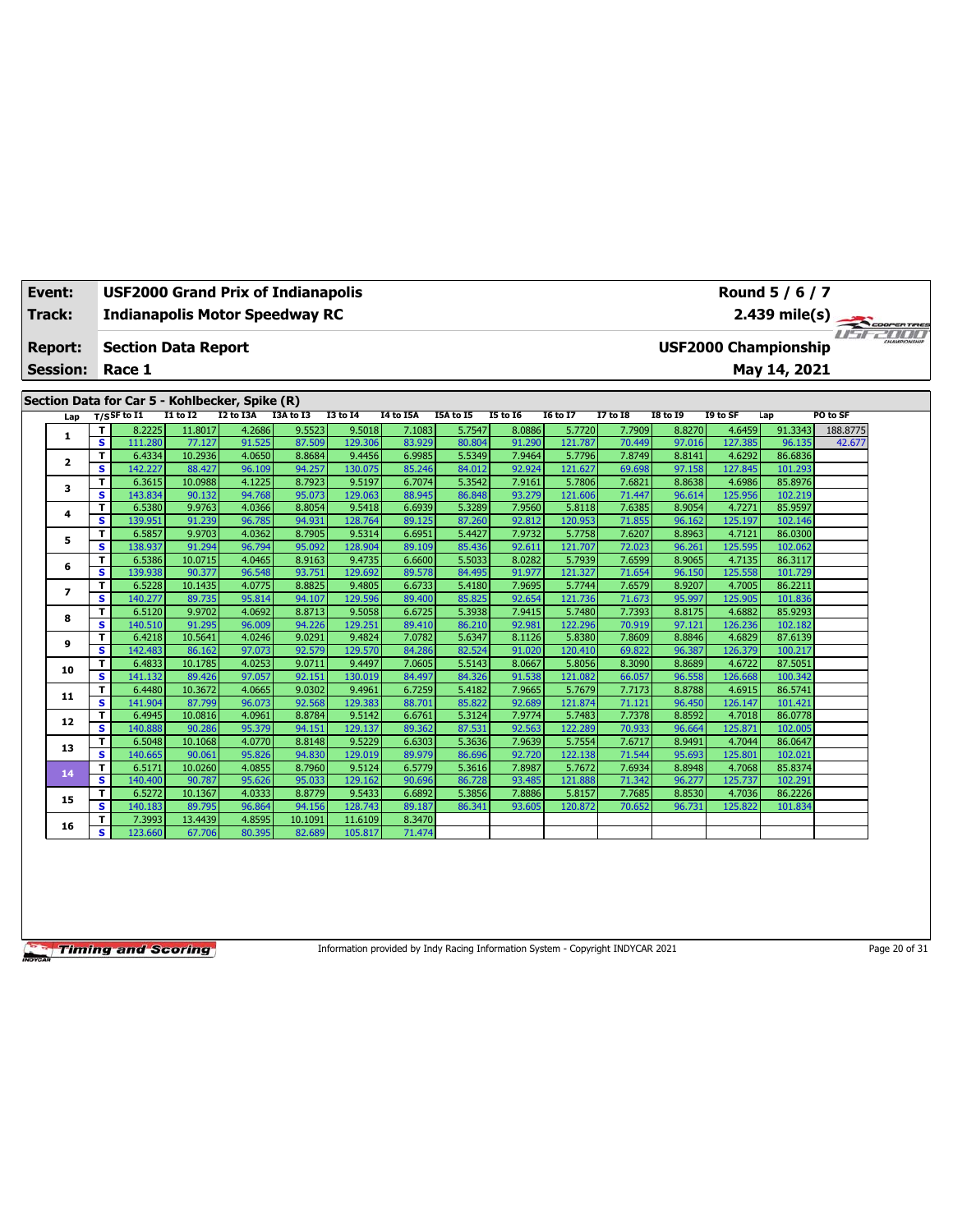| Event:          |              |                                                        |                 |                  | <b>USF2000 Grand Prix of Indianapolis</b> |                   |                  |                  |                  |                   |                  |                  |                   | Round 5 / 6 / 7             |          |                         |
|-----------------|--------------|--------------------------------------------------------|-----------------|------------------|-------------------------------------------|-------------------|------------------|------------------|------------------|-------------------|------------------|------------------|-------------------|-----------------------------|----------|-------------------------|
| Track:          |              |                                                        |                 |                  | <b>Indianapolis Motor Speedway RC</b>     |                   |                  |                  |                  |                   |                  |                  |                   |                             |          | $2.439 \text{ mile(s)}$ |
| <b>Report:</b>  |              | <b>Section Data Report</b>                             |                 |                  |                                           |                   |                  |                  |                  |                   |                  |                  |                   | <b>USF2000 Championship</b> |          |                         |
| <b>Session:</b> |              | Race 1                                                 |                 |                  |                                           |                   |                  |                  |                  |                   |                  |                  |                   | May 14, 2021                |          |                         |
|                 |              | Section Data for Car 6 - Garg, Bijoy<br>$T/S$ SF to I1 | <b>I1 to I2</b> | I2 to I3A        | I3A to I3                                 | <b>I3 to 14</b>   | I4 to I5A        | I5A to I5        | <b>I5 to 16</b>  | <b>16 to 17</b>   | <b>I7 to I8</b>  | <b>I8 to 19</b>  | I9 to SF          | Lap                         | PI to PO | PO to SF                |
| Lap             |              | 7.9594                                                 | 12.6580         | 4.3524           | 9.9175                                    | 9.6248            | 7.3122           | 6.1847           | 8.3904           | 6.0281            | 8.4979           | 9.0156           | 4.6687            | 94.6097                     |          | 165.6356                |
| 1               | s            | 114.958                                                | 71.909          | 89.762           | 84.286                                    | 127.653           | 81.588           | 75.186           | 88.006           | 116.613           | 64.588           | 94.987           | 126.763           | 92.807                      |          | 48.666                  |
|                 |              | 6.4791                                                 | 10.6984         | 4.2382           | 8.9544                                    | 9.4126            | 7.1131           | 5.7706           | 8.0651           | 5.7810            | 7.8631           | 8.9805           | 4.6663            | 88.0224                     |          |                         |
| $\overline{2}$  | s            | 141.223                                                | 85.081          | 92.181           | 93.352                                    | 130.531           | 83.872           | 80.581           | 91.556           | 121.597           | 69.802           | 95.358           | 126.828           | 99.752                      |          |                         |
| з               | т            | 6.3983                                                 | 10.6761         | 4.1132           | 8.8608                                    | 9.4619            | 6.9140           | 5.5385           | 7.9646           | 5.8550            | 7.8545           | 8.7882           | 4.6535            | 87.0786                     |          |                         |
|                 | s            | 143.007                                                | 85.258          | 94.982           | 94.338                                    | 129.851           | 86.287           | 83.958           | 92.711           | 120.061           | 69.879           | 97.445           | 127.177           | 100.833                     |          |                         |
| 4               | т            | 6.4177                                                 | 10.5095         | 4.1701           | 8.7766                                    | 9.4163            | 6.8626           | 5.7117           | 8.3832           | 5.8090            | 7.9154           | 8.8548           | 4.6267            | 87.4536                     |          |                         |
|                 | s            | 142.574                                                | 86.610          | 93.686           | 95.243                                    | 130.480           | 86.934           | 81.412           | 88.082           | 121.011           | 69.341           | 96.712           | 127.914           | 100.401                     |          |                         |
| 5               |              | 6.4226                                                 | 10.6386         | 4.1547           | 8.7824                                    | 9.3687            | 6.8540           | 5.6401           | 8.1280           | 5.8121            | 7.7591           | 8.9029           | 4.6765            | 87.1397                     |          |                         |
|                 | s            | 142.466                                                | 85.559          | 94.034           | 95.180                                    | 131.143           | 87.043           | 82.445           | 90.848           | 120.947           | 70.738           | 96.189           | 126.552           | 100.762                     |          |                         |
| 6               | т            | 6.4254                                                 | 40.8063         | 4.3289           | 9.1967                                    | 9.7664            | 7.1686           | 5.4474           | 8.1453           | 6.1024            |                  |                  |                   | 136.2656                    | 431.3577 |                         |
|                 | s            | 142.404                                                | 22.306          | 90.250<br>4.0096 | 90.892<br>8.8610                          | 125.802<br>9.6970 | 83.223           | 85.362           | 90.655<br>7.9403 | 115.193<br>5.8022 |                  |                  |                   | 64.436<br>495.6134          | 3.293    |                         |
| 7               | $\mathbf{s}$ |                                                        |                 | 97.437           | 94.336                                    | 126.703           | 6.7756<br>88.050 | 5.4069<br>86.001 | 92.995           | 121.153           | 7.7404<br>70.909 | 8.9183<br>96.023 | 4.7886<br>123.589 | 17.716                      |          | 84.5061<br>95.387       |
|                 | т            | 6.6960                                                 | 9.9366          | 4.0257           | 8.7011                                    | 9.6639            | 6.7098           | 5.4639           | 7.8942           | 5.8120            | 7.6057           | 8.9085           | 4.7725            | 86.1899                     |          |                         |
| 8               | s            | 136.649                                                | 91.603          | 97.047           | 96.069                                    | 127.137           | 88.913           | 85.104           | 93.538           | 120.949           | 72.165           | 96.129           | 124.006           | 101.873                     |          |                         |
|                 |              | 6.6801                                                 | 9.9072          | 4.0470           | 8.7152                                    | 9.6624            | 6.7071           | 5.3947           | 7.7940           | 5.7871            | 7.6781           | 8.9484           | 4.7782            | 86.0995                     |          |                         |
| 9               | s            | 136.974                                                | 91.875          | 96.536           | 95.914                                    | 127.156           | 88.949           | 86.196           | 94.741           | 121.469           | 71.484           | 95.700           | 123.858           | 101.980                     |          |                         |
|                 | Т            | 6.6663                                                 | 9.8831          | 4.0303           | 8.7813                                    | 9.6558            | 6.5817           | 5.3932           | 7.8789           | 5.7931            | 7.5737           | 8.8668           | 4.7947            | 85.8989                     |          |                         |
| 10              | s            | 137.258                                                | 92.099          | 96.936           | 95.192                                    | 127.243           | 90.644           | 86.220           | 93.720           | 121.343           | 72.470           | 96.581           | 123.432           | 102.218                     |          |                         |
| 11              | т            | 6.6976                                                 | 11.0171         |                  |                                           |                   |                  |                  |                  |                   |                  |                  |                   |                             |          |                         |
|                 | s            | 136.616                                                | 82.619          |                  |                                           |                   |                  |                  |                  |                   |                  |                  |                   |                             |          |                         |

Information provided by Indy Racing Information System - Copyright INDYCAR 2021 Page 21 of 31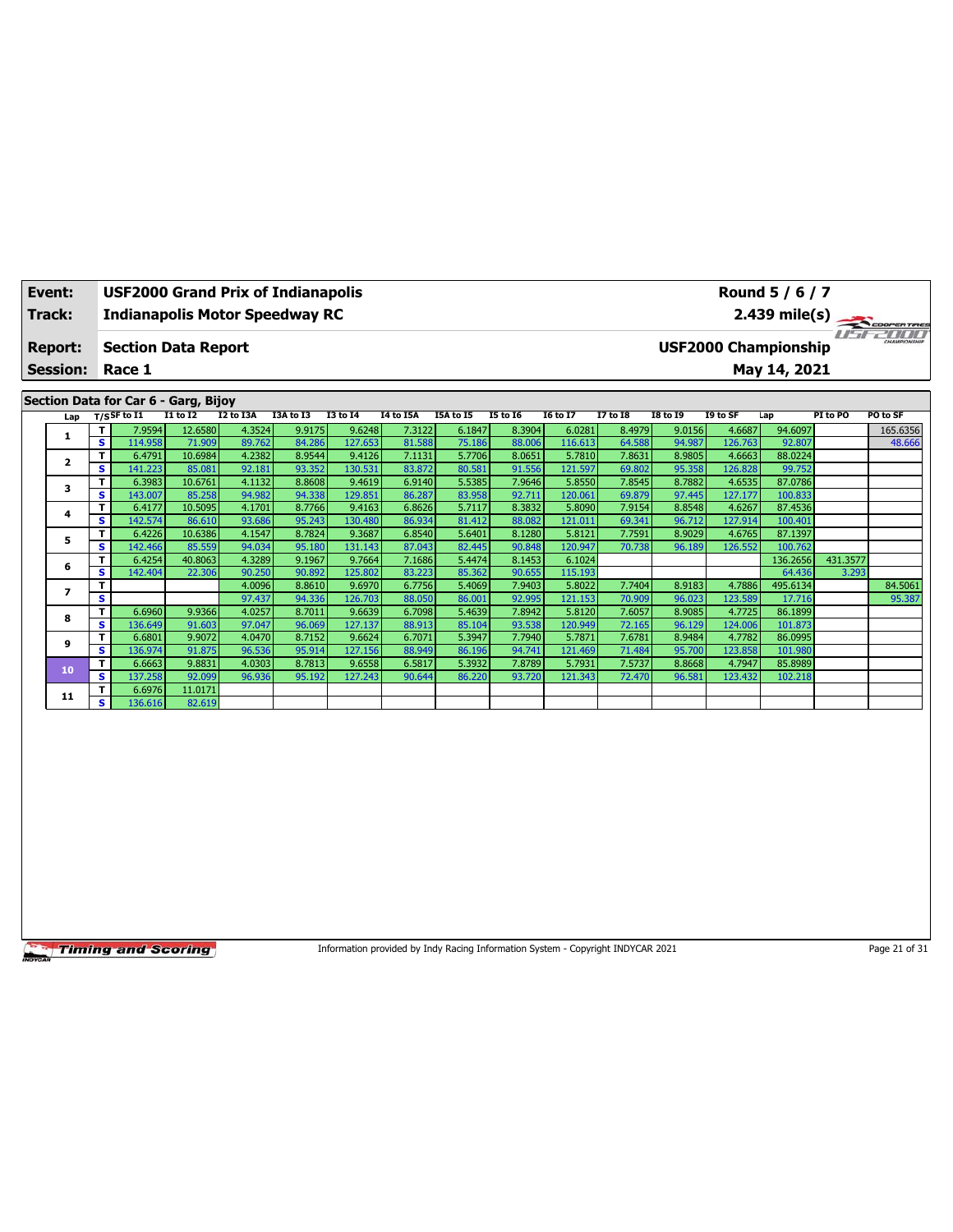| Event:                            | <b>USF2000 Grand Prix of Indianapolis</b>              | Round 5 / 6 / 7                                                                 |                         |
|-----------------------------------|--------------------------------------------------------|---------------------------------------------------------------------------------|-------------------------|
| Track:                            | <b>Indianapolis Motor Speedway RC</b>                  |                                                                                 | $2.439 \text{ mile(s)}$ |
| <b>Report:</b><br><b>Session:</b> | <b>Section Data Report</b><br>Race 1                   | <b>USF2000 Championship</b><br>May 14, 2021                                     | useann                  |
|                                   |                                                        |                                                                                 |                         |
| Lap                               | Section Data for Car 6 - Garg, Bijoy<br>$T/S$ SF to PI |                                                                                 |                         |
| $\mathbf{1}$                      | $\mathbf T$<br>$\overline{\mathbf{s}}$                 |                                                                                 |                         |
| $\overline{\mathbf{2}}$           | $\overline{\mathbf{r}}$                                |                                                                                 |                         |
|                                   | $\overline{\mathbf{s}}$<br>$\overline{\mathbf{I}}$     |                                                                                 |                         |
| $\mathbf{3}$                      | $\overline{\mathbf{s}}$<br>$\overline{\mathbf{r}}$     |                                                                                 |                         |
| $\ddot{\phantom{a}}$              | $\mathbf{s}$                                           |                                                                                 |                         |
| 5                                 | $\overline{1}$<br>$\overline{\mathbf{s}}$              |                                                                                 |                         |
| 6                                 | 116.0152<br>T<br>S<br>68.984                           |                                                                                 |                         |
| $\overline{\mathbf{z}}$           | $\overline{\mathbf{r}}$                                |                                                                                 |                         |
| 8                                 | $\overline{\mathbf{s}}$<br>$\overline{\mathsf{r}}$     |                                                                                 |                         |
| 9                                 | S<br>$\overline{\mathbf{r}}$                           |                                                                                 |                         |
|                                   | $\overline{\mathbf{s}}$<br>$\overline{\mathsf{r}}$     |                                                                                 |                         |
| ${\bf 10}$                        | S                                                      |                                                                                 |                         |
| ${\bf 11}$                        | $\overline{\mathbf{r}}$<br>$\overline{\mathbf{s}}$     |                                                                                 |                         |
|                                   |                                                        |                                                                                 |                         |
|                                   |                                                        |                                                                                 |                         |
|                                   |                                                        |                                                                                 |                         |
|                                   |                                                        |                                                                                 |                         |
|                                   |                                                        |                                                                                 |                         |
|                                   |                                                        |                                                                                 |                         |
|                                   |                                                        |                                                                                 |                         |
|                                   |                                                        |                                                                                 |                         |
|                                   |                                                        |                                                                                 |                         |
|                                   |                                                        |                                                                                 |                         |
|                                   | <b>Timing and Scoring</b>                              | Information provided by Indy Racing Information System - Copyright INDYCAR 2021 | Page 22 of 31           |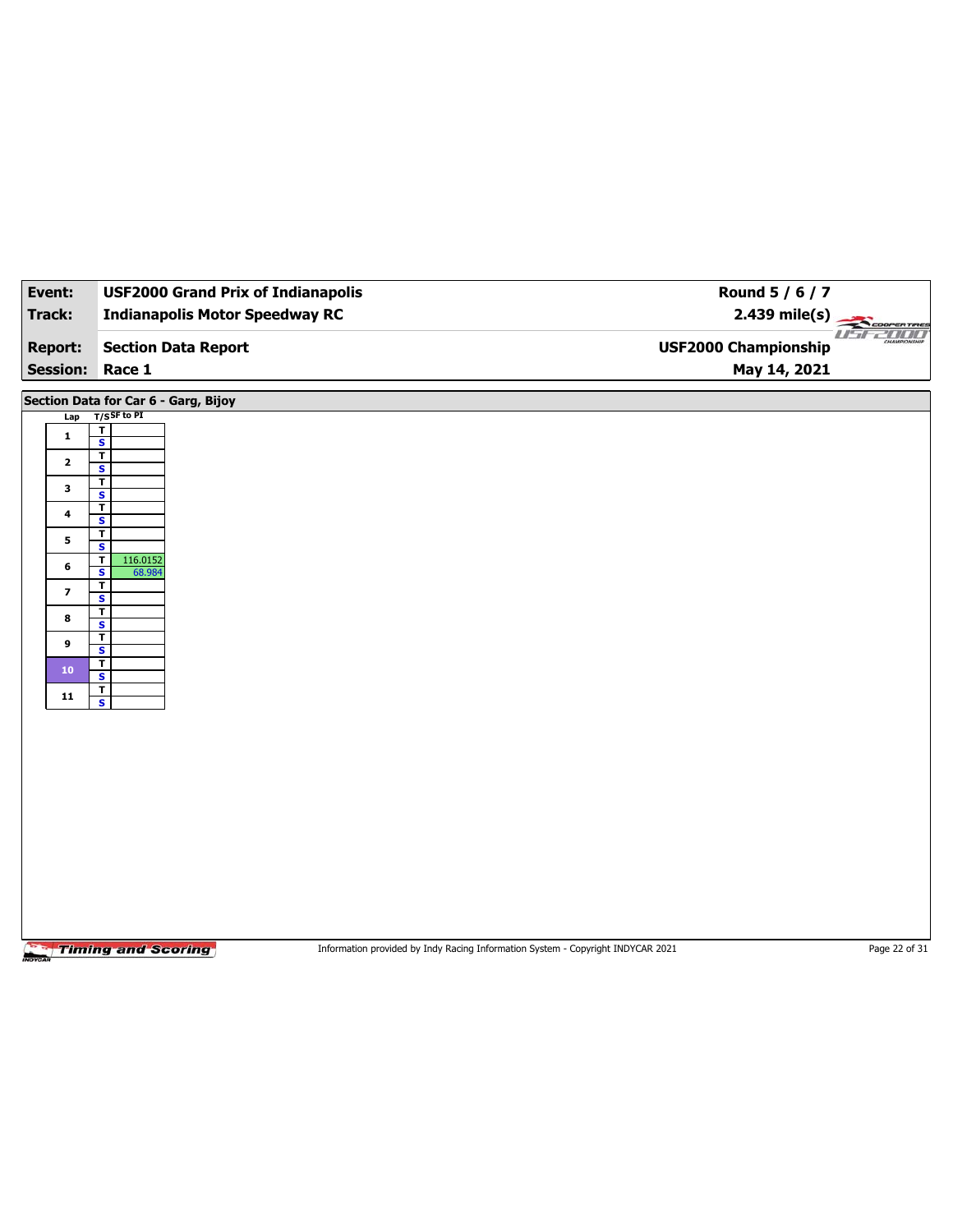| Event:                  |                         | <b>USF2000 Grand Prix of Indianapolis</b> |                   |                  |                  |                   |                  |                  |                  |                   |                  |                  |                   | Round 5 / 6 / 7             |          |  |
|-------------------------|-------------------------|-------------------------------------------|-------------------|------------------|------------------|-------------------|------------------|------------------|------------------|-------------------|------------------|------------------|-------------------|-----------------------------|----------|--|
| <b>Track:</b>           |                         | <b>Indianapolis Motor Speedway RC</b>     |                   |                  |                  |                   |                  |                  |                  |                   |                  |                  |                   | 2.439 mile(s)               |          |  |
|                         |                         |                                           |                   |                  |                  |                   |                  |                  |                  |                   |                  |                  |                   |                             |          |  |
| <b>Report:</b>          |                         | <b>Section Data Report</b>                |                   |                  |                  |                   |                  |                  |                  |                   |                  |                  |                   | <b>USF2000 Championship</b> |          |  |
| <b>Session:</b>         |                         | Race 1                                    |                   |                  |                  |                   |                  |                  |                  |                   |                  |                  |                   | May 14, 2021                |          |  |
|                         |                         |                                           |                   |                  |                  |                   |                  |                  |                  |                   |                  |                  |                   |                             |          |  |
|                         |                         | Section Data for Car 63 - Burke, Trey (R) |                   |                  |                  |                   |                  |                  |                  |                   |                  |                  |                   |                             |          |  |
| Lap                     |                         | $T/S$ SF to $I1$                          | $I1$ to $I2$      | <b>I2 to I3A</b> | I3A to I3        | <b>I3 to 14</b>   | <b>I4 to I5A</b> | I5A to I5        | <b>I5 to 16</b>  | <b>I6 to I7</b>   | <b>I7 to I8</b>  | <b>I8 to 19</b>  | I9 to SF          | Lap                         | PO to SF |  |
| 1                       | T                       | 7.9558                                    | 12.3773           | 4.3995           | 9.8704           | 9.6147            | 7.1648           | 6.3456           | 8.2908           | 6.1385            | 8.5845           | 9.1496           | 4.6970            | 94.5885                     | 160.8394 |  |
|                         | s                       | 115.010                                   | 73.540            | 88.801           | 84.688           | 127,787           | 83.267           | 73.279           | 89.064           | 114.516           | 63.937           | 93.596           | 125.999           | 92.827                      | 50.117   |  |
| $\overline{\mathbf{2}}$ | T                       | 6.4374                                    | 10.7364           | 4.1399           | 9.0723           | 9.4656            | 6.8126           | 5.7058           | 8.1527           | 5.9040            | 8.0335           | 9.0809           | 4.7244            | 88.2655                     |          |  |
|                         | s.                      | 142.138                                   | 84.780            | 94.370           | 92.139           | 129.800           | 87.572           | 81.496           | 90.572           | 119.064           | 68.322           | 94.304           | 125.268           | 99.477                      |          |  |
| 3                       | T                       | 6.6061                                    | 10.6877           | 5.1232           | 9.0599           | 9.5758            | 6.9064           | 5.3838           | 8.1542           | 5.8422            | 7.9420           | 8.7649           | 4.7312            | 88.7774                     |          |  |
|                         | s<br>T                  | 138.508<br>6.5573                         | 85.166<br>11.2023 | 76.257<br>4.1850 | 92.265<br>8.9254 | 128,306<br>9.4945 | 86.382<br>6.7650 | 86.370<br>5.4319 | 90.556<br>8.1853 | 120.324<br>5.8268 | 69.109<br>7.8745 | 97.704<br>8.7695 | 125.088<br>4.7345 | 98.904<br>87.9520           |          |  |
| 4                       | S                       | 139.539                                   | 81.254            | 93.353           | 93.655           | 129.405           | 88.188           | 85.605           | 90.212           | 120.642           | 69.701           | 97.653           | 125.001           | 99.832                      |          |  |
|                         | т                       | 6.5950                                    | 10.5553           | 4.1392           | 8.8966           | 9.6095            | 6.9080           | 5.2971           | 8.0022           | 5.7933            | 8.1161           | 8.8003           | 4.7441            | 87.4567                     |          |  |
| 5                       | $\overline{\mathbf{s}}$ | 138.741                                   | 86.234            | 94.386           | 93.958           | 127.856           | 86.362           | 87.784           | 92.276           | 121.339           | 67.627           | 97.311           | 124.748           | 100.397                     |          |  |
|                         | T                       | 6.6659                                    | 10.1364           | 4.4442           | 8.8950           | 9.5743            | 6.7800           | 5.2231           | 8.0230           | 5.7827            | 7.6884           | 8.8415           | 4.7749            | 86.8294                     |          |  |
| 6                       | s                       | 137.266                                   | 89.798            | 87,908           | 93.975           | 128.326           | 87.993           | 89.028           | 92.037           | 121.562           | 71.389           | 96.857           | 123.944           | 101.122                     |          |  |
|                         | т                       | 6.6635                                    | 10.0617           | 4.0208           | 8.9064           | 9.6055            | 6.7770           | 5.2498           | 7.9382           | 5.7847            | 7.7096           | 8.8455           | 4.7800            | 86.3427                     |          |  |
| $\overline{ }$          | s.                      | 137.315                                   | 90.465            | 97.165           | 93.855           | 127.910           | 88.032           | 88.575           | 93.020           | 121.520           | 71.192           | 96.813           | 123.811           | 101.692                     |          |  |
|                         | T                       | 6.6150                                    | 9.9925            | 4.0613           | 8.8266           | 9.5547            | 6.9162           | 5.1847           | 7.9712           | 5.7897            | 7.7059           | 8.8910           | 4.7535            | 86.2623                     |          |  |
| 8                       | S                       | 138.322                                   | 91.091            | 96.196           | 94.703           | 128.590           | 86.260           | 89.687           | 92.635           | 121.415           | 71.226           | 96.318           | 124.502           | 101.787                     |          |  |
| 9                       | T                       | 6.5830                                    | 10.0376           | 3.9601           | 8.9443           | 9.6099            | 6.8667           | 5.2097           | 8.1629           | 5.9165            | 7.7087           | 8.8883           | 4.7725            | 86.6602                     |          |  |
|                         | s                       | 138.994                                   | 90.682            | 98.655           | 93.457           | 127.851           | 86.882           | 89.257           | 90.459           | 118.813           | 71.201           | 96.347           | 124.006           | 101.320                     |          |  |
| 10                      | T                       | 6.6741                                    | 10.2637           | 4.0208           | 8.7599           | 9.5976            | 6.8360           | 5.2685           | 8.0470           | 5.7929            | 7.6132           | 8.8810           | 4.7731            | 86.5278                     |          |  |
|                         | s.                      | 137.097                                   | 88.684            | 97.165           | 95.425           | 128.015           | 87.272           | 88.260           | 91.762           | 121.348           | 72.094           | 96.426           | 123.990           | 101.475                     |          |  |
| 11                      | T                       | 6.6264                                    | 10.0357           | 4.0293           | 8.7507           | 9.5750            | 6.7329           | 5.2384           | 8.0079           | 5.7855            | 7.6398           | 8.8800           | 4.7686            | 86.0702                     |          |  |
|                         | s                       | 138.084                                   | 90.699            | 96.960           | 95.525           | 128.317           | 88.608           | 88.768           | 92.210           | 121.503           | 71.843           | 96.437           | 124.107           | 102.014                     |          |  |
| 12                      | T                       | 6.5922                                    | 10.1721           | 4.0009           | 8.8254           | 9.5698            | 6.7184           | 5.3158           | 7.9339           | 5.7267            | 8.2494           | 8.9308           | 4.7541            | 86.7895                     |          |  |
|                         | s                       | 138.800                                   | 89.483            | 97.648           | 94.716           | 128.387           | 88.800           | 87.475           | 93.070           | 122,750           | 66.534           | 95.889           | 124.486           | 101.169                     |          |  |
| 13                      | T                       | 6.5819                                    | 10.1992           | 4.0114           | 8.7453           | 9.5182            | 6.8061           | 5.2252           | 8.0057           | 5.8063            | 7.7967           | 8.8557           | 4.7329            | 86.2846                     |          |  |
|                         | S                       | 139.018                                   | 89.245            | 97.393<br>4.0193 | 95.584           | 129.083           | 87.655           | 88.992<br>5.2726 | 92.235           | 121.068           | 70.397           | 96.702           | 125.043           | 101.761<br>86.5211          |          |  |
| 14                      | т<br>s                  | 6.5171<br>140.400                         | 10.0908<br>90.204 | 97.201           | 8.8880<br>94.049 | 9.4818<br>129.578 | 6.8471<br>87.130 | 88.192           | 8.1182<br>90.957 | 5.8215<br>120.751 | 7.8650<br>69.786 | 8.9143<br>96.066 | 4.6854<br>126.311 | 101.483                     |          |  |
|                         | T                       | 6.4542                                    | 10.3252           | 4.2299           | 9.1192           | 9.5194            | 6.9029           | 5.3205           | 7.9484           | 5.8522            | 7.7261           | 8.8363           | 4.7337            | 86.9680                     |          |  |
| 15                      | s                       | 141.768                                   | 88.156            | 92.362           | 91.665           | 129.067           | 86.426           | 87.398           | 92.900           | 120.118           | 71.040           | 96.914           | 125.022           | 100.961                     |          |  |
|                         | T                       | 6.5714                                    | 10.9469           | 4.3912           | 9.7202           |                   |                  |                  |                  |                   |                  |                  |                   |                             |          |  |
| 16                      | s                       | 139.240                                   | 83.149            | 88.969           | 85.997           |                   |                  |                  |                  |                   |                  |                  |                   |                             |          |  |
|                         |                         |                                           |                   |                  |                  |                   |                  |                  |                  |                   |                  |                  |                   |                             |          |  |

Information provided by Indy Racing Information System - Copyright INDYCAR 2021 Page 23 of 31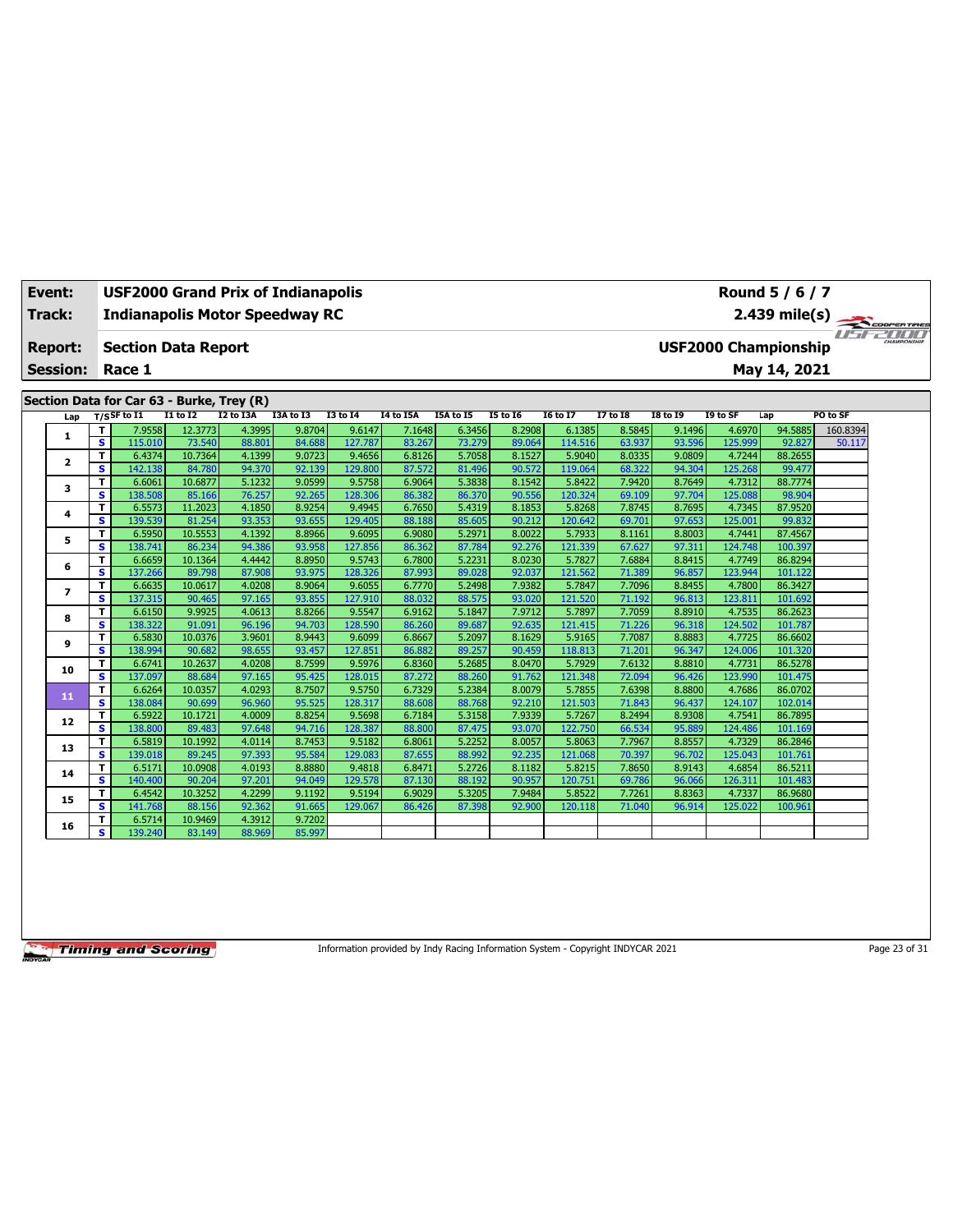| Event:<br>Track:                  |                         | <b>USF2000 Grand Prix of Indianapolis</b><br><b>Indianapolis Motor Speedway RC</b> |                   |                  |           |                 |                  |           |                 |                   |                 | Round 5 / 6 / 7<br>$2.439$ mile(s) |          | COOPER TIRES                                |          |  |
|-----------------------------------|-------------------------|------------------------------------------------------------------------------------|-------------------|------------------|-----------|-----------------|------------------|-----------|-----------------|-------------------|-----------------|------------------------------------|----------|---------------------------------------------|----------|--|
| <b>Report:</b><br><b>Session:</b> |                         | <b>Section Data Report</b><br>Race 1                                               |                   |                  |           |                 |                  |           |                 |                   |                 |                                    |          | <b>USF2000 Championship</b><br>May 14, 2021 |          |  |
|                                   |                         | Section Data for Car 8 - Lee, Jackson (R)                                          |                   |                  |           |                 |                  |           |                 |                   |                 |                                    |          |                                             |          |  |
| Lap                               |                         | $T/S$ SF to I1                                                                     | $I1$ to $I2$      | I2 to I3A        | I3A to I3 | <b>I3 to 14</b> | <b>I4 to I5A</b> | I5A to I5 | <b>I5 to 16</b> | <b>I6 to I7</b>   | <b>I7 to 18</b> | <b>I8 to 19</b>                    | I9 to SF | Lap                                         | PO to SF |  |
|                                   | T                       | 7.9518                                                                             | 12.1793           | 4.2948           | 9.8185    | 9.4756          | 7.4241           | 6.2069    | 8.5370          | 5.9492            | 8.4382          | 9.1661                             | 4.7226   | 94.1641                                     | 165.0042 |  |
| $\mathbf{1}$                      | s                       | 115.068                                                                            | 74.736            | 90.966           | 85.136    | 129.663         | 80.359           | 74.917    | 86.495          | 118.160           | 65.045          | 93.427                             | 125.316  | 93.246                                      | 48.852   |  |
|                                   | T                       | 6.4656                                                                             | 11.0734           | 4.1428           | 9.0323    | 9.3968          | 6.8463           | 5.6093    | 7.9226          | 5.7743            | 7.8502          | 9.1402                             | 4.7172   | 87.9710                                     |          |  |
| $\mathbf{2}$                      | S                       | 141.518                                                                            | 82.199            | 94.304           | 92.547    | 130.751         | 87.141           | 82.898    | 93.203          | 121.738           | 69.917          | 93.692                             | 125.460  | 99.810                                      |          |  |
|                                   | T                       | 6.4441                                                                             | 10.4261           | 4.0948           | 8.8344    | 9.4224          | 7.0493           | 5.4892    | 7.9974          | 5.8606            | 7.8230          | 8.8255                             | 4.6280   | 86.8948                                     |          |  |
| 3                                 | s                       |                                                                                    | 87.303            | 95.409           | 94.620    | 130.395         | 84.631           | 84.712    | 92.331          | 119.946           | 70.160          | 97.033                             | 127.878  |                                             |          |  |
|                                   |                         | 141.990                                                                            |                   |                  | 8.9074    |                 |                  | 5.7386    | 8.1726          |                   | 7.8798          | 9.0037                             | 4.6927   | 101.046                                     |          |  |
| 4                                 | T<br>s                  | 6.4571                                                                             | 10.4854<br>86.809 | 4.0729<br>95.922 | 93.844    | 9.4387          | 6.9118           | 81.030    | 90.352          | 5.7001<br>123.323 | 69.655          |                                    |          | 87.4608<br>100.392                          |          |  |
|                                   |                         | 141.704                                                                            |                   |                  |           | 130.170         | 86.315           |           |                 |                   |                 | 95.112                             | 126.115  |                                             |          |  |
| 5                                 | T                       | 6.5317                                                                             | 10.4986           | 4.1432           | 8.9183    | 9.4013          | 6.8045           | 5.7042    | 8.0650          | 5.8051            | 7.6603          | 8.9555                             | 4.7119   | 87.1996                                     |          |  |
|                                   | s                       | 140.086                                                                            | 86.700            | 94.295           | 93.730    | 130.688         | 87.676           | 81.519    | 91.557          | 121.093           | 71.650          | 95.624                             | 125.601  | 100.693                                     |          |  |
| 6                                 | T                       | 6.5103                                                                             |                   |                  |           |                 |                  |           |                 |                   |                 |                                    |          |                                             |          |  |
|                                   | $\overline{\mathbf{s}}$ | 140.547                                                                            |                   |                  |           |                 |                  |           |                 |                   |                 |                                    |          |                                             |          |  |
|                                   |                         |                                                                                    |                   |                  |           |                 |                  |           |                 |                   |                 |                                    |          |                                             |          |  |
|                                   |                         |                                                                                    |                   |                  |           |                 |                  |           |                 |                   |                 |                                    |          |                                             |          |  |

Information provided by Indy Racing Information System - Copyright INDYCAR 2021 Page 24 of 31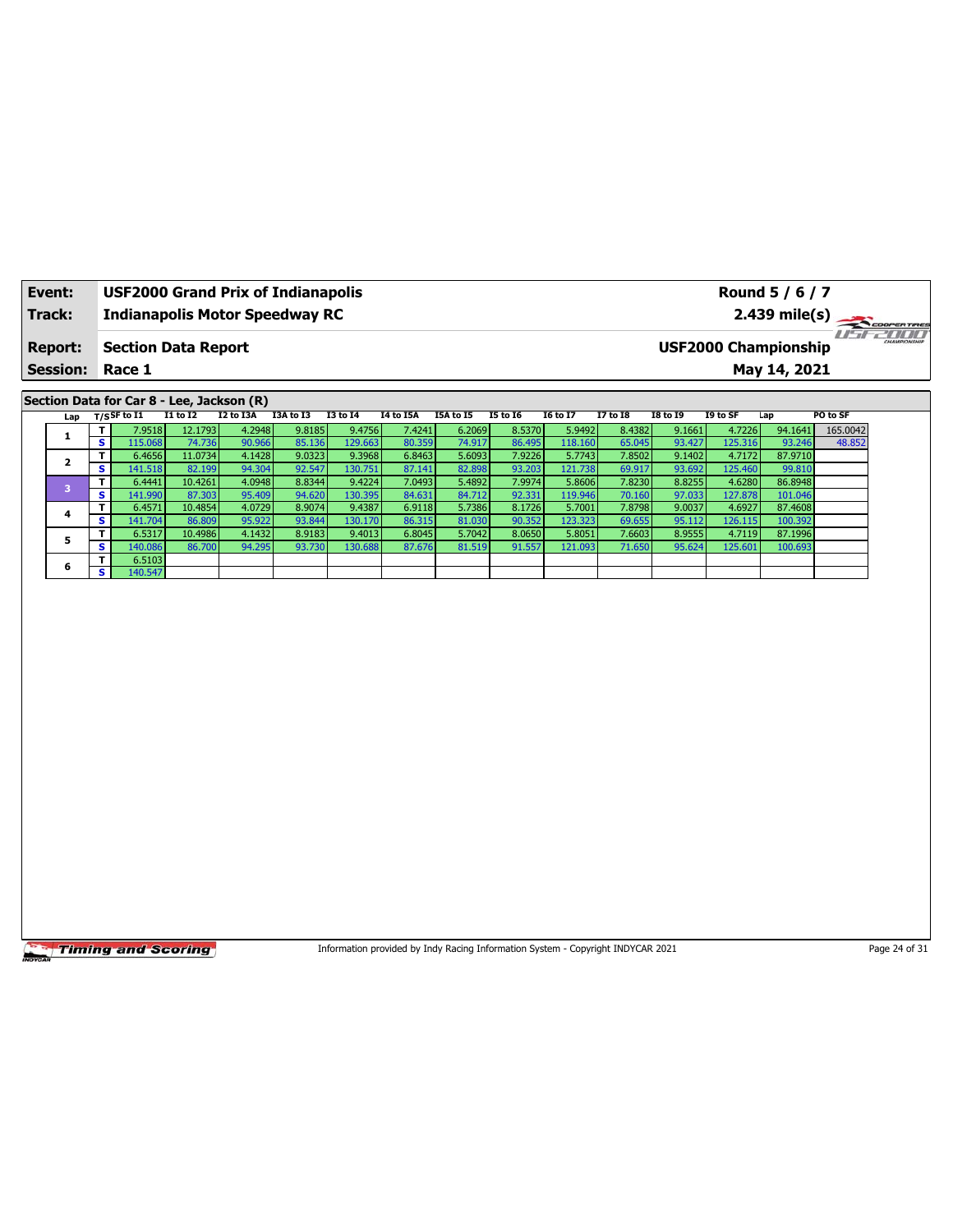|        | Event:                  |                         | <b>USF2000 Grand Prix of Indianapolis</b>      |                   |                  |                  |                   |                  |                  | Round 5 / 6 / 7  |                   |                  |                                              |                   |                    |          |  |  |
|--------|-------------------------|-------------------------|------------------------------------------------|-------------------|------------------|------------------|-------------------|------------------|------------------|------------------|-------------------|------------------|----------------------------------------------|-------------------|--------------------|----------|--|--|
| Track: |                         |                         | <b>Indianapolis Motor Speedway RC</b>          |                   |                  |                  |                   |                  |                  |                  |                   |                  |                                              |                   |                    |          |  |  |
|        | <b>Report:</b>          |                         | <b>Section Data Report</b>                     |                   |                  |                  |                   |                  |                  |                  |                   |                  | 2.439 mile(s)<br><b>USF2000 Championship</b> |                   |                    |          |  |  |
|        | <b>Session:</b>         |                         | Race 1                                         |                   |                  |                  |                   |                  |                  |                  |                   |                  | May 14, 2021                                 |                   |                    |          |  |  |
|        |                         |                         | Section Data for Car 9 - Vodanovich, Peter (R) |                   |                  |                  |                   |                  |                  |                  |                   |                  |                                              |                   |                    |          |  |  |
|        | Lap                     |                         | $T/S$ SF to $I1$                               | $I1$ to $I2$      | I2 to I3A        | I3A to I3        | <b>I3 to 14</b>   | <b>I4 to I5A</b> | <b>I5A</b> to 15 | <b>I5 to 16</b>  | <b>I6 to I7</b>   | <b>I7 to I8</b>  | <b>I8 to 19</b>                              | I9 to SF          | Lap                | PO to SF |  |  |
|        |                         | т                       | 8.0058                                         | 12.3303           | 4.1525           | 9.3193           | 9.4233            | 7.4446           | 6.0715           | 8.1952           | 5.9165            | 8.1356           | 9.0489                                       | 4.7023            | 92.7458            | 163.1429 |  |  |
|        | 1                       | $\overline{\mathbf{s}}$ | 114.292                                        | 73.820            | 94.084           | 89.697           | 130.383           | 80.137           | 76.587           | 90.103           | 118.813           | 67.464           | 94.637                                       | 125.857           | 94.672             | 49.409   |  |  |
|        | $\overline{\mathbf{2}}$ | T                       | 6.4962                                         | 10.3069           | 4.0791           | 9.1223           | 9.4548            | 6.9618           | 5.7018           | 8.0208           | 5.8044            | 7.7213           | 8.9323                                       | 4.6719            | 87.2736            |          |  |  |
|        |                         | s                       | 140.852                                        | 88.312            | 95.776           | 91.634           | 129.948           | 85.695           | 81.553           | 92.062           | 121.107           | 71.084           | 95.873                                       | 126.676           | 100.608            |          |  |  |
|        | 3                       | т                       | 6.4438                                         | 10.9492           | 4.1530           | 8.8718           | 9.4914            | 6.8238           | 5.6019           | 7.9490           | 5.8118            | 8.1865           | 9.0282                                       | 4.7401            | 88.0505            |          |  |  |
|        |                         | s                       | 141.997                                        | 83.132            | 94.072           | 94.221           | 129.447           | 87.428           | 83.008           | 92.893           | 120.953           | 67.045           | 94.854                                       | 124.854           | 99.720             |          |  |  |
|        | 4                       | T                       | 6.5665                                         | 10.1132           | 4.1303           | 8.8903           | 9.5410            | 6.6699           | 5.4408           | 7.9915           | 5.8489            | 7.8036           | 8.8496                                       | 4.7557            | 86.6013            |          |  |  |
|        |                         | S                       | 139.344                                        | 90.004            | 94.589           | 94.025           | 128.774           | 89.445           | 85.465           | 92.399           | 120.186           | 70.335           | 96.769                                       | 124.444           | 101.389            |          |  |  |
|        | 5                       | T                       | 6.6502                                         | 10.1292           | 3.9779           | 8.7536           | 9.5737            | 6.6119           | 5.4688           | 7.8969           | 5.8017            | 7.7753           | 8.9095                                       | 4.7422            | 86.2909            |          |  |  |
|        |                         | s                       | 137.590                                        | 89.862            | 98.213           | 95.493           | 128.335           | 90.230           | 85.028           | 93.506           | 121.164           | 70.591           | 96.118                                       | 124.798           | 101.753            |          |  |  |
|        | 6                       | T<br>s                  | 6.5906<br>138.834                              | 10.1220<br>89.926 | 4.0569<br>96.301 | 8.8586<br>94.361 | 9.5508<br>128.642 | 6.6982<br>89.067 | 5.5470<br>83.829 | 7.8880<br>93.612 | 5.8184<br>120.816 | 7.9015<br>69.463 | 8.8352<br>96.926                             | 4.7554<br>124.452 | 86.6226<br>101.364 |          |  |  |
|        |                         | T                       | 6.6159                                         | 10.0766           | 4.0217           | 8.8243           | 9.5617            | 6.9984           | 5.5006           | 7.8966           | 5.8776            | 7.8679           | 8.9294                                       | 4.7726            | 86.9433            |          |  |  |
|        | $\overline{ }$          | s.                      | 138.303                                        | 90.331            | 97.143           | 94.728           | 128.496           | 85.247           | 84.536           | 93.510           | 119.599           | 69.760           | 95.904                                       | 124.003           | 100.990            |          |  |  |
|        |                         | T                       | 6.6356                                         | 10.1329           | 4.0372           | 8.8657           | 9.5900            | 6.7400           | 5.5130           | 7.9342           | 5.8268            | 7.8337           | 8.9327                                       | 4.7753            | 86.8171            |          |  |  |
|        | 8                       | S                       | 137.893                                        | 89.829            | 96.770           | 94.286           | 128.116           | 88.515           | 84.346           | 93.067           | 120.642           | 70.064           | 95.868                                       | 123.933           | 101.137            |          |  |  |
|        |                         | T                       | 6.6401                                         | 10.6903           | 4.1064           | 9.0633           | 9.5369            | 6.7639           | 5.4466           | 8.0596           | 5.8646            | 7.7497           | 8.9394                                       | 4.7255            | 87.5863            |          |  |  |
|        | 9                       | s                       | 137.799                                        | 85.145            | 95.140           | 92.230           | 128.830           | 88.202           | 85.374           | 91.619           | 119.864           | 70.824           | 95.797                                       | 125.239           | 100.249            |          |  |  |
|        |                         | T                       | 6.5630                                         | 10.1265           | 4.1090           | 9.0240           | 9.5667            | 6.9207           | 5.4560           | 7.9518           | 5.8359            | 7.7458           | 8.9803                                       | 4.7394            | 87.0191            |          |  |  |
|        | 10                      | s.                      | 139.418                                        | 89.886            | 95.080           | 92.632           | 128.428           | 86.204           | 85.227           | 92.861           | 120.453           | 70.860           | 95.360                                       | 124.872           | 100.902            |          |  |  |
|        | 11                      | T                       | 6.5723                                         | 10.5947           | 4.1496           | 9.2047           | 9.5823            | 7.0757           | 5.5221           | 7.9679           | 5.8194            | 9.1329           | 9.1305                                       | 4.7457            | 89.4978            |          |  |  |
|        |                         | s.                      | 139.221                                        | 85.913            | 94.149           | 90.813           | 128.219           | 84.315           | 84.207           | 92.673           | 120.795           | 60.097           | 93.792                                       | 124.706           | 98.107             |          |  |  |
|        | 12                      | т                       | 6.5439                                         | 10.1416           | 4.0463           | 9.0374           | 9.5254            | 6.8208           | 5.5429           | 7.9529           | 5.8430            | 7.8355           | 8.9271                                       | 4.7256            | 86.9424            |          |  |  |
|        |                         | $\overline{\mathbf{s}}$ | 139.825                                        | 89.752            | 96.553           | 92.494           | 128.985           | 87.466           | 83.891           | 92.848           | 120.307           | 70.048           | 95.929                                       | 125.237           | 100.991            |          |  |  |
|        | 13                      | T                       | 6.5354                                         | 10.2241           | 4.0417           | 8.8947           | 9.5772            | 6.7467           | 5.4892           | 7.9865           | 5.8630            | 7.7795           | 8.9095                                       | 4.7493            | 86.7968            |          |  |  |
|        |                         | s                       | 140.007                                        | 89.028            | 96.663           | 93.978           | 128.288           | 88.427           | 84.712           | 92.457           | 119.897           | 70.553           | 96.118                                       | 124.612           | 101.160            |          |  |  |
|        | 14                      | T                       | 6.5687                                         | 10.1422           | 4.0498           | 8.8605           | 9.5432            | 6.7290           | 5.5158           | 7.9852           | 5.8694            | 7.8315           | 8.9413                                       | 4.7433            | 86.7799            |          |  |  |
|        |                         | s                       | 139.297                                        | 89.747            | 96.469           | 94.341           | 128.745           | 88.660           | 84.303           | 92.472           | 119,766           | 70.084           | 95.776                                       | 124.769           | 101.180            |          |  |  |
|        | 15                      | T<br>s.                 | 6.5950                                         | 10.4542           | 4.0930           | 9.0720           | 9.6600            | 6.9367           | 5.6233           | 8.1145           | 5.8955            | 7.8140           | 8.9220                                       | 4.7770            | 87.9572            |          |  |  |
|        |                         |                         | 138.741                                        | 87.068<br>11.5187 | 95.451<br>4.6788 | 92.142<br>9.8082 | 127.188           | 86.005           | 82.692           | 90.999           | 119,236           | 70.241           | 95.983                                       | 123.889           | 99.826             |          |  |  |
|        | 16                      | т<br>s.                 | 7.0896<br>129.062                              | 79.022            | 83.500           | 85.226           |                   |                  |                  |                  |                   |                  |                                              |                   |                    |          |  |  |
|        |                         |                         |                                                |                   |                  |                  |                   |                  |                  |                  |                   |                  |                                              |                   |                    |          |  |  |

Information provided by Indy Racing Information System - Copyright INDYCAR 2021 Page 25 of 31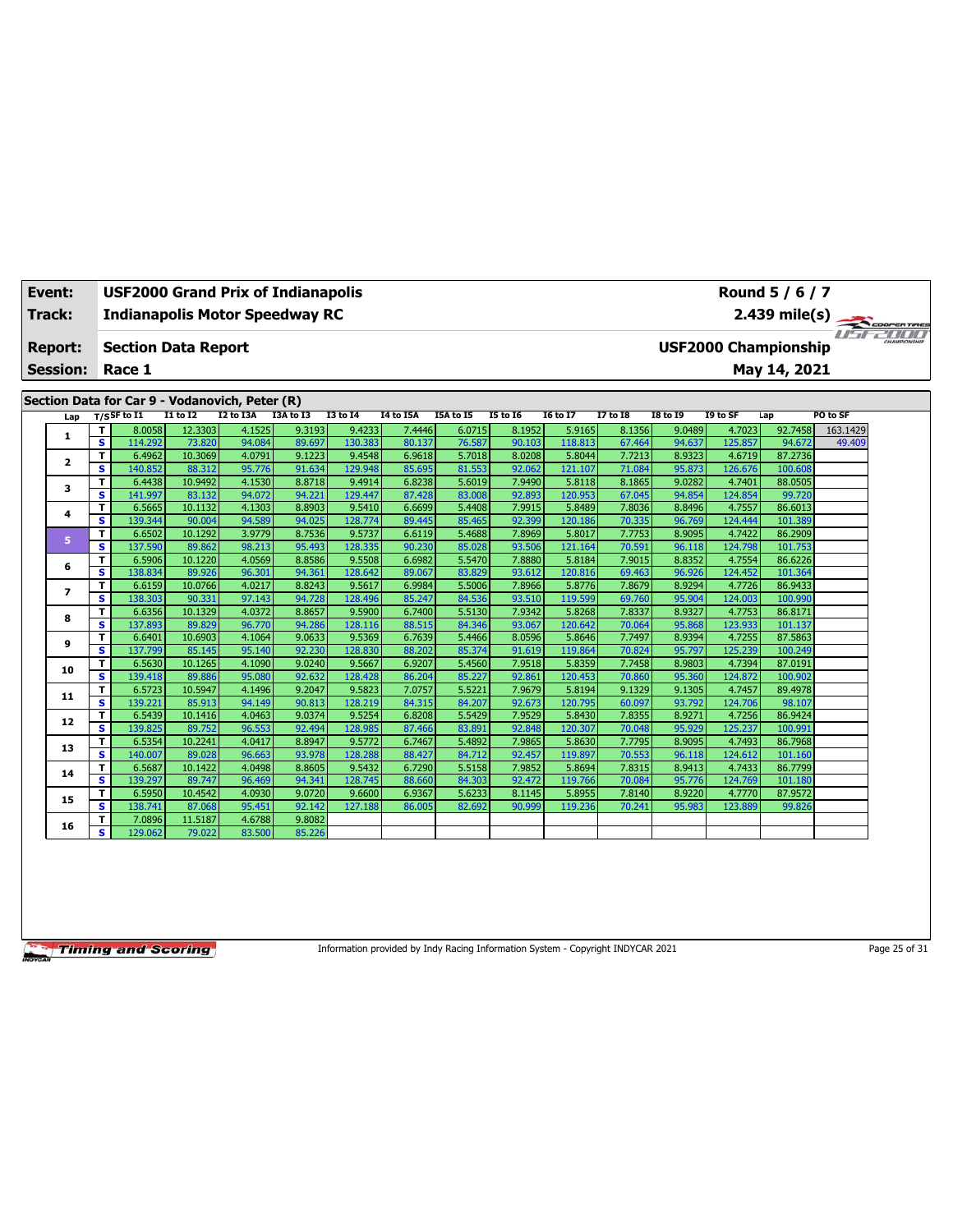|  | Event:          |                         | <b>USF2000 Grand Prix of Indianapolis</b>   |                   |                  |                  |                   | Round 5 / 6 / 7  |                  |                  |                   |                  |                                              |                   |                    |          |  |  |  |
|--|-----------------|-------------------------|---------------------------------------------|-------------------|------------------|------------------|-------------------|------------------|------------------|------------------|-------------------|------------------|----------------------------------------------|-------------------|--------------------|----------|--|--|--|
|  | <b>Track:</b>   |                         | <b>Indianapolis Motor Speedway RC</b>       |                   |                  |                  |                   |                  |                  |                  |                   |                  |                                              |                   |                    |          |  |  |  |
|  |                 |                         |                                             |                   |                  |                  |                   |                  |                  |                  |                   |                  |                                              |                   |                    |          |  |  |  |
|  | Report:         |                         | <b>Section Data Report</b>                  |                   |                  |                  |                   |                  |                  |                  |                   |                  | 2.439 mile(s)<br><b>USF2000 Championship</b> |                   |                    |          |  |  |  |
|  | <b>Session:</b> |                         | Race 1                                      |                   |                  |                  |                   |                  |                  |                  |                   |                  | May 14, 2021                                 |                   |                    |          |  |  |  |
|  |                 |                         |                                             |                   |                  |                  |                   |                  |                  |                  |                   |                  |                                              |                   |                    |          |  |  |  |
|  |                 |                         | Section Data for Car 90 - Palmer, Grant (R) |                   |                  |                  |                   |                  |                  |                  |                   |                  |                                              |                   |                    |          |  |  |  |
|  | Lap             |                         | $T/S$ SF to $I1$                            | <b>I1 to I2</b>   | <b>I2 to I3A</b> | I3A to I3        | <b>I3 to 14</b>   | I4 to I5A        | I5A to I5        | <b>I5 to 16</b>  | <b>16 to 17</b>   | <b>I7 to I8</b>  | <b>18 to 19</b>                              | I9 to SF          | Lap                | PO to SF |  |  |  |
|  |                 | т                       | 7.7575                                      | 11.9431           | 4.2044           | 9.3731           | 9.3814            | 7.4304           | 6.1881           | 8.3090           | 5.8884            | 8.0117           | 8.9801                                       | 4.6628            | 92.1300            | 161.2048 |  |  |  |
|  | 1               | s                       | 117.950                                     | 76.214            | 92.922           | 89.182           | 130.965           | 80.291           | 75.144           | 88.869           | 119,380           | 68.508           | 95.362                                       | 126.923           | 95.304             | 50.003   |  |  |  |
|  | 2               | T.                      | 6.4757                                      | 10.4216           | 4.1718           | 9.0932           | 9.4476            | 6.9319           | 5.5018           | 7.9070           | 5.7768            | 8.0190           | 8.9366                                       | 4.6598            | 87.3428            |          |  |  |  |
|  |                 | s                       | 141.297                                     | 87.340            | 93.648           | 91.927           | 130.047           | 86.065           | 84.518           | 93.387           | 121.686           | 68.445           | 95.827                                       | 127.005           | 100.528            |          |  |  |  |
|  | 3               | т                       | 6.4402                                      | 10.3651           | 4.2767           | 8.9941           | 9.4856            | 7.1228           | 5.3992           | 8.2184           | 5.8832            | 8.4208           | 9.1891                                       | 4.6541            | 88.4493            |          |  |  |  |
|  |                 | s                       | 142.076                                     | 87.817<br>10.3309 | 91.351<br>4.1385 | 92.940           | 129.526           | 83.758           | 86.124<br>5.5353 | 89.848<br>7.9639 | 119,485           | 65.180           | 93.193                                       | 127.161<br>4.7178 | 99.270<br>87,0001  |          |  |  |  |
|  | 4               | т<br>s                  | 6.5551<br>139.586                           | 88.107            | 94.402           | 8.9597<br>93.297 | 9.4840<br>129.548 | 6.8581<br>86.991 | 84.006           | 92.720           | 5.7877<br>121.457 | 7.7996<br>70.371 | 8.8695<br>96.552                             | 125.444           | 100.924            |          |  |  |  |
|  | 5               | T                       | 6.5329                                      | 10.2032           | 4.0859           | 8.9257           | 9.5698            | 6.7068           | 5.4055           | 7.9374           | 5.7643            | 7.8864           | 8.9950                                       | 4.7226            | 86.7355            |          |  |  |  |
|  |                 | s                       | 140.060                                     | 89.210            | 95.617           | 93.652           | 128,387           | 88.953           | 86.023           | 93.029           | 121.950           | 69.596           | 95.204                                       | 125.316           | 101.232            |          |  |  |  |
|  |                 | T                       | 6.5529                                      | 10.3909           | 4.1910           | 8.8861           | 9.5762            | 6.6835           | 5.3726           | 7.9178           | 5.7695            | 7.6593           | 8.9236                                       | 4.7432            | 86.6666            |          |  |  |  |
|  | 6               | S                       | 139.633                                     | 87.599            | 93.219           | 94.069           | 128.301           | 89.263           | 86.550           | 93.259           | 121.840           | 71.660           | 95.966                                       | 124.772           | 101.312            |          |  |  |  |
|  |                 | T                       | 6.5894                                      | 9.9781            | 4.0628           | 8.8941           | 9.5703            | 6.7924           | 5.3407           | 8.0423           | 5.8424            | 7.7481           | 8.9190                                       | 4.7209            | 86.5005            |          |  |  |  |
|  | $\overline{7}$  | s                       | 138.859                                     | 91.223            | 96.161           | 93.985           | 128.380           | 87,832           | 87.067           | 91.816           | 120.319           | 70.838           | 96.016                                       | 125.361           | 101.507            |          |  |  |  |
|  |                 | т                       | 6.5253                                      | 10.1076           | 4.0730           | 8.9155           | 9.5107            | 6.7954           | 5.4579           | 7.9879           | 5.7833            | 7.7236           | 8.9935                                       | 4.7045            | 86.5782            |          |  |  |  |
|  | 8               | s                       | 140.223                                     | 90.054            | 95.920           | 93.759           | 129.185           | 87.793           | 85.198           | 92.441           | 121.549           | 71.063           | 95.220                                       | 125.798           | 101.416            |          |  |  |  |
|  |                 | T                       | 6.4586                                      | 10.2970           | 4.1114           | 8.9595           | 9.6038            | 6.7464           | 5.3565           | 7.9673           | 5.8406            | 7.7159           | 8.9294                                       | 4.7425            | 86.7289            |          |  |  |  |
|  | 9               | s                       | 141.672                                     | 88.397            | 95.024           | 93.299           | 127,932           | 88.431           | 86.810           | 92.680           | 120.357           | 71.134           | 95.904                                       | 124.790           | 101.240            |          |  |  |  |
|  | 10              | T                       | 6.6193                                      | 9.9431            | 4.3301           | 9.0530           | 9.6340            | 6.7865           | 5.3473           | 8.0772           | 5.8496            | 7.6116           | 9.0007                                       | 4.7561            | 87.0085            |          |  |  |  |
|  |                 | s                       | 138.232                                     | 91.544            | 90.225           | 92.335           | 127.531           | 87.908           | 86.960           | 91.419           | 120.171           | 72.109           | 95.144                                       | 124.434           | 100.914            |          |  |  |  |
|  | 11              | T                       | 6.6301                                      | 10.1210           | 4.0818           | 8.9000           | 9.6234            | 6.7020           | 5.3656           | 8.0680           | 5.8462            | 7.6911           | 9.0178                                       | 4.7704            | 86.8174            |          |  |  |  |
|  |                 | $\overline{\mathbf{s}}$ | 138.007                                     | 89.935            | 95.713           | 93.922           | 127.672           | 89.017           | 86.663           | 91.523           | 120.241           | 71.363           | 94.964                                       | 124.060           | 101.136            |          |  |  |  |
|  | 12              | т                       | 6.6139                                      | 10.1170           | 4.0254           | 8.9370           | 9.6067            | 6.7292           | 5.3777           | 8.0641           | 5.8565            | 7.6148           | 8.9767                                       | 4.7510            | 86.6700            |          |  |  |  |
|  |                 | s.                      | 138.345                                     | 89.970            | 97.054           | 93.534           | 127.894           | 88.657           | 86.468           | 91.567           | 120.030           | 72.079           | 95.398                                       | 124.567           | 101.308            |          |  |  |  |
|  | 13              | T                       | 6.6007                                      | 10.0284           | 4.0174<br>97.247 | 8.9817<br>93.068 | 9.6758            | 7.0070           | 5.5879           | 7.9485<br>92.899 | 5.7894            | 7.6020           | 9.0303                                       | 4.7557            | 87.0248            |          |  |  |  |
|  |                 | $\overline{\mathbf{s}}$ | 138.622<br>6.6266                           | 90.765<br>10.4775 | 4.2167           | 9.0662           | 126.980<br>9.5081 | 85.142<br>6.7550 | 83.216<br>5.3891 | 8.0423           | 121.421<br>5.7565 | 72.200<br>7.9164 | 94.832<br>8.9114                             | 124.444<br>4.7353 | 100.895<br>87.4011 |          |  |  |  |
|  | 14              | т<br>s                  | 138.080                                     | 86.874            | 92.651           | 92.201           | 129.220           | 88.318           | 86.285           | 91.816           | 122.115           | 69.332           | 96.098                                       | 124.980           | 100.461            |          |  |  |  |
|  |                 | T                       | 6.5662                                      | 10.1432           | 4.0691           | 9.1070           | 9.5287            | 6.7718           | 5.3997           | 7.9918           | 5.8221            | 7.7365           | 8.9360                                       | 4.7901            | 86.8622            |          |  |  |  |
|  | 15              | s                       | 139.350                                     | 89.738            | 96.012           | 91.788           | 128,941           | 88.099           | 86.116           | 92.396           | 120.739           | 70.945           | 95.833                                       | 123.550           | 101.084            |          |  |  |  |
|  |                 | т                       | 6.6745                                      | 10.9976           | 4.7241           | 9.7496           | 12.5108           |                  |                  |                  |                   |                  |                                              |                   |                    |          |  |  |  |
|  | 16              | s.                      | 137.089                                     | 82.766            | 82.700           | 85.738           | 98.206            |                  |                  |                  |                   |                  |                                              |                   |                    |          |  |  |  |
|  |                 |                         |                                             |                   |                  |                  |                   |                  |                  |                  |                   |                  |                                              |                   |                    |          |  |  |  |

Information provided by Indy Racing Information System - Copyright INDYCAR 2021 Page 26 of 31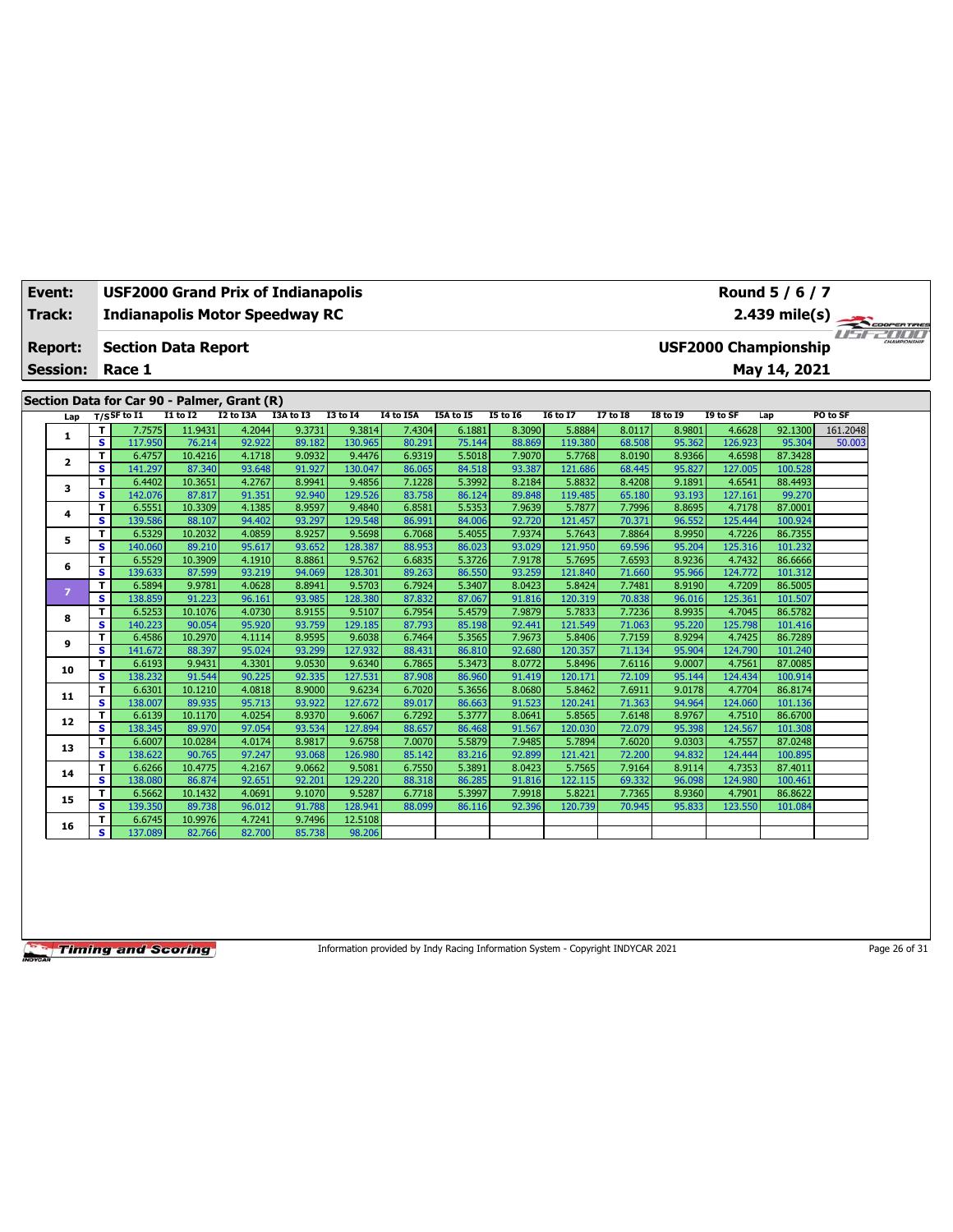|        | Event:          |        | <b>USF2000 Grand Prix of Indianapolis</b>   |                   |                  |                  |                             | Round 5 / 6 / 7  |                  |                  |                   |                  |                  |                   |                    |          |  |  |
|--------|-----------------|--------|---------------------------------------------|-------------------|------------------|------------------|-----------------------------|------------------|------------------|------------------|-------------------|------------------|------------------|-------------------|--------------------|----------|--|--|
| Track: |                 |        | <b>Indianapolis Motor Speedway RC</b>       |                   |                  |                  |                             |                  |                  |                  |                   |                  | 2.439 mile(s)    |                   |                    |          |  |  |
|        | <b>Report:</b>  |        | <b>Section Data Report</b>                  |                   |                  |                  | <b>USF2000 Championship</b> |                  |                  |                  |                   |                  |                  |                   |                    |          |  |  |
|        | <b>Session:</b> |        | Race 1                                      |                   |                  |                  |                             |                  |                  |                  |                   |                  | May 14, 2021     |                   |                    |          |  |  |
|        |                 |        |                                             |                   |                  |                  |                             |                  |                  |                  |                   |                  |                  |                   |                    |          |  |  |
|        |                 |        | Section Data for Car 91 - Frazer, Billy (R) |                   |                  |                  |                             |                  |                  |                  |                   |                  |                  |                   |                    |          |  |  |
|        | Lap             |        | $T/S$ SF to I1                              | <b>I1 to I2</b>   | <b>I2 to I3A</b> | I3A to I3        | <b>I3 to 14</b>             | <b>I4 to I5A</b> | I5A to I5        | <b>I5 to 16</b>  | <b>I6 to I7</b>   | <b>I7 to I8</b>  | <b>I8 to I9</b>  | I9 to SF          | Lap                | PO to SF |  |  |
|        |                 | т      | 7.9510                                      | 11.8962           | 4.2387           | 9.4318           | 9.4588                      | 7.2702           | 6.1066           | 8.3720           | 5.7951            | 7.8910           | 9.0380           | 4.6466            | 92.0960            | 170.2751 |  |  |
|        | 1               | s      | 115.080                                     | 76.514            | 92.170           | 88.627           | 129.893                     | 82.060           | 76.147           | 88.200           | 121.302           | 69.556           | 94.751           | 127.366           | 95.340             | 47.340   |  |  |
|        |                 | т      | 6.4172                                      | 10.4718           | 4.1364           | 8.9155           | 9.4283                      | 6.9696           | 5.4577           | 8.2160           | 5.7822            | 7.9228           | 8.9813           | 4.7089            | 87.4077            |          |  |  |
|        | $\mathbf{2}$    | s      | 142.586                                     | 86.922            | 94.450           | 93.759           | 130.314                     | 85.599           | 85.201           | 89.875           | 121.572           | 69.276           | 95.350           | 125.681           | 100.453            |          |  |  |
|        | 3               | т      | 6.5427                                      | 10.5484           | 4.1826           | 8.9007           | 9.5175                      | 6.7285           | 5.3581           | 7.9484           | 5.8170            | 7.7666           | 8.8974           | 4.7040            | 86.9119            |          |  |  |
|        |                 | s      | 139.851                                     | 86.291            | 93.406           | 93.915           | 129.092                     | 88.666           | 86.784           | 92.900           | 120.845           | 70.670           | 96.249           | 125.812           | 101.026            |          |  |  |
|        | 4               | T      | 6.5417                                      | 10.0993           | 4.1385           | 8.8211           | 9.5048                      | 6.6591           | 5.3594           | 7.9978           | 5.8059            | 7.7082           | 8.9892           | 4.7267            | 86.3517            |          |  |  |
|        |                 | s      | 139.872                                     | 90.128            | 94.402           | 94.762           | 129.265                     | 89.590           | 86.763           | 92.327           | 121.076           | 71.205           | 95.266           | 125.207           | 101.682            |          |  |  |
|        | 5               | T      | 6.5699                                      | 10.0623           | 4.1512           | 8.9273           | 9.5362                      | 6.7207           | 5.4703           | 8.0625           | 5.8177            | 8.3560           | 9.0599           | 4.6890            | 87.4230            |          |  |  |
|        |                 | s      | 139.272                                     | 90.459            | 94.113           | 93.635           | 128,839                     | 88.769           | 85.004           | 91.586           | 120.830           | 65.685           | 94.522           | 126.214           | 100.436            |          |  |  |
|        | 6               | т      | 6.4641                                      | 10.1078           | 4.1107           | 8.9198           | 9.5098                      | 6.7117           | 5.4517           | 8.0026           | 5.8223            | 7.7799           | 8.9907           | 4.7211            | 86.5922            |          |  |  |
|        |                 | s      | 141.551                                     | 90.052            | 95.040           | 93.714           | 129.197                     | 88.888           | 85.294           | 92.271           | 120.735           | 70.549           | 95.250           | 125.356           | 101.399            |          |  |  |
|        | $\overline{ }$  | т      | 6.5584                                      | 10.0868           | 4.0908           | 8.8189           | 9.5196                      | 6.6590           | 5.3560           | 8.4349           | 5.8315            | 7.7631           | 8.9823           | 4.6971            | 86.7984            |          |  |  |
|        |                 | s      | 139.516                                     | 90.239            | 95.503           | 94.786           | 129.064                     | 89.592           | 86.819           | 87.542           | 120.544           | 70.702           | 95.339           | 125.997           | 101.159            |          |  |  |
|        | 8               | T      | 6.5011                                      | 10.0881           | 4.0965           | 8.9527           | 9.4919                      | 6.7406           | 5.4309           | 8.0270           | 5.8008            | 7.7302           | 8.9614           | 4.7094            | 86.5306            |          |  |  |
|        |                 | s      | 140.745                                     | 90.228            | 95.370           | 93.369           | 129.441                     | 88.507           | 85.621           | 91.991           | 121.182           | 71.003           | 95.561           | 125.667           | 101.472            |          |  |  |
|        | 9               | T      | 6.5456                                      | 10.0514           | 4.0893           | 8.8878           | 9.4877                      | 6.7107           | 5.4073           | 8.0792           | 5.8039            | 7.7307           | 9.0378           | 4.7179            | 86.5493            |          |  |  |
|        |                 | s      | 139.789                                     | 90.557            | 95.538           | 94.051           | 129,498                     | 88.901           | 85.995           | 91.396           | 121.118           | 70.998           | 94.754           | 125.441           | 101.450            |          |  |  |
|        | 10              | т<br>s | 6.5454<br>139.793                           | 10.1237<br>89.911 | 4.0811<br>95.730 | 8.8292<br>94.676 | 9.5097<br>129.198           | 6.6887<br>89.194 | 5.3838<br>86.370 | 8.0863<br>91.316 | 5.8082<br>121.028 | 7.6782<br>71.483 | 8.9548<br>95.632 | 4.7231<br>125.303 | 86.4122<br>101.611 |          |  |  |
|        |                 | т      | 6.5626                                      | 10.0266           | 4.0561           | 8.8118           | 9.5472                      | 6.7017           | 5.3993           | 8.0162           | 5.8128            | 7.7062           | 9.0282           | 4.7211            | 86.3898            |          |  |  |
|        | 11              | s      | 139.426                                     | 90.781            | 96.320           | 94.862           | 128,691                     | 89.021           | 86.122           | 92.115           | 120.932           | 71.224           | 94.854           | 125.356           | 101.637            |          |  |  |
|        |                 | т      | 6.5493                                      | 9.9636            | 4.0987           | 8.8477           | 9.5636                      | 6.7008           | 5.3842           | 8.0607           | 5.8247            | 7.7879           | 9.0147           | 4.7256            | 86.5215            |          |  |  |
|        | 12              | s      | 139.710                                     | 91.355            | 95.318           | 94.478           | 128.470                     | 89.033           | 86.364           | 91.606           | 120.685           | 70.476           | 94.996           | 125.237           | 101.482            |          |  |  |
|        |                 | T      | 6.5562                                      | 10.0677           | 4.0589           | 8.7533           | 9.5645                      | 6.7346           | 5.3306           | 7.9858           | 5.8103            | 7.7706           | 8.9819           | 4.7238            | 86.3382            |          |  |  |
|        | 13              | s      | 139.563                                     | 90.411            | 96.253           | 95.496           | 128.458                     | 88.586           | 87.232           | 92.465           | 120.984           | 70.633           | 95.343           | 125.284           | 101.698            |          |  |  |
|        |                 | т      | 6.5644                                      | 9.9962            | 4.1114           | 8.8411           | 9.6196                      | 6.7626           | 5.2989           | 8.0666           | 5.8052            | 7.6470           | 9.0081           | 4.7320            | 86.4531            |          |  |  |
|        | 14              | s      | 139.388                                     | 91.057            | 95.024           | 94.548           | 127.722                     | 88.219           | 87.754           | 91.539           | 121.090           | 71.775           | 95.066           | 125.067           | 101.563            |          |  |  |
|        |                 | T      | 6.5831                                      | 9.9942            | 4.0596           | 8.8250           | 9.5837                      | 6.6586           | 5.2983           | 7.9634           | 5.7691            | 7.7147           | 8.9663           | 4.7109            | 86.1269            |          |  |  |
|        | 15              | s      | 138.992                                     | 91.076            | 96.237           | 94.721           | 128.201                     | 89.597           | 87.764           | 92.725           | 121.848           | 71.145           | 95.509           | 125.627           | 101.947            |          |  |  |
|        |                 | т      | 7.0548                                      | 12.3332           | 5.3776           | 10.9556          | 11.8333                     |                  |                  |                  |                   |                  |                  |                   |                    |          |  |  |
|        | 16              | s      | 129.699                                     | 73.803            | 72.650           | 76.300           | 103.829                     |                  |                  |                  |                   |                  |                  |                   |                    |          |  |  |

Information provided by Indy Racing Information System - Copyright INDYCAR 2021 Page 27 of 31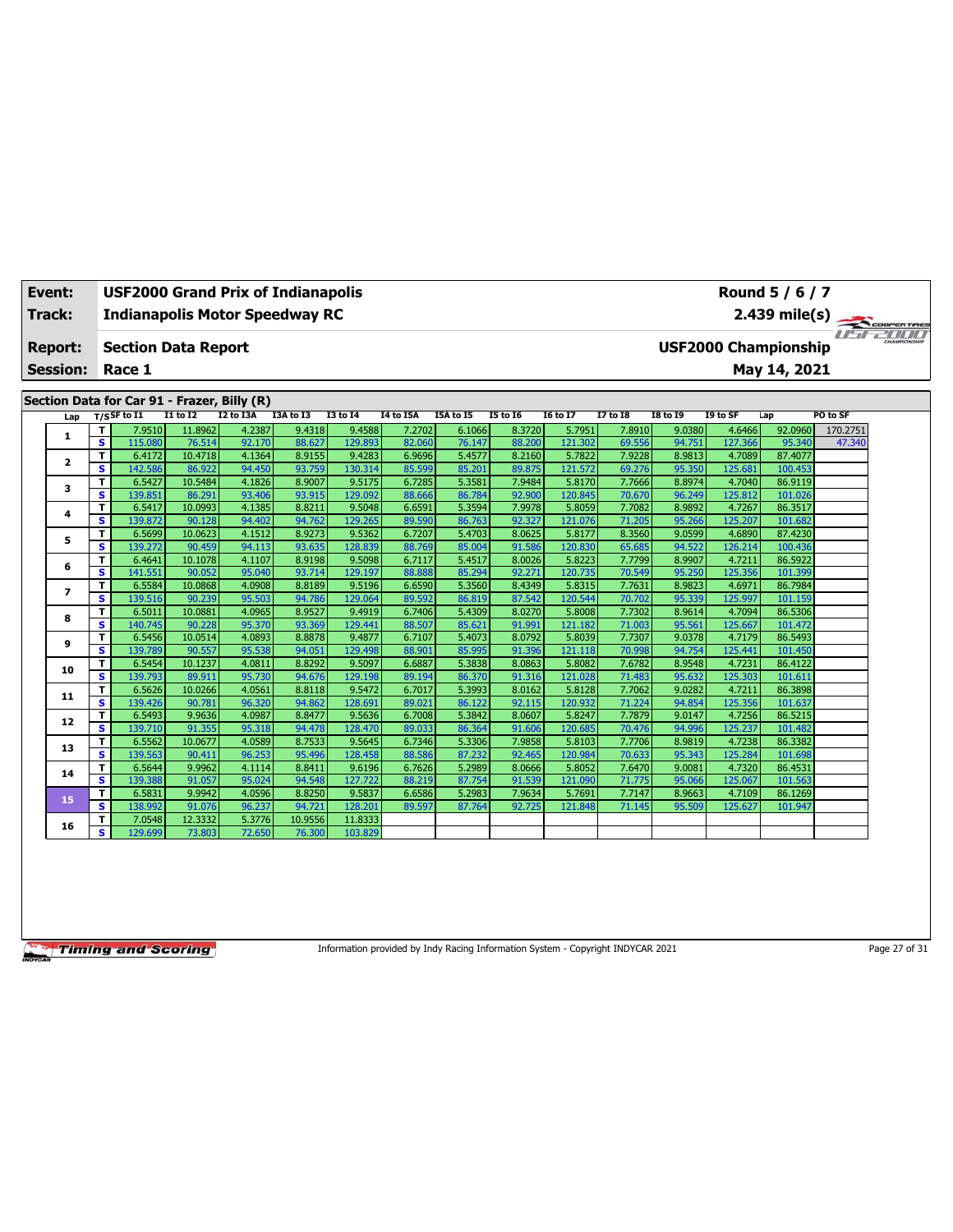| Event:<br>Track: |                                               |         | <b>USF2000 Grand Prix of Indianapolis</b> |                   |                  | <b>Indianapolis Motor Speedway RC</b> |                             |                  | Round 5 / 6 / 7<br>2.439 mile(s) |                  |                   |                  |                  |                   |                    |          |                   |
|------------------|-----------------------------------------------|---------|-------------------------------------------|-------------------|------------------|---------------------------------------|-----------------------------|------------------|----------------------------------|------------------|-------------------|------------------|------------------|-------------------|--------------------|----------|-------------------|
|                  | <b>Report:</b>                                |         | <b>Section Data Report</b>                |                   |                  |                                       | <b>USF2000 Championship</b> |                  |                                  |                  |                   |                  |                  |                   |                    |          |                   |
|                  | <b>Session:</b>                               |         | Race 1                                    |                   |                  |                                       |                             |                  |                                  | May 14, 2021     |                   |                  |                  |                   |                    |          |                   |
|                  | Section Data for Car 92 - Round-Garrido, Matt |         |                                           |                   |                  |                                       |                             |                  |                                  |                  |                   |                  |                  |                   |                    |          |                   |
|                  | Lap                                           |         | $T/S$ SF to $\overline{11}$               | <b>I1 to I2</b>   | I2 to I3A        | I3A to I3                             | 13 to 14                    | I4 to I5A        | I5A to I5                        | <b>I5 to 16</b>  | <b>16 to 17</b>   | 17 to 18         | <b>I8 to 19</b>  | I9 to SF          | Lap                | PO to SF | <b>SF to PI</b>   |
|                  | 1.                                            | т       | 7.9640                                    | 11.8970           | 4.2057           | 9.3075                                | 9.6203                      | 7.1544           | 5.9532                           | 8.3815           | 5.7876            | 7.8945           | 8.8765           | 4.5803            | 91.6225            | 174.2252 |                   |
|                  |                                               | s<br>т  | 114.892<br>6.3419                         | 76.509<br>10.6251 | 92.893<br>4.2029 | 89.810<br>8.8969                      | 127.713<br>9.3853           | 83.388<br>6.7950 | 78.109<br>5.5870                 | 88.100<br>7.8820 | 121.459<br>5.7277 | 69.525<br>7.7555 | 96.475<br>8.8392 | 129.209<br>4.6608 | 95.832<br>86.6993  | 46.267   |                   |
|                  | 2                                             | s       | 144.279                                   | 85.668            | 92.955           | 93.955                                | 130.911                     | 87.799           | 83.229                           | 93.683           | 122.729           | 70.771           | 96.882           | 126.978           | 101.274            |          |                   |
|                  |                                               | т       | 6.4522                                    | 10.0250           | 4.1048           | 8.8480                                | 9.4437                      | 6.8518           | 5.4159                           | 7.9008           | 5.7644            | 7.7445           | 8.8353           | 4.6723            | 86.0587            |          |                   |
|                  | 3                                             | s       | 141.812                                   | 90.796            | 95.177           | 94.474                                | 130.101                     | 87.071           | 85.858                           | 93.460           | 121.948           | 70.871           | 96.925           | 126.665           | 102.028            |          |                   |
|                  |                                               | T.      | 6.4926                                    | 10.6799           | 4.0878           | 9.0397                                | 9.4366                      | 6.7281           | 5.4168                           | 7.9811           | 5.7457            | 7.8408           | 8.9009           | 4.6587            | 87,0087            |          |                   |
|                  | 4                                             | s       | 140.930                                   | 85.228            | 95.573           | 92.471                                | 130.199                     | 88.672           | 85.844                           | 92.520           | 122.344           | 70.001           | 96.211           | 127.035           | 100.914            |          |                   |
|                  | 5                                             | T       | 6.4452                                    | 10.2139           | 4.1107           | 8.7846                                | 9.5053                      | 6.7403           | 5.3447                           | 7.9114           | 5.7667            | 7.5509           | 9.5042           | 4.8005            | 86.6784            |          |                   |
|                  |                                               | s       | 141.966                                   | 89.117            | 95.040           | 95.156                                | 129.258                     | 88.511           | 87,002                           | 93.335           | 121.899           | 72.689           | 90.104           | 123.283           | 101.299            |          |                   |
|                  | 6                                             | T       | 6.6376                                    | 10.3659           | 4.0720           | 9.0580                                | 9.3804                      | 6.9115           | 5.5708                           | 8.0520           | 5.7830            | 7.7273           | 8.9074           | 4.6863            | 87.1522            |          |                   |
|                  |                                               | s       | 137.851                                   | 87.810            | 95.943           | 92.284                                | 130.979                     | 86.319           | 83.471                           | 91.705           | 121.555           | 71.029           | 96.141           | 126.287           | 100.748            |          |                   |
|                  |                                               | T       | 6.5060                                    | 10.1814           | 4.0357           | 8.7865                                | 9.4827                      | 6.6930           | 5.4197                           | 7.9197           | 5.7995            | 7.6707           | 8.9328           | 4.7084            | 86.1361            |          |                   |
|                  |                                               | s       | 140.639                                   | 89.401            | 96.806           | 95.136                                | 129.566                     | 89.137           | 85.798                           | 93.237           | 121.210           | 71.553           | 95.867           | 125.694           | 101.936            |          |                   |
|                  | 8                                             | т<br>s. | 6.5655                                    | 10.0350           | 4.0021           | 8.8430                                | 9.5095                      | 6.7190           | 5.4993                           | 7.8821           | 5.7792            | 7.6698           | 8.9844           | 4.7100            | 86.1989            |          |                   |
|                  |                                               |         | 139.365                                   | 90.705            | 97.619           | 94.528                                | 129.201                     | 88.792           | 84.556                           | 93.682           | 121.635           | 71.562           | 95.317           | 125.651           | 101.862            |          |                   |
|                  | 9                                             | s.      | 6.5774<br>139.113                         | 10.1197<br>89.946 | 3.9749<br>98.287 | 8.9384<br>93.519                      | 9.5358<br>128.845           | 6.7159<br>88.833 | 5.3879<br>86.304                 | 7.9585<br>92.782 | 6.3717<br>110.324 |                  |                  |                   | 166.4823<br>52.741 |          | 95.4814<br>83.819 |
|                  |                                               |         |                                           |                   |                  |                                       |                             |                  |                                  |                  |                   |                  |                  |                   |                    |          |                   |

Information provided by Indy Racing Information System - Copyright INDYCAR 2021 Page 28 of 31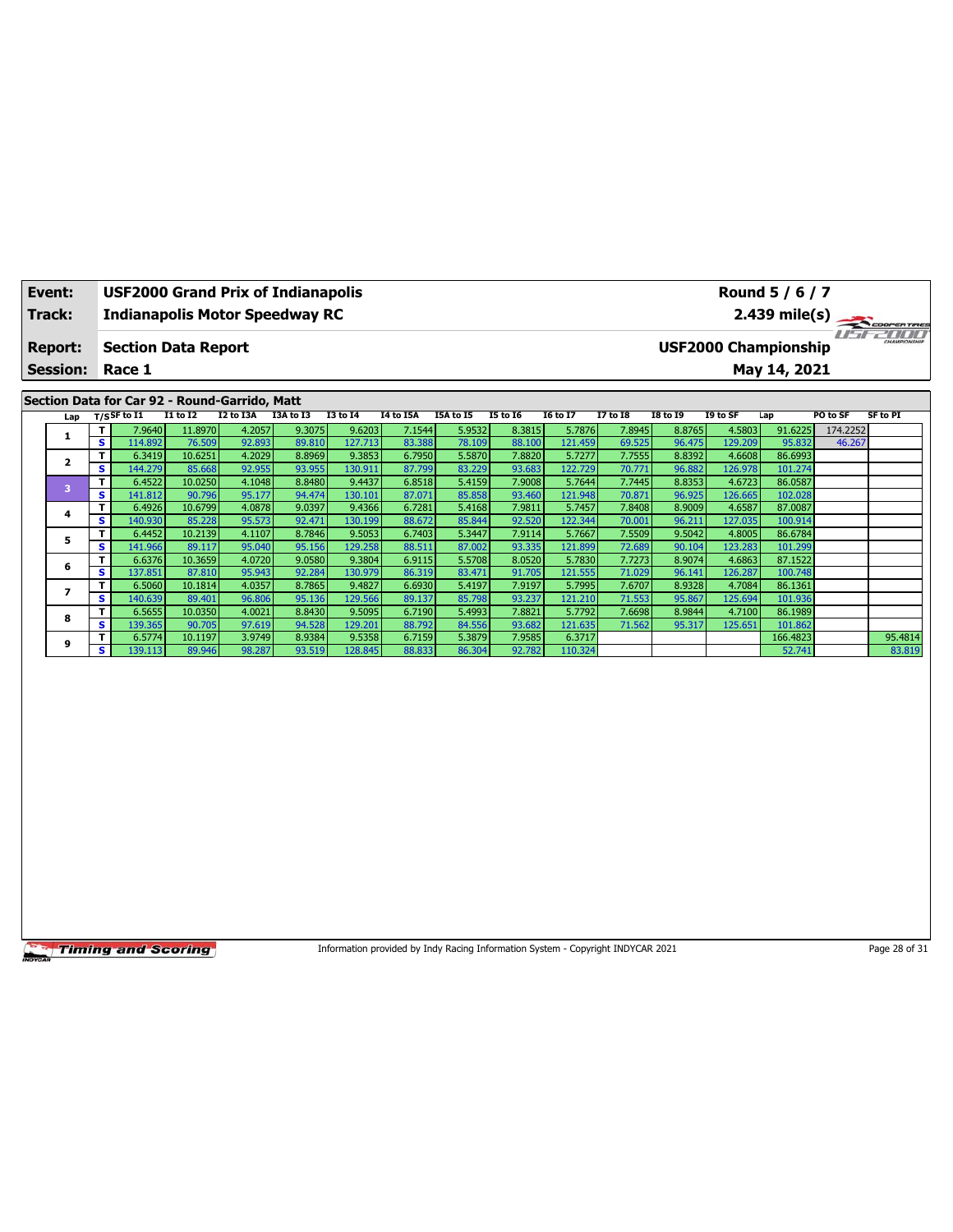|                                           | Event:<br><b>Track:</b> |        | <b>USF2000 Grand Prix of Indianapolis</b><br><b>Indianapolis Motor Speedway RC</b> |                  |                  |                  |                   |                  | Round $5/6/7$    |                  |                   |                  |                                             |                   |                    |          |                                    |  |  |  |
|-------------------------------------------|-------------------------|--------|------------------------------------------------------------------------------------|------------------|------------------|------------------|-------------------|------------------|------------------|------------------|-------------------|------------------|---------------------------------------------|-------------------|--------------------|----------|------------------------------------|--|--|--|
|                                           |                         |        |                                                                                    |                  |                  |                  |                   |                  |                  |                  |                   |                  |                                             |                   | $2.439$ mile(s)    |          | COOPERTIRES<br>u <del>srzoon</del> |  |  |  |
|                                           | <b>Report:</b>          |        | <b>Section Data Report</b>                                                         |                  |                  |                  |                   |                  |                  |                  |                   |                  | CHAMPIONSHIP<br><b>USF2000 Championship</b> |                   |                    |          |                                    |  |  |  |
|                                           | <b>Session:</b>         |        | Race 1                                                                             |                  |                  |                  |                   |                  |                  | May 14, 2021     |                   |                  |                                             |                   |                    |          |                                    |  |  |  |
| Section Data for Car 99 - Rowe, Myles (R) |                         |        |                                                                                    |                  |                  |                  |                   |                  |                  |                  |                   |                  |                                             |                   |                    |          |                                    |  |  |  |
|                                           | Lap                     |        | $T/S$ SF to I1                                                                     | $I1$ to $I2$     | I2 to I3A        | I3A to I3        | <b>I3 to 14</b>   | I4 to I5A        | I5A to I5        | <b>15 to 16</b>  | <b>16 to 17</b>   | <b>I7 to I8</b>  | <b>18 to 19</b>                             | I9 to SF          | Lap                | PI to PO | PO to SF                           |  |  |  |
|                                           | 1                       | т      | 8.0647                                                                             | 12.0549          | 4.2211           | 9.4871           | 9.5351            | 7.4820           | 6.1113           | 8.6637           | 6.1549            | 15.5284          | 25.9923                                     | 14.6888           | 121.3105           | 116.8502 | 180.0184                           |  |  |  |
|                                           |                         | s.     | 113.457                                                                            | 75.507           | 92.555           | 88.110           | 128.854           | 79.737           | 76.089           | 85.230           | 114.211           | 35.346           | 32.947                                      | 40.290            | 72.380             | 12.157   | 44.778                             |  |  |  |
|                                           | $\mathbf{2}$            | T      |                                                                                    |                  | 4.0524           | 8.9909           | 9.7225            | 6.7131           | 5.3625           | 7.9437           | 5.8805            | 7.6055           | 8.8237                                      | 4.7844            | 169.8123           |          | 84.9018                            |  |  |  |
|                                           |                         | s      |                                                                                    |                  | 96.408           | 92.973           | 126.370           | 88.870           | 86.713           | 92.955           | 119.540           | 72.167           | 97.053                                      | 123.697           | 51.707             |          | 94.943                             |  |  |  |
|                                           | 3                       | т      | 6.7298                                                                             | 9.9700           | 4.0289           | 8.7365           | 9.6410            | 6.5399           | 5.3615           | 7.8243           | 5.8166            | 7.5864           | 8.8796                                      | 4.7753            | 85.8898            |          |                                    |  |  |  |
|                                           |                         | s      | 135.962                                                                            | 91.297           | 96.970           | 95.680           | 127.439           | 91.223           | 86.729           | 94.374           | 120.853           | 72.348           | 96.442                                      | 123.933           | 102.229            |          |                                    |  |  |  |
|                                           | 4                       | T      | 6.7091                                                                             | 9.9028           | 4.0809           | 8.7183           | 9.6543            | 6.5734           | 5.1965           | 7.8711           | 5.8282            | 7.5939           | 8.8418                                      | 4.7687            | 85.7390            |          |                                    |  |  |  |
|                                           |                         | s      | 136.382                                                                            | 91.916           | 95.734           | 95.880           | 127.263           | 90.758           | 89.483           | 93.813           | 120.613           | 72.277           | 96.854                                      | 124.105           | 102.408            |          |                                    |  |  |  |
|                                           | 5                       | T      | 6.6964                                                                             | 9.9091           | 4.0387           | 8.6875           | 9.6387            | 6.5502           | 5.2179           | 7.9449           | 5.8052            | 7.5568           | 8.8678                                      | 4.7750            | 85.6882            |          |                                    |  |  |  |
|                                           |                         | s      | 136.641                                                                            | 91.858           | 96.735           | 96.220           | 127.469           | 91.080           | 89.116           | 92.941           | 121.090           | 72.632           | 96.570                                      | 123.941           | 102.469            |          |                                    |  |  |  |
|                                           | 6                       | т<br>s | 6.7040<br>136.486                                                                  | 9.9766<br>91.236 | 4.0368<br>96.780 | 8.7210<br>95.850 | 9.6374<br>127.486 | 6.5517<br>91.059 | 5.1944<br>89.519 | 7.8925<br>93.558 | 5.8540<br>120.081 | 7.5688<br>72.517 | 8.9120<br>96.091                            | 4.7740<br>123.967 | 85.8232<br>102.308 |          |                                    |  |  |  |
|                                           |                         | T      | 6.6921                                                                             | 9.8513           | 4.0551           | 8.6923           | 9.6388            | 6.6021           | 5.2291           | 7.9064           | 5.8240            | 7.4844           | 8.9005                                      | 4.7695            | 85.6456            |          |                                    |  |  |  |
|                                           | $\overline{7}$          | s      | 136.728                                                                            | 92.397           | 96.343           | 96.167           | 127,468           | 90.364           | 88.925           | 93.394           | 120,700           | 73.334           | 96.215                                      | 124.084           | 102.520            |          |                                    |  |  |  |
|                                           |                         | т      | 6.6769                                                                             | 9.8334           | 4.0708           | 8.7640           | 9.6344            | 6.5761           | 5.2327           | 7.9725           | 5.8505            | 7.5579           | 8.8681                                      | 4.7760            | 85.8133            |          |                                    |  |  |  |
|                                           | 8                       | s      | 137.040                                                                            | 92.565           | 95.972           | 95.380           | 127.526           | 90.721           | 88.864           | 92.620           | 120.153           | 72.621           | 96.567                                      | 123.915           | 102.320            |          |                                    |  |  |  |
|                                           |                         | т      | 6.6882                                                                             | 9.8258           | 4.0537           | 8.7271           | 9.6678            | 6.6441           | 5.2161           | 7.9392           | 5.8301            | 7.5450           | 8.9108                                      | 4.7672            | 85.8151            |          |                                    |  |  |  |
|                                           | 9                       | s      | 136.808                                                                            | 92.636           | 96.377           | 95.783           | 127.085           | 89.793           | 89.147           | 93.008           | 120.573           | 72.745           | 96.104                                      | 124.144           | 102.318            |          |                                    |  |  |  |
|                                           |                         | T      | 6.6676                                                                             | 9.8713           | 4.0698           | 8.7286           | 9.6737            | 6.5990           | 5.2199           | 8.3685           | 5.9718            | 7.6722           | 8.9412                                      | 4.7791            | 86.5627            |          |                                    |  |  |  |
|                                           | 10                      | s      | 137.231                                                                            | 92.209           | 95.995           | 95.767           | 127.008           | 90.406           | 89.082           | 88.237           | 117.712           | 71.539           | 95.777                                      | 123.835           | 101.434            |          |                                    |  |  |  |
|                                           |                         | т      | 6.6637                                                                             | 9.9097           | 4.0609           | 8.7006           | 9.6583            | 6.6545           | 5.3204           | 8.0549           | 5.8827            | 7.6116           | 8.9945                                      | 4.7777            | 86.2895            |          |                                    |  |  |  |
|                                           | 11                      | s      | 137.311                                                                            | 91.852           | 96.206           | 96.075           | 127.210           | 89.652           | 87.399           | 91.672           | 119.495           | 72.109           | 95.210                                      | 123.871           | 101.755            |          |                                    |  |  |  |
|                                           | 12                      | т      | 6.6658                                                                             | 9.9869           | 4.0852           | 8.7668           | 9.6585            | 6.6494           | 5.3039           | 7.9220           | 5.8358            | 7.6668           | 8.8460                                      | 4.7636            | 86.1507            |          |                                    |  |  |  |
|                                           |                         | s      | 137.268                                                                            | 91.142           | 95.633           | 95.349           | 127.208           | 89.721           | 87.671           | 93.210           | 120.456           | 71.590           | 96.808                                      | 124.238           | 101.919            |          |                                    |  |  |  |
|                                           | 13                      | т      | 6.6492                                                                             | 9.9589           | 4.0737           | 8.7847           | 9.6516            | 6.6644           | 5.3474           | 7.9391           | 5.8108            | 7.5859           | 8.9357                                      | 4.7668            | 86.1682            |          |                                    |  |  |  |
|                                           |                         | s      | 137.611                                                                            | 91.398           | 95.903           | 95.155           | 127.299           | 89.519           | 86.958           | 93.009           | 120.974           | 72.353           | 95.836                                      | 124.154           | 101.898            |          |                                    |  |  |  |
|                                           | 14                      | т      | 6.6578                                                                             | 9.9521           | 4.0852           | 8.7137           | 9.6493            | 6.5664           | 5.2850           | 8.0091           | 5.8323            | 7.6025           | 8.9073                                      | 4.7539            | 86.0146            |          |                                    |  |  |  |
|                                           |                         | s      | 137.433                                                                            | 91.461           | 95.633           | 95.930           | 127.329           | 90.855           | 87,985           | 92.196           | 120.528           | 72.195           | 96.142                                      | 124.491           | 102.080            |          |                                    |  |  |  |
|                                           | 15                      | т      | 6.6400                                                                             | 10.0048          | 4.0617           | 8.7311           |                   |                  |                  |                  |                   |                  |                                             |                   |                    |          |                                    |  |  |  |
|                                           |                         | s      | 137.801                                                                            | 90.979           | 96.187           | 95.739           |                   |                  |                  |                  |                   |                  |                                             |                   |                    |          |                                    |  |  |  |

Information provided by Indy Racing Information System - Copyright INDYCAR 2021 Page 29 of 31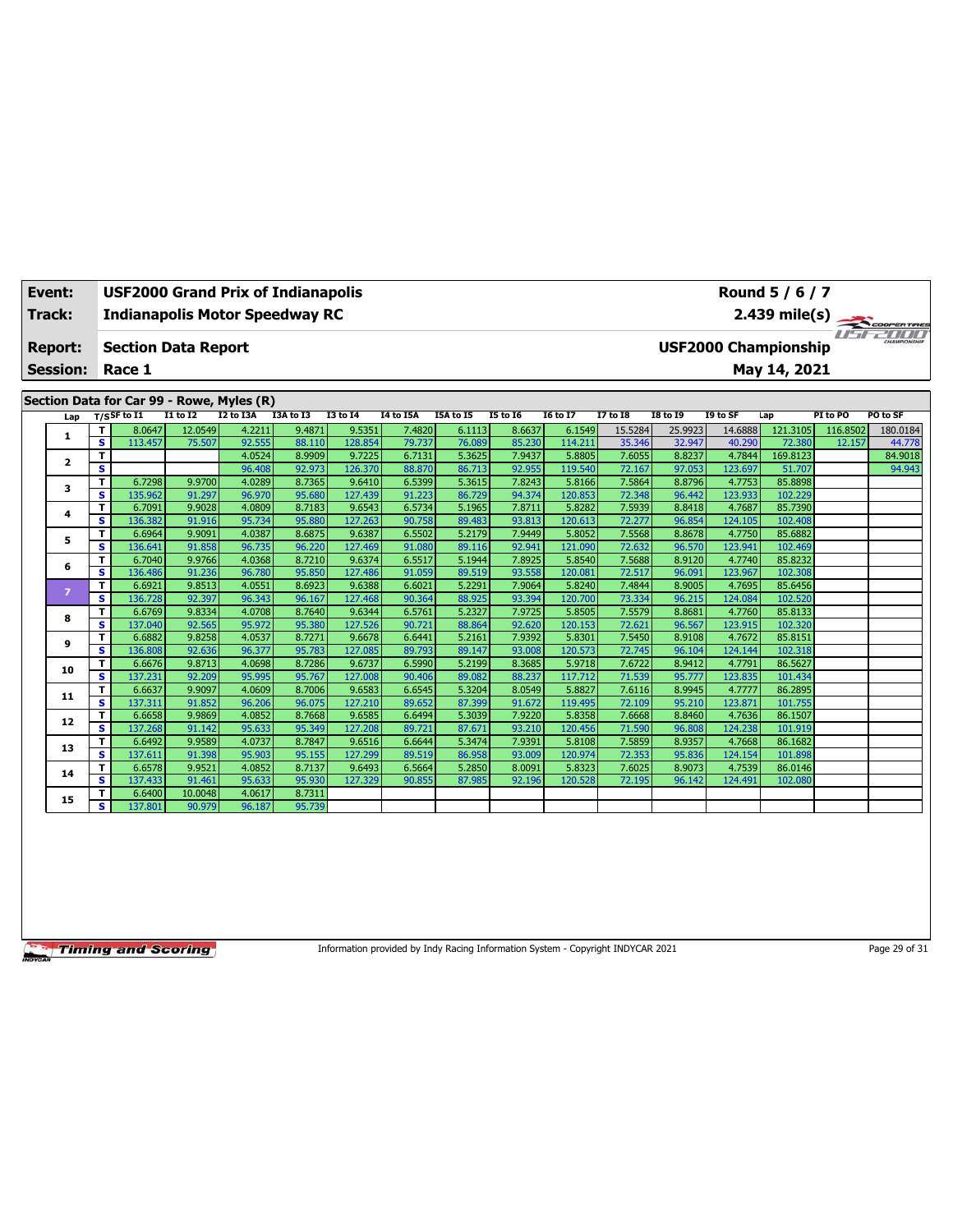| Event:                  | <b>USF2000 Grand Prix of Indianapolis</b>                      | Round 5 / 6 / 7             |  |  |  |  |  |  |  |  |
|-------------------------|----------------------------------------------------------------|-----------------------------|--|--|--|--|--|--|--|--|
| <b>Track:</b>           | <b>Indianapolis Motor Speedway RC</b>                          | $2.439 \text{ mile(s)}$     |  |  |  |  |  |  |  |  |
|                         |                                                                | u <del>sr2nor</del>         |  |  |  |  |  |  |  |  |
| <b>Report:</b>          | <b>Section Data Report</b>                                     | <b>USF2000 Championship</b> |  |  |  |  |  |  |  |  |
| Session: Race 1         |                                                                | May 14, 2021                |  |  |  |  |  |  |  |  |
|                         | Section Data for Car 99 - Rowe, Myles (R)                      |                             |  |  |  |  |  |  |  |  |
| Lap                     | $T/S$ SF to PI                                                 |                             |  |  |  |  |  |  |  |  |
| $\mathbf{1}$            | $\overline{1}$<br>89.3708<br>$\overline{\mathbf{s}}$<br>89.550 |                             |  |  |  |  |  |  |  |  |
| $\overline{2}$          | $\overline{\mathsf{T}}$<br>$\mathbf{s}$                        |                             |  |  |  |  |  |  |  |  |
| 3                       | $\mathbf T$                                                    |                             |  |  |  |  |  |  |  |  |
| $\overline{\mathbf{4}}$ | $\overline{\mathbf{s}}$<br>$\overline{\mathbf{r}}$             |                             |  |  |  |  |  |  |  |  |
|                         | $\mathbf{s}$                                                   |                             |  |  |  |  |  |  |  |  |
| 5                       | $\mathbf T$<br>$\overline{\mathbf{s}}$                         |                             |  |  |  |  |  |  |  |  |
| 6                       | $\overline{\mathbf{r}}$<br>$\mathbf{s}$                        |                             |  |  |  |  |  |  |  |  |
| $\mathbf{7}$            | $\overline{\mathbf{I}}$                                        |                             |  |  |  |  |  |  |  |  |
| 8                       | $\overline{\mathbf{s}}$<br>$\overline{\mathbf{r}}$             |                             |  |  |  |  |  |  |  |  |
|                         | $\overline{\mathbf{s}}$<br>$\overline{\mathbf{r}}$             |                             |  |  |  |  |  |  |  |  |
| 9                       | $\overline{\mathbf{s}}$                                        |                             |  |  |  |  |  |  |  |  |
| 10                      | T<br>$\overline{\mathbf{s}}$                                   |                             |  |  |  |  |  |  |  |  |
| 11                      | $\overline{\mathbf{r}}$                                        |                             |  |  |  |  |  |  |  |  |
| ${\bf 12}$              | $\overline{\mathbf{s}}$<br>$\overline{\mathbf{r}}$             |                             |  |  |  |  |  |  |  |  |
|                         | $\overline{\mathbf{s}}$<br>$\mathbf T$                         |                             |  |  |  |  |  |  |  |  |
| 13                      | $\overline{\mathbf{s}}$                                        |                             |  |  |  |  |  |  |  |  |
| ${\bf 14}$              | $\overline{\mathbf{r}}$<br>$\overline{\mathbf{s}}$             |                             |  |  |  |  |  |  |  |  |
| 15                      | $\overline{\mathbf{r}}$<br>$\overline{\mathbf{s}}$             |                             |  |  |  |  |  |  |  |  |
|                         |                                                                |                             |  |  |  |  |  |  |  |  |
|                         |                                                                |                             |  |  |  |  |  |  |  |  |
|                         |                                                                |                             |  |  |  |  |  |  |  |  |
|                         |                                                                |                             |  |  |  |  |  |  |  |  |

Information provided by Indy Racing Information System - Copyright INDYCAR 2021 Page 30 of 31